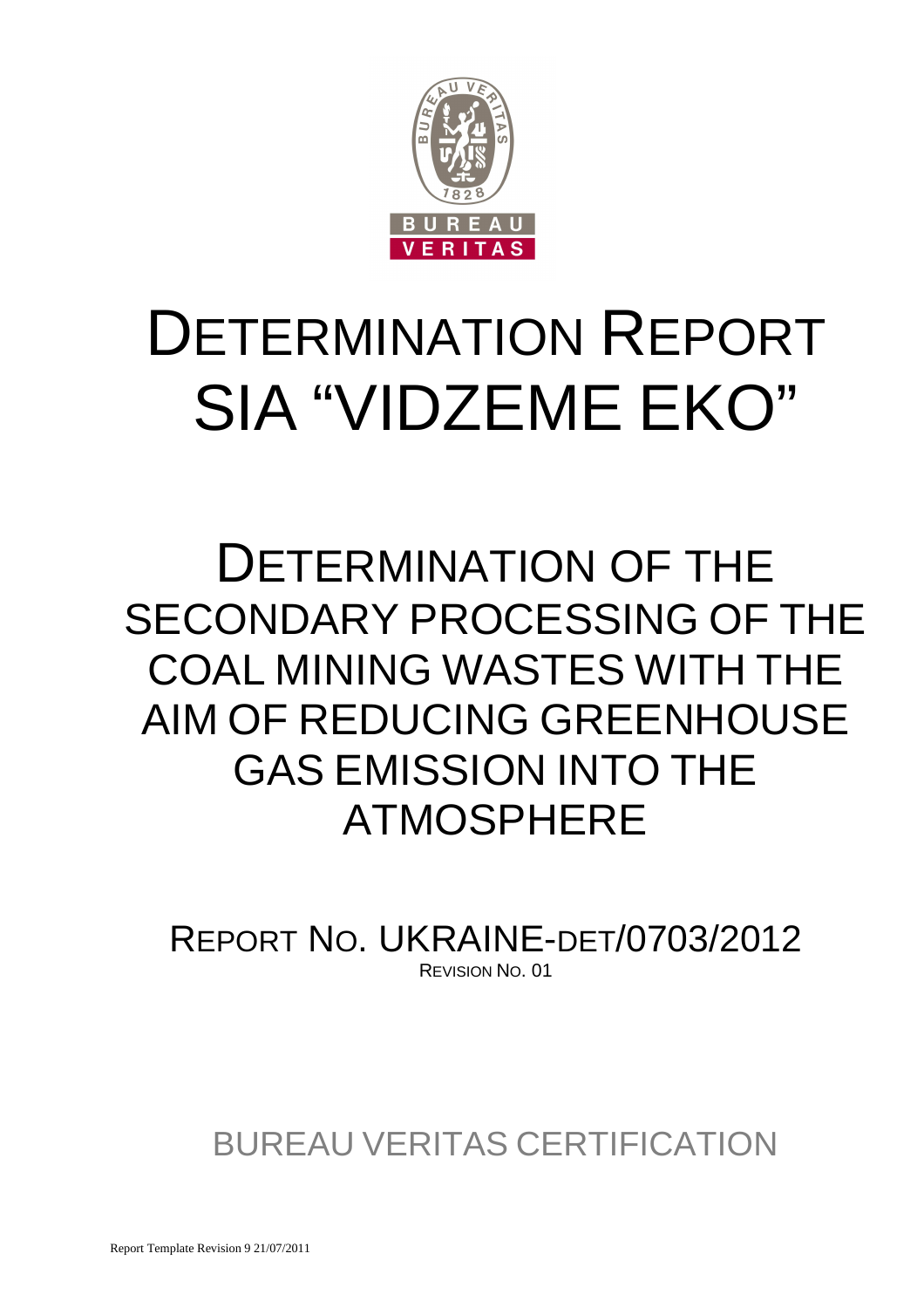

DETERMINATION REPORT: "SECONDARY PROCESSING OF THE COAL MINING WASTES WITH THE AIM OF REDUCING GREENHOUSE GAS EMISSION INTO THE ATMOSPHERE"

| Date of first issue:<br>21/09/2012 | Organizational unit:<br><b>Bureau Veritas Certification</b><br><b>Holding SAS</b> |
|------------------------------------|-----------------------------------------------------------------------------------|
| Client:                            | Client ref.:                                                                      |
| SIA "Vidzeme Eko"                  | Victor Tkachenko                                                                  |

Summary

Bureau Veritas Certification has made the determination of the "Secondary processing of the coal mining wastes with the aim of reducing greenhouse gas emission into the atmosphere" project of SIA "Vidzeme Eko" located in Novodarvivka village. Rovenky town, Luhansk Region, Ukraine on the basis of UNFCCC criteria for the JI, as well as criteria given to provide for consistent project operations, monitoring and reporting. UNFCCC criteria refer to Article 6 of the Kyoto Protocol, the JI rules and modalities and the subsequent decisions by the JI Supervisory Committee, as well as the host country criteria.

The determination scope is defined as an independent and objective review of the project design document. the project's baseline study, monitoring plan and other relevant documents, and consisted of the following three phases: i) desk review of the project design and the baseline and monitoring plan; ii) follow-up interviews with project stakeholders; iii) resolution of outstanding issues and the issuance of the final determination report and opinion. The overall determination, from Contract Review to Determination Report & Opinion, was conducted using Bureau Veritas Certification internal procedures.

The first output of the determination process is a list of Clarification and Corrective Action Requests (CL and CAR), presented in Appendix A. Taking into account this output, the project proponent revised its project design document.

In summary, it is Bureau Veritas Certification's opinion that the project correctly applies Guidance on criteria for baseline setting and monitoring and meets the relevant UNFCCC requirements for the JI and the relevant host country criteria.

| Report No.:<br>UKRAINE-det/0703/2012                                                                                                        | JI              | Subject Group:                                       |       | Indexing terms |                                                                                          |  |  |  |  |
|---------------------------------------------------------------------------------------------------------------------------------------------|-----------------|------------------------------------------------------|-------|----------------|------------------------------------------------------------------------------------------|--|--|--|--|
| Project title:<br>Secondary processing of the coal mining wastes with<br>the aim of reducing greenhouse gas emission into<br>the atmosphere |                 |                                                      |       |                |                                                                                          |  |  |  |  |
| Work carried out by:<br>Vyacheslav Yeriomin - Team Leader, Lead<br>verifier<br>Serhii Verteletskyi - Team member, Verifier                  |                 |                                                      |       |                | No distribution without permission from the<br>Client or responsible organizational unit |  |  |  |  |
| Work reviewed by:<br>Ivan Sokolov - Internal Technical Reviewer<br>Nikolay Chekhmestrenko - Technical                                       |                 |                                                      |       |                | Limited distribution                                                                     |  |  |  |  |
| specialist<br>Work approved by:<br>Ivan Sokolov - Operational Manager                                                                       |                 | <b>Bureau Veritas Certifier</b><br><b>Holding SA</b> | ation |                | Unrestricted distribution                                                                |  |  |  |  |
| Date of this revision:<br>25/09/2012                                                                                                        | Rev. No.:<br>01 | Number of pages:<br>55                               |       |                |                                                                                          |  |  |  |  |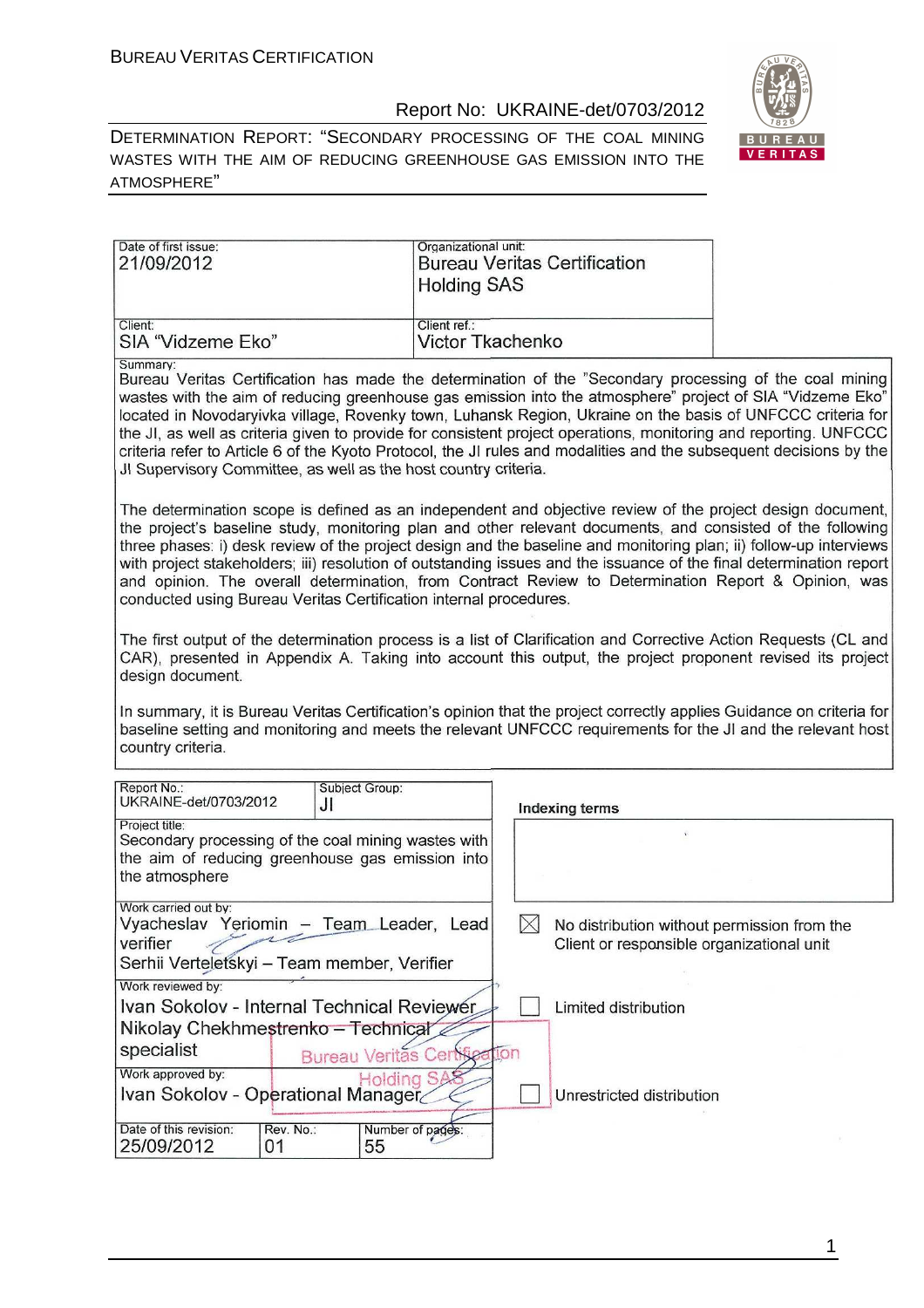DETERMINATION REPORT: "SECONDARY PROCESSING OF THE COAL MINING WASTES WITH THE AIM OF REDUCING GREENHOUSE GAS EMISSION INTO THE ATMOSPHERE"

# **Table of Contents Page 2014**

| $\mathbf{1}$   |                                                                                     |                |
|----------------|-------------------------------------------------------------------------------------|----------------|
| 1.1            | Objective                                                                           | 3              |
| 1.2            | Scope                                                                               | 3              |
| 1.3            | Determination team                                                                  | 3              |
| $\overline{2}$ |                                                                                     | $\overline{4}$ |
| 2.1            | <b>Review of Documents</b>                                                          | $\overline{4}$ |
| 2.2            | Follow-up Interviews                                                                | 5              |
| 2.3            | <b>Resolution of Clarification and Corrective Action Requests</b>                   | 5              |
| 3              |                                                                                     |                |
| $\overline{4}$ |                                                                                     |                |
| 4.1            | Project approvals by Parties involved (19-20)                                       | $\overline{7}$ |
| 4.2            | Authorization of project participants by Parties involved (21)                      | 8              |
| 4.3            | Baseline setting (22-26)                                                            | 8              |
| 4.4            | Additionality (27-31)                                                               | 12             |
| 4.5            | Project boundary (32-33)                                                            | 13             |
| 4.6            | Crediting period (34)                                                               | 14             |
| 4.7            | Monitoring plan (35-39)                                                             | 15             |
| 4.8            | Leakage (40-41)                                                                     | 19             |
| 4.9            | Estimation of emission reductions or enhancements of net removals<br>$(42-47)$      | 21             |
| 4.10           | Environmental impacts (48)                                                          | 22             |
| 4.11           | Stakeholder consultation (49)                                                       | 23             |
| 4.12           | Determination regarding small scale projects (50-57)                                | 23             |
| 4.13           | Determination regarding land use, land-use change and forestry                      |                |
|                | (LULUCF) projects (58-64)                                                           | 23             |
| 4.14           | Determination regarding programmes of activities (65-73)                            | 23             |
| 5              | SUMMARY AND REPORT OF HOW DUE ACCOUNT WAS<br>TAKEN OF COMMENTS RECEIVED PURSUANT TO |                |
| 6              |                                                                                     |                |
| $\overline{7}$ |                                                                                     |                |
|                |                                                                                     |                |

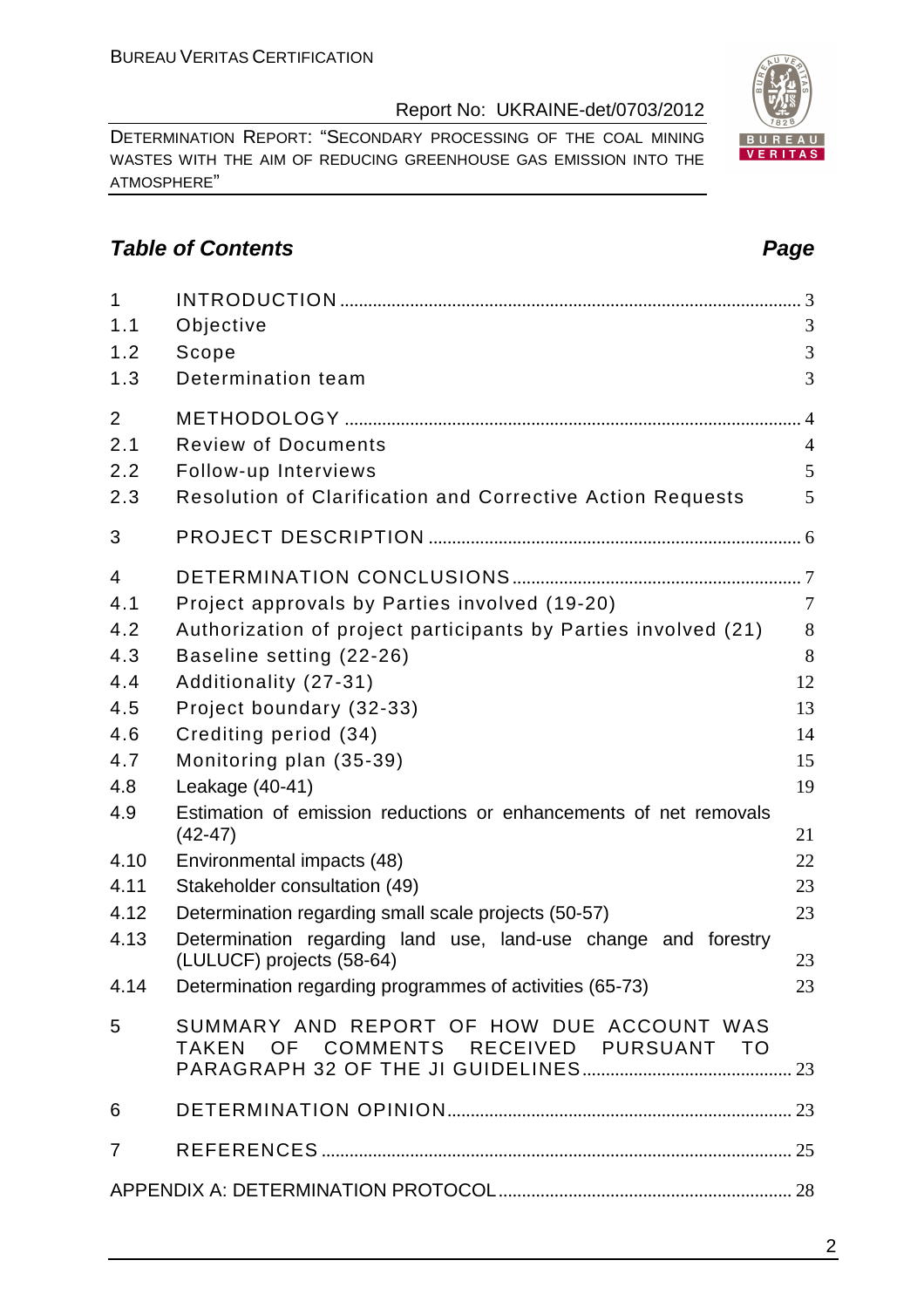DETERMINATION REPORT: "SECONDARY PROCESSING OF THE COAL MINING WASTES WITH THE AIM OF REDUCING GREENHOUSE GAS EMISSION INTO THE ATMOSPHERE"



# **1 INTRODUCTION**

SIA "Vidzeme Eko" has commissioned Bureau Veritas Certification to determine its JI project "Secondary processing of the coal mining wastes with the aim of reducing greenhouse gas emission into the atmospere" (hereafter called "the project") at Novodaryivka village, Rovenky town, Luhansk Region.

This report summarizes the findings of the determination of the project, performed on the basis of UNFCCC criteria, as well as criteria given to provide for consistent project operations, monitoring and reporting.

# **1.1 Objective**

The determination serves as project design verification and is a requirement of all projects. The determination is an independent third party assessment of the project design. In particular, the project's baseline, the monitoring plan (MP), and the project's compliance with relevant UNFCCC and host country criteria are determined in order to confirm that the project design, as documented, is sound and reasonable, and meets the stated requirements and identified criteria. Determination is a requirement for all JI projects and is seen as necessary to provide assurance to stakeholders of the quality of the project and its intended generation of emission reduction units (ERUs).

UNFCCC criteria refer to Article 6 of the Kyoto Protocol, the JI rules and modalities and the subsequent decisions by the JI Supervisory Committee, as well as the host country criteria.

# **1.2 Scope**

The determination scope is defined as an independent and objective review of the project design document, the project's baseline study and monitoring plan and other relevant documents. The information in these documents is reviewed against Kyoto Protocol requirements, UNFCCC rules and associated interpretations.

The determination is not meant to provide any consulting towards the Client. However, stated requests for clarifications and/or corrective actions may provide input for improvement of the project design.

# **1.3 Determination team**

The determination team consists of the following personnel:

Vyacheslav Yeriomin

Bureau Veritas Certification Team Leader, Climate Change Verifier

Serhii Verteletskyi

Bureau Veritas Certification Climate Change Verifier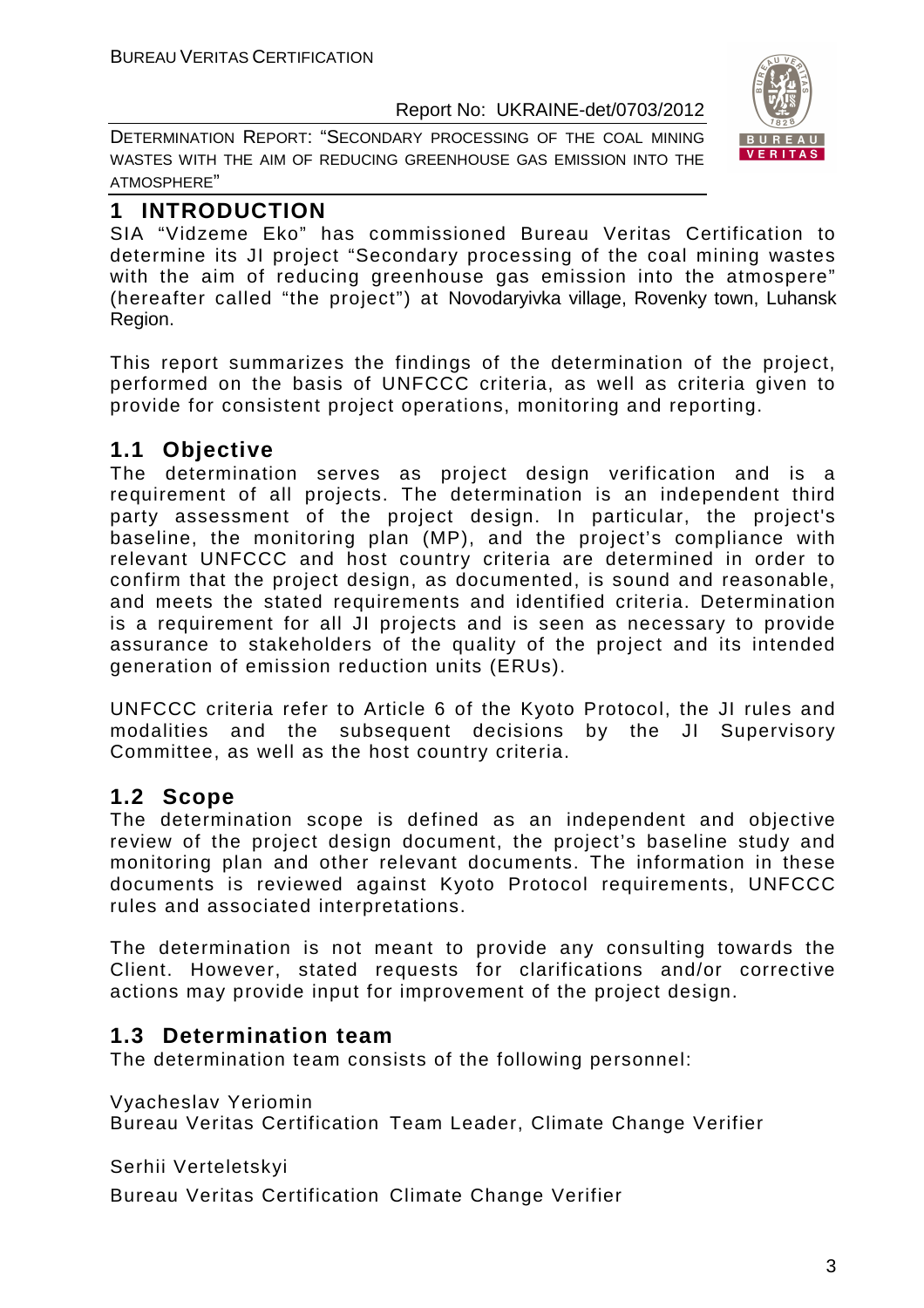DETERMINATION REPORT: "SECONDARY PROCESSING OF THE COAL MINING WASTES WITH THE AIM OF REDUCING GREENHOUSE GAS EMISSION INTO THE ATMOSPHERE"



This determination report was reviewed by:

Ivan Sokolov Bureau Veritas Certification, Internal reviewer Nikolay Chekhmestrenko Bureau Veritas certification, Technical specialist

# **2 METHODOLOGY**

The overall determination, from Contract Review to Determination Report & Opinion, was conducted using Bureau Veritas Certification internal procedures.

In order to ensure transparency, a determination protocol was customized for the project, according to the version 01 of the Joint Implementation Determination and Verification Manual, issued by the Joint Implementation Supervisory Committee at its 19 meeting on 04/12/2009. The protocol shows, in a transparent manner, criteria (requirements), means of determination and the results from determining the identified criteria. The determination protocol serves the following purposes:

- It organizes, details and clarifies the requirements a JI project is expected to meet;
- It ensures a transparent determination process where the determiner will document how a particular requirement has been determined and the result of the determination.

The completed determination protocol is enclosed in Appendix A to this report.

# **2.1 Review of Documents**

The Project Design Document (PDD) submitted by SIA "Vidzeme Eko" and additional background documents related to the project design and baseline, i.e. country Law, Guidelines for users of the joint implementation project design document form, Approved CDM methodology and/or Guidance on criteria for baseline setting and monitoring, Kyoto Protocol, Clarifications on Determination Requirements to be Checked by an Accredited Independent Entity were reviewed.

To address Bureau Veritas Certification corrective action and clarification requests, SIA "Vidzeme Eko" revised the PDD and resubmitted it on 25/09/2012.

The determination findings presented in this report relate to the project as described in the PDD version 2.0.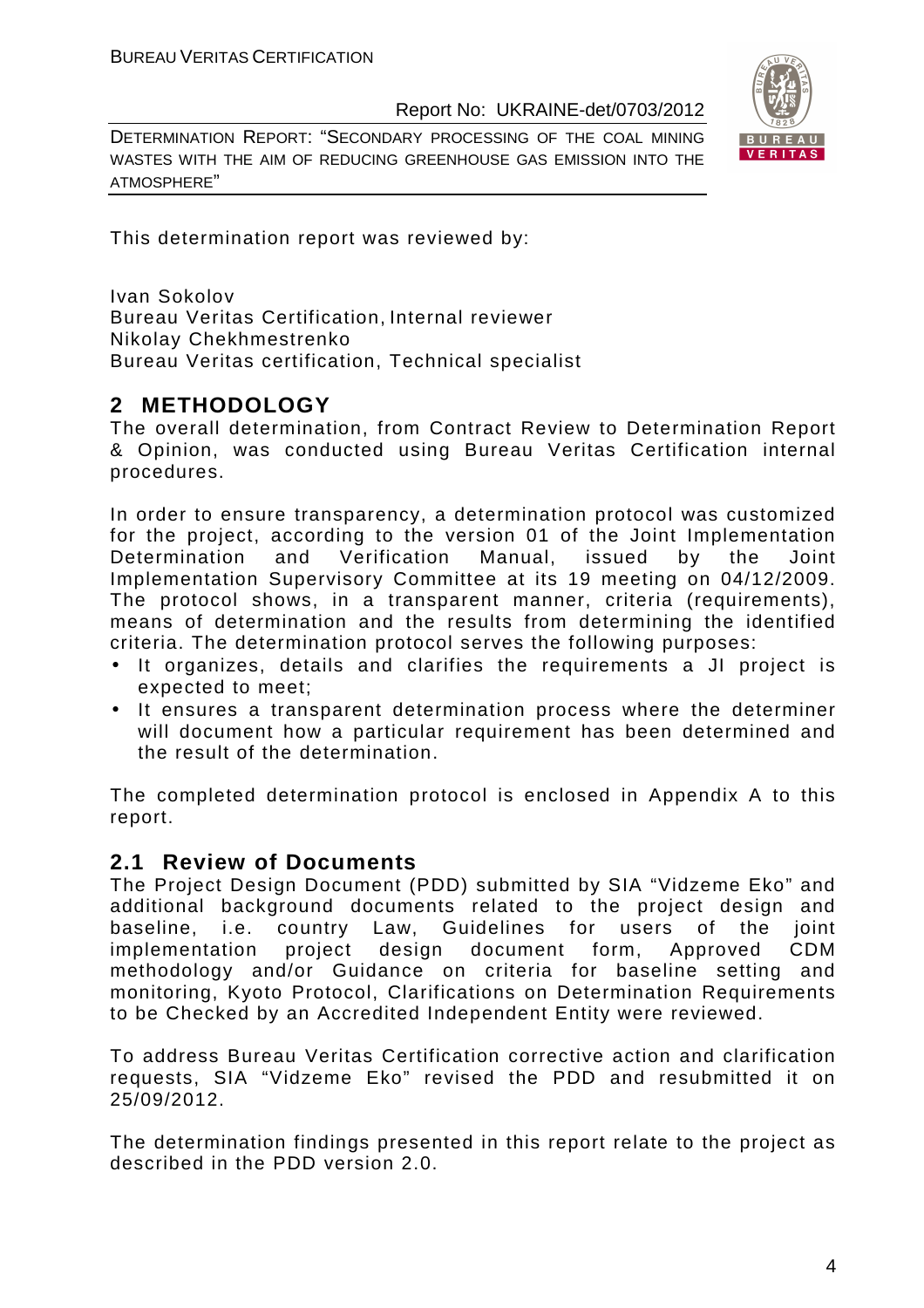DETERMINATION REPORT: "SECONDARY PROCESSING OF THE COAL MINING WASTES WITH THE AIM OF REDUCING GREENHOUSE GAS EMISSION INTO THE ATMOSPHERE"



# **2.2 Follow-up Interviews**

On 24/09/2012 Bureau Veritas Certification performed on-site interviews with project stakeholders to confirm selected information and to resolve issues identified in the document review. Representatives of TANDEM TORG TPK" Ltd and SIA "Vidzeme Eko" were interviewed (see References). The main topics of the interviews are summarized in Table 1.

| Interviewed<br>organization | <b>Interview topics</b>                               |
|-----------------------------|-------------------------------------------------------|
|                             |                                                       |
| <b>TANDEM TORG TPK"</b>     | <b>Project History</b>                                |
| Ltd.                        | Project Approach                                      |
|                             | Project boundary                                      |
|                             | <b>Implementation Schedule</b>                        |
|                             | Organization structure                                |
|                             | Authorities and responsibilities                      |
|                             | Training of personnel                                 |
|                             | Quality management procedures and technologies        |
|                             | Records on rehabilitation/implementation of equipment |
|                             | Metering equipment control                            |
|                             | Metering record keeping system, database              |
|                             | <b>Technical documentation</b>                        |
|                             | Monitoring plan and procedures                        |
|                             | Permits and licenses<br>➤                             |
| <b>CONSULTANT</b>           | Baseline methodology                                  |
| SIA "Vidzeme Eko"           | Monitoring plan                                       |
|                             | Additionality proofs<br>≻                             |
|                             | Calculation of emission reductions                    |

#### **Table 1 Interview topics**

# **2.3 Resolution of Clarification and Corrective Action Requests**

The objective of this phase of the determination is to raise the requests for corrective actions and clarification and any other outstanding issues that needed to be clarified for Bureau Veritas Certification positive conclusion on the project design.

If the determination team, in assessing the PDD and supporting documents, identifies issues that need to be corrected, clarified or improved with regard to JI project requirements, it will raise these issues and inform the project participants of these issues in the form of:

(a) Corrective action request (CAR), requesting the project participants to correct a mistake in the published PDD that is not in accordance with the (technical) process used for the project or relevant JI project requirement or that shows any other logical flaw;

(b) Clarification request (CL), requesting the project participants to provide additional information for the determination team to assess compliance with the JI project requirement in question;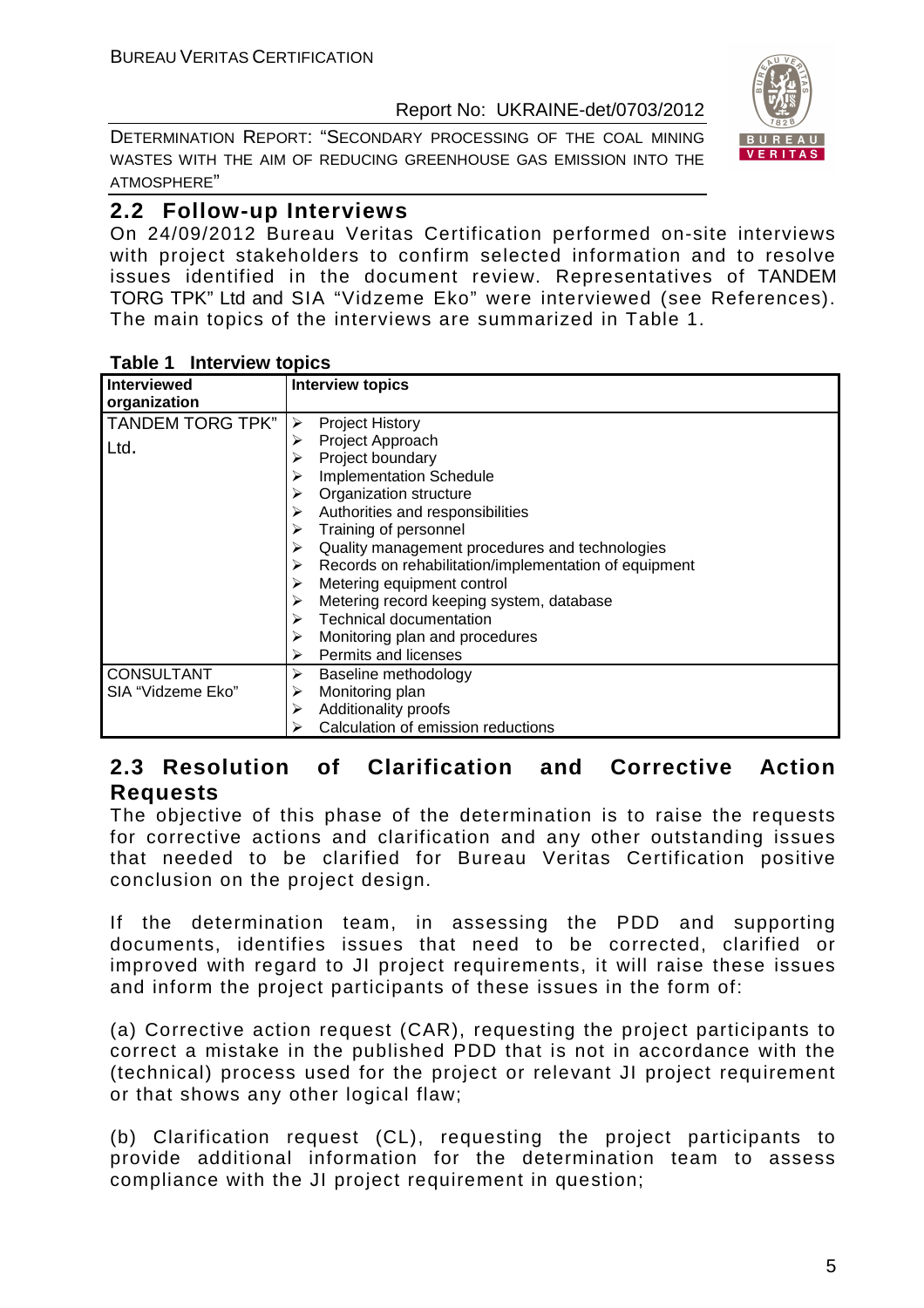DETERMINATION REPORT: "SECONDARY PROCESSING OF THE COAL MINING WASTES WITH THE AIM OF REDUCING GREENHOUSE GAS EMISSION INTO THE ATMOSPHERE"



(c) Forward action request (FAR), informing the project participants of an issue, relating to project implementation but not project design, that needs to be reviewed during the first verification of the project.

The determination team will make an objective assessment as to whether the actions taken by the project participants, if any, satisfactorily resolve the issues raised, if any, and should conclude its findings of the determination.

To guarantee the transparency of the verification process, the concerns raised are documented in more detail in the determination protocol in Appendix A.

# **3 PROJECT DESCRIPTION**

Proposed JI project foresees implementation of waste heaps dismantling with following beneficiation of coal containing rock mass with the aim of GHG emissions reduction.

The project owner "Tandem Torg TPK" buys coal containing rock mass at waste heaps #1 and #3 of Vakhrusheva mine and benefices it on enrichment plant "Continent-2".

Dismantling of waste heaps is provided in line within NPAOP 10.0-5.21-04 "Instruction to prevent spontaneous combustion, fire and dismantling dumps" and may be described as follow.

Dismantling of waste heaps is provided with bulldozers T-170 which square top of the heap. After decline by bulldozers to lower layer height, the entrance road can be constructed. Further dismantling is carried out by excavators EO-5126 charge dump tracks KAMAZ-55111, which transported coal containing rock mass to enrichment plant "Continent-2".

Enrichment plant "Continent-2" is the second range of enrichment plant "Continent" and is in leasing in "Tandem Torg TPK" LLC.

Coal containing rock mass is supplied to the inertial screening sifter, which remove class +100 mm in the off-corn.

Coal containing rock mass after pre-classification is humidified and moved to the inertial sifter GIL-52, which divided coal containing mass on 3-13 mm and +13 mm classes. Enrichment of heavy class +13 mm is provided in heavy media separator STK 32-550, and enrichment of small class 3-13 mm in hydrocyclone GTsM-630. Next, washing of the suspension of beneficiation products and dehydrating products by dressing screens and centrifuge take place, regeneration suspension at electromagnetic separator. Thus the water in this process is used in closed loop. Beneficiation products (coal concentrate) are transported by conveyor belt into bins for further shipment to the consumer. Waste is transported to the flat dump.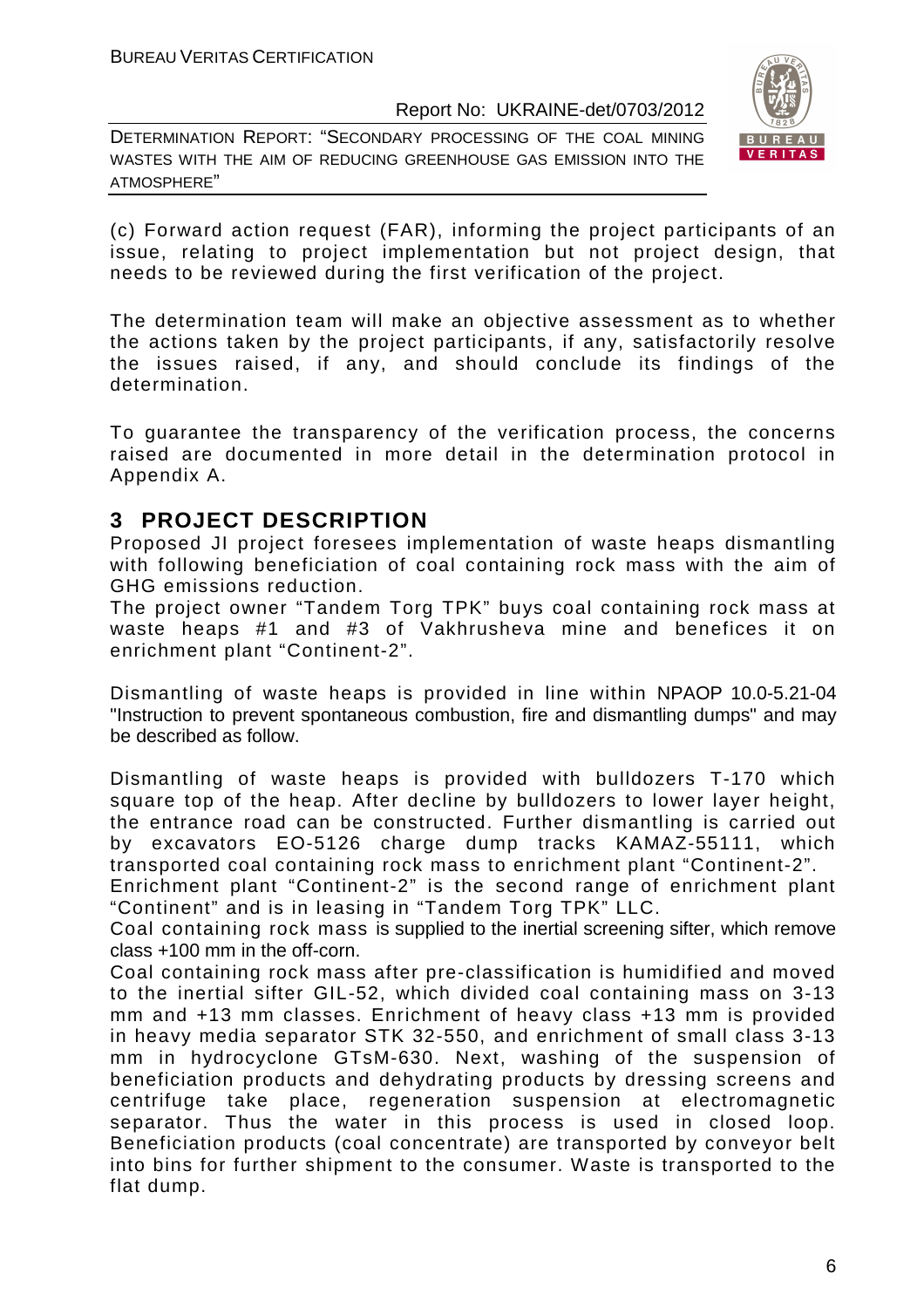DETERMINATION REPORT: "SECONDARY PROCESSING OF THE COAL MINING WASTES WITH THE AIM OF REDUCING GREENHOUSE GAS EMISSION INTO THE ATMOSPHERE"



The project capacity of the complex allows to process 900 000 m3 of the rocks per year.

Data on waste heaps such a geographical coordinates, mass value of containing rocks, physical measures are provided in the section A.4.1.4. Main work characteristics of heavy transporting vehicles and equipment of

coal beneficiation plant are provided in the section A.4.2 of the PDD.

The proposed project is aimed at reducing anthropogenic emissions. Emission reductions created by:

- Elimination of greenhouse gases sources associated with waste heaps burning, by extracting coal from the rock dumps;

- Reduction of uncontrolled methane emissions due to replacement of coal that would have been extracted through mining;

- Reduction of electricity consumption at waste heap dismantling in comparison to electricity consumption at coal mine.

Identified problem areas for project description, project participants' responses and conclusions of Bureau Veritas Certification are described in Annex A (refer to CAR01-CAR03, CL01-CL05)

# **4 DETERMINATION CONCLUSIONS**

In the following sections, the conclusions of the determination are stated.

The findings from the desk review of the original project design documents and the findings from interviews during the follow up visit are described in the Determination Protocol in Appendix A.

The Clarification and Corrective Action Requests are stated, where applicable, in the following sections and are further documented in the Determination Protocol in Appendix A. The determination of the Project resulted in 14 Corrective Action Requests and 6 Clarification Requests.

The number between brackets at the end of each section corresponds to the DVM paragraph

# **4.1 Project approvals by Parties involved (19-20)**

The project has already received Letter of Endorsement #2561/23/7 dated 12/09/2012 issued by State Environmental Investment Agency.

The Bureau Veritas Certification obtained Letter of Endorsement from SIA "Vidzeme-Eko" and doesn't doubt in its authenticity.

As for this time no written project approvals of the project from the Parties Involved are available (see CAR03 pending till the Host Party LoA received). After receiving Determination Report from the Accredited Independent Entity (AIE) project documentation will be submitted to the Ukrainian Designated Focal Point (DFP) which is State Environment Investment Agency for receiving the Letter of Approval.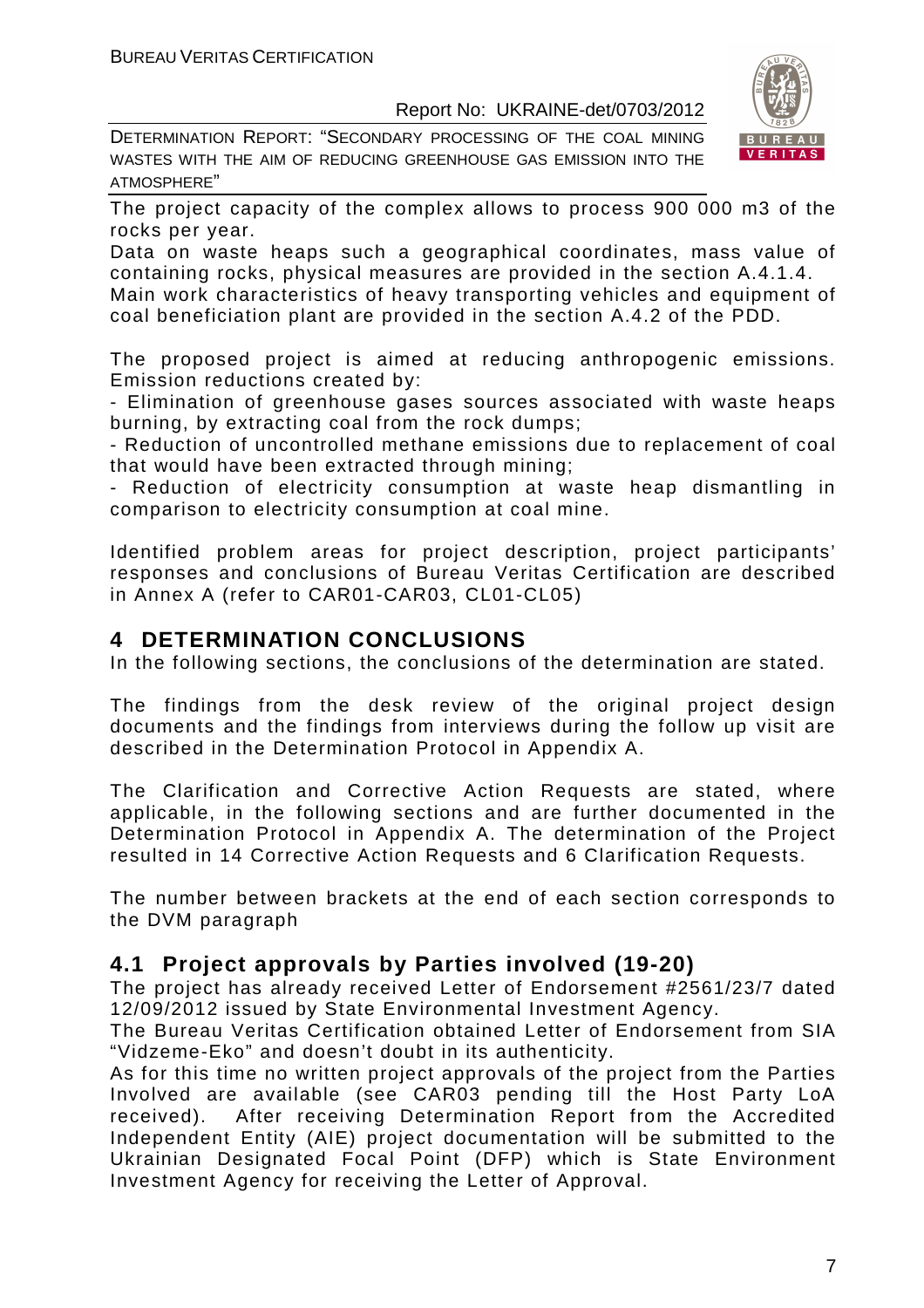DETERMINATION REPORT: "SECONDARY PROCESSING OF THE COAL MINING WASTES WITH THE AIM OF REDUCING GREENHOUSE GAS EMISSION INTO THE ATMOSPHERE"



The written approvals from the other Party will be obtained later on.

Identified problem areas for written project approvals, project participants' responses and conclusions of Bureau Veritas Certification are described in Annex A (refer to CAR04)

# **4.2 Authorization of project participants by Parties involved (21)**

In accordance with paragraph 21 of the DVM the assessment of this area focuses on whether each of the legal entities listed as project participants in the PDD is authorized by a Party involved, which is also listed in the PDD.

Authorisation of the project participants by Parties involved is expected through a written project approval, see CAR04 that is pending

# **4.3 Baseline setting (22-26)**

The PDD explicitly indicates that using a methodology for baseline setting and monitoring developed in accordance with appendix B of the JI guidelines (hereinafter referred to as JI specific approach) was the selected approach for identifying the baseline.

The PDD provides a detailed theoretical description in a complete and transparent manner, as well as justification, that the baseline is established:

(a) By listing and describing the following plausible future scenarios on the basis of conservative assumptions and selecting the most plausible one:

#### Scenario 1. Continuation of existing situation

This scenario does not anticipate any activities and therefore does not face any barriers.

#### Scenario 2. Direct energy production from the heat energy of burning waste heap

# Technological barrier:

This scenario is based on the highly experimental technology, which has not been implemented even in a pilot project. It is also not suitable for all waste heaps as the project owner will have to balance the energy resource availability (i.e. waste heap location) and the location of the energy user. On-site generation of electricity addresses this problem but requires additional interconnection engineering. In general this technology has yet to prove its viability. In addition it does not allow the control and management of the emitted gases. This technology can be applied only in the presence of dumps with developed combustion centre. Even if the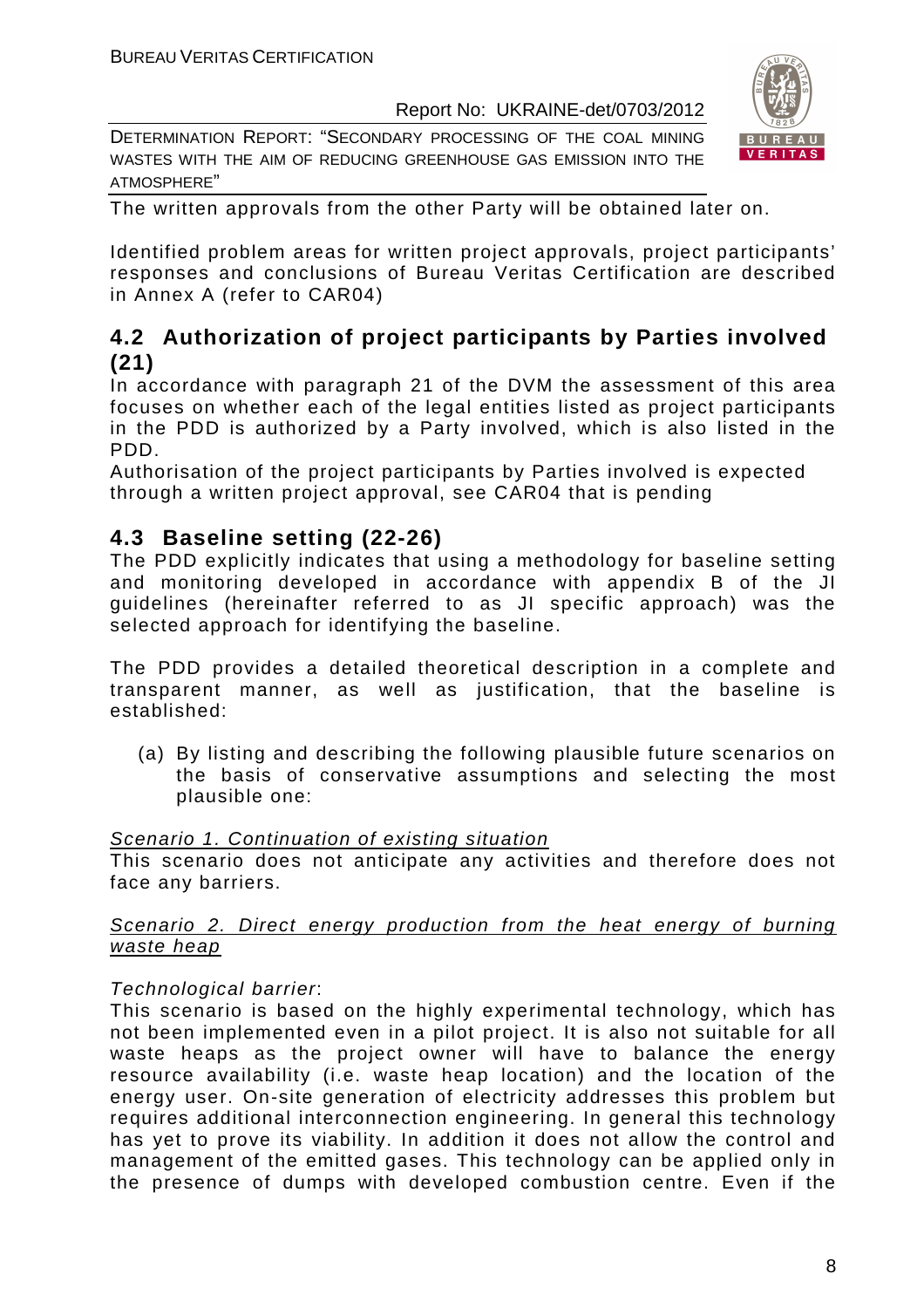DETERMINATION REPORT: "SECONDARY PROCESSING OF THE COAL MINING WASTES WITH THE AIM OF REDUCING GREENHOUSE GAS EMISSION INTO THE ATMOSPHERE"



probability of burning rock dump is very high, it is currently impossible to predict the time of its outbreak and therefore predict the start of the use of thermal energy released during its combustion.

#### Investment barrier:

Investment into unproven technology carries a high risk. In case of Ukraine, which carries a high country risk, investment into such unproven energy projects are less likely to attract investors than some other opportunities in the energy sector with higher returns. The pioneering character of the project may appeal to development programmes and governmental incentives but cost of the produced energy is likely to be much higher than alternatives.

#### Scenario 3. Production of construction materials from waste heap matter Technological barrier:

This scenario is based on known technology, however, this technology is not currently available in Ukraine and there is no evidence that such projects will be implemented in the near future. It is also not suitable for all types of waste heaps as the content of waste heap has to be predictable in order for project owner to be able to produce quality materials. High contents of sulphur and moisture can reduce the suitability of the waste heap for processing. A large scale deep exploration of the waste heap has to be performed before the project can start.

Scenario 4. Coal extraction from waste heaps without JI incentives Investment barrier: This scenario is financially unattractive and faces barriers. Detailed description of proposed scenario barriers is provided in the section B.2 of the PDD version 2.0.

#### Scenario 5. Systematic monitoring of waste heaps condition and regular fire prevention and extinguishing measures

Investment barrier: This scenario does not represent any revenues but anticipates additional costs for waste heaps owners. Monitoring of the waste heap status is not done systematically and in general actions are left to the discretion of the individual owners. Waste heaps are mostly owned by mines or regional coal mining associations. Coal mines in Ukraine suffer from limited investment resulting often in safety problems due to complicated mining conditions and financial constraints, with miners' salaries often being delayed by few months. Waste heaps in this situation are considered as additional burdens and mines often do not even perform minimum required maintenance. Exact data are not always available. From a commercial view point the fines that are usually levied by the authorities are considerably lower than costs of all the measures outlined by this scenario.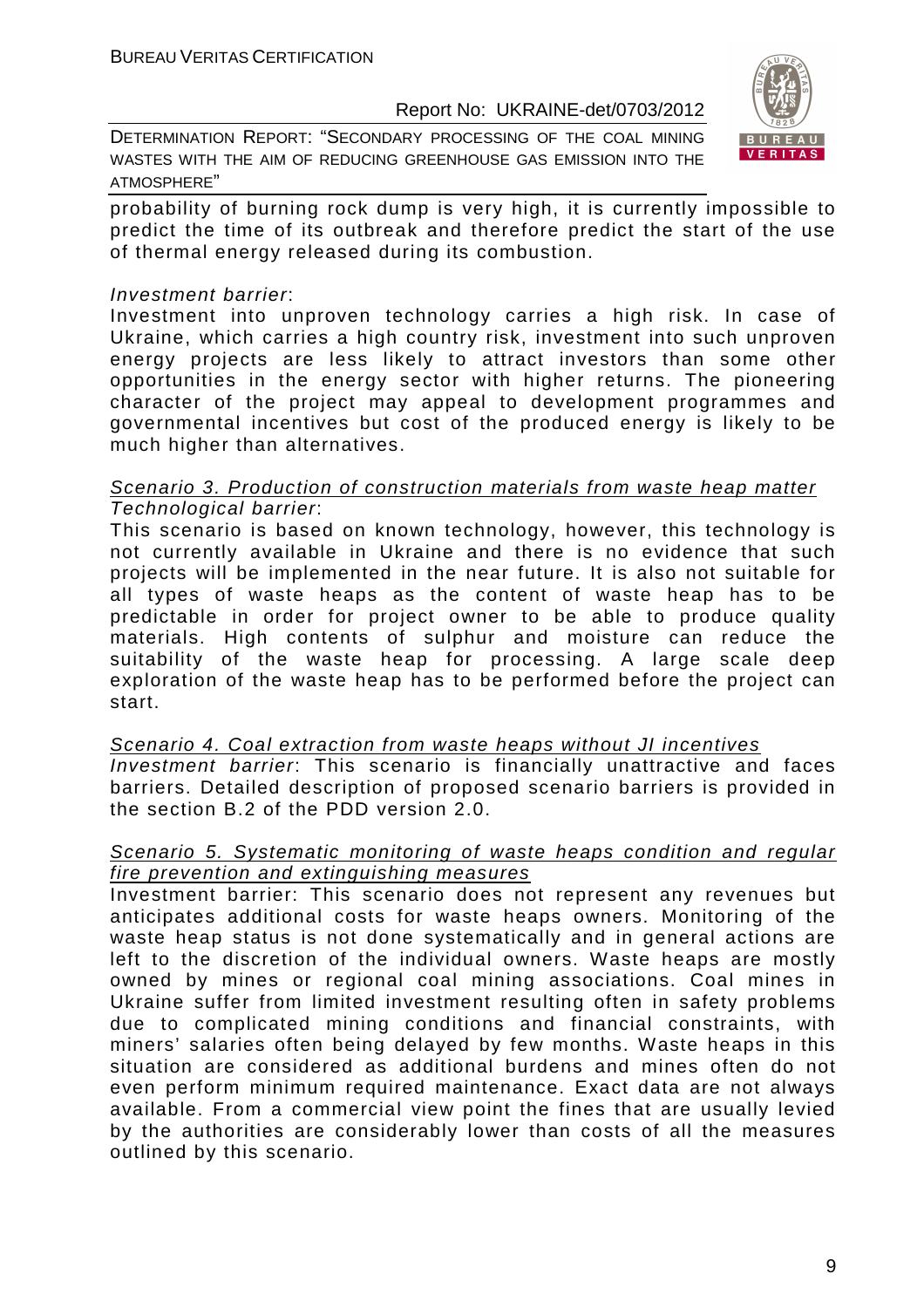DETERMINATION REPORT: "SECONDARY PROCESSING OF THE COAL MINING WASTES WITH THE AIM OF REDUCING GREENHOUSE GAS EMISSION INTO THE ATMOSPHERE"



- (b) Taking into account relevant national and/or sectoral policies and circumstances, such as sectoral reform initiatives, local fuel availability, power sector expansion plans, and the economic situation in the project sector. In this context, the following key factors that affect a baseline are taken into account:
	- A comprehensive analysis and an in-depth description of the reform policies and legislation concerning the development and reforming of the Ukrainian coal industry. At this time effective united complex state program for prevention of waste heaps burning and reclamation with extraction of coal is absent. Fines paid by pollution costs much less than money spent on measures to prevent ignition or burning For this time 78 % of Luhansk Region waste heaps burned or burning.
	- Describing economic situation. Inner coal market in Ukraine is significantly controlled by Ukrainian government, which is owner of number of mines and significantly influencing on coal costs. Level of coal content in waste heap is difficultly predicted, and "Tandem Torg TPK" LLC is a small company which cannot supply coal in big quantities in long range time.
	- As far as availability of capital there is a summary of key indicators of business practices in Ukraine as well as a comparison country risk premiums for Ukraine, and Russia are provided by the PP's vividly demonstrating that Ukraine has been always considered a high-risk country for investments and doing business, which extremely limits the opportunities of the project as for its access to financial resources at the international level.
	- It is stated by the project participants that modern technologies and best practices existing in the developed countries are unavailable due to their high cost and necessity of the knowledgeable personnel able to introduce and operate the equipment.
	- As far as the fuel prices and its availability, the PDD states that electricity and diesel fuel are widely used in Ukrainian industry. Prices for diesel fuel that is mostly imported from the Russian Federation are regulated by Ukrainian Government. Electric energy in Ukraine is produced at the thermal and nuclear power stations mainly by use of fossil fuel. Wholesale Electricity Market of Ukraine is managed by the state enterprise "Energorynok"; the level of prices for electric energy ranges greatly for different types of consumers.

 (c) In such a way that emission reduction units (ERUs) cannot be earned for decreases in activity levels outside the project activity or due to force majeure. According to the proposed approach emission reductions will be earned only when project activity will generate coal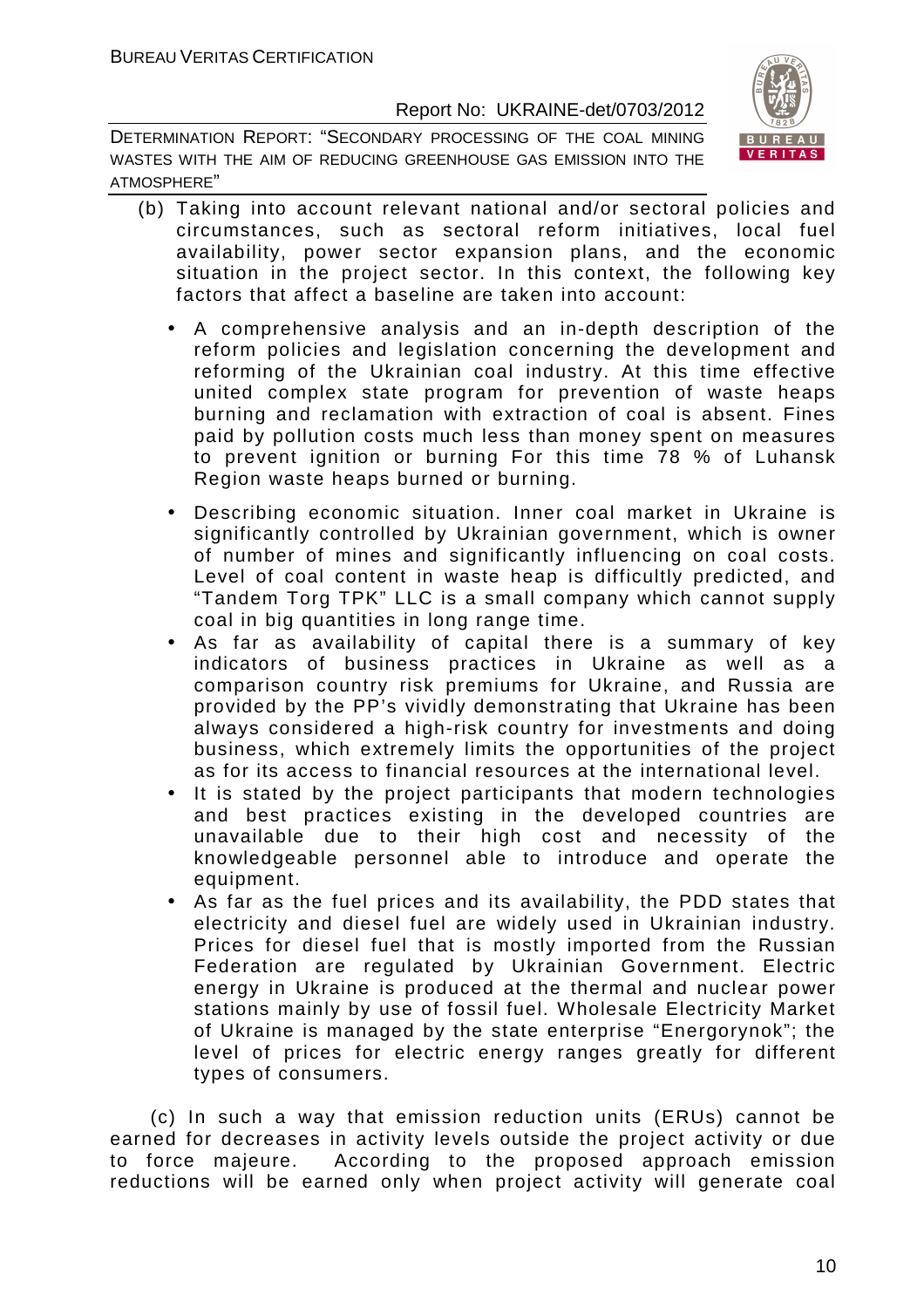DETERMINATION REPORT: "SECONDARY PROCESSING OF THE COAL MINING WASTES WITH THE AIM OF REDUCING GREENHOUSE GAS EMISSION INTO THE ATMOSPHERE"



concentrate, so no emission reductions can be earned due to any changes outside the project activity.

(d) Taking into account uncertainties and using conservative assumptions such as the following:

- Lower range of parameters is used for calculation of baseline emissions and higher range of parameters is used for calculation of project activity emissions;
- Default values were used to the extent possible in order to reduce uncertainty and provide conservative data for emission calculations.
- The emissions of nitrous oxide have not taken into consideration for conservatism

For more details, please, refer to Section B.1. of the PDD.

Emissions in the baseline scenario are calculated as follows:

$$
BE_y = BE_{WHB,y}, \t\t(1)
$$

Where:

 $BE<sub>WHB,V</sub>$  - baseline emissions due to burning of the waste heap in the year y (tCO2 equivalent ),

Baseline emissions due to burning dumps in year y calculated by the formula:

 $BE_{WHB,y} = FC_{BE,Coal,y}$ /1000 $\cdot \rho$  whe  $\cdot$  NCV  $_{Coal} \cdot$  OXID  $_{Coal} \cdot K_{Coal}^c \cdot$  44/12 (2) where:

 $FC_{BE, coal, y}$  - amount of coal that has been mined in the baseline scenario and combusted for energy use, equivalent to the amount of coal extracted from the waste heap because of the project activity in the year y, t;

 $\rho$  w<sub>HB</sub> - probability of waste heap burning, d/l;

 $NCV_{Coal}$  - net Calorific Value of coal, TJ/kt;

OXID  $_{Coal}$  - carbon Oxidation factor of coal, d/l;

 $K_{\text{Coal}}^c$  - carbon content of coal, tC/TJ;

1/1000 - conversion factor from tons in kilotonnes, d / l

44/12 - stoichiometric relationship between the molecular weight of carbon dioxide and carbon.

The amount of coal produced in mines in the baseline scenario is calculated by the formula:

 $FC_{BE,Coal,y} = FR_{Coal,y} \cdot (1-A_{rock,y} / 100-W_{rock,y} / 100) \cdot (1-A_{Coal} / 100-W_{Coal} / 100)$  (3)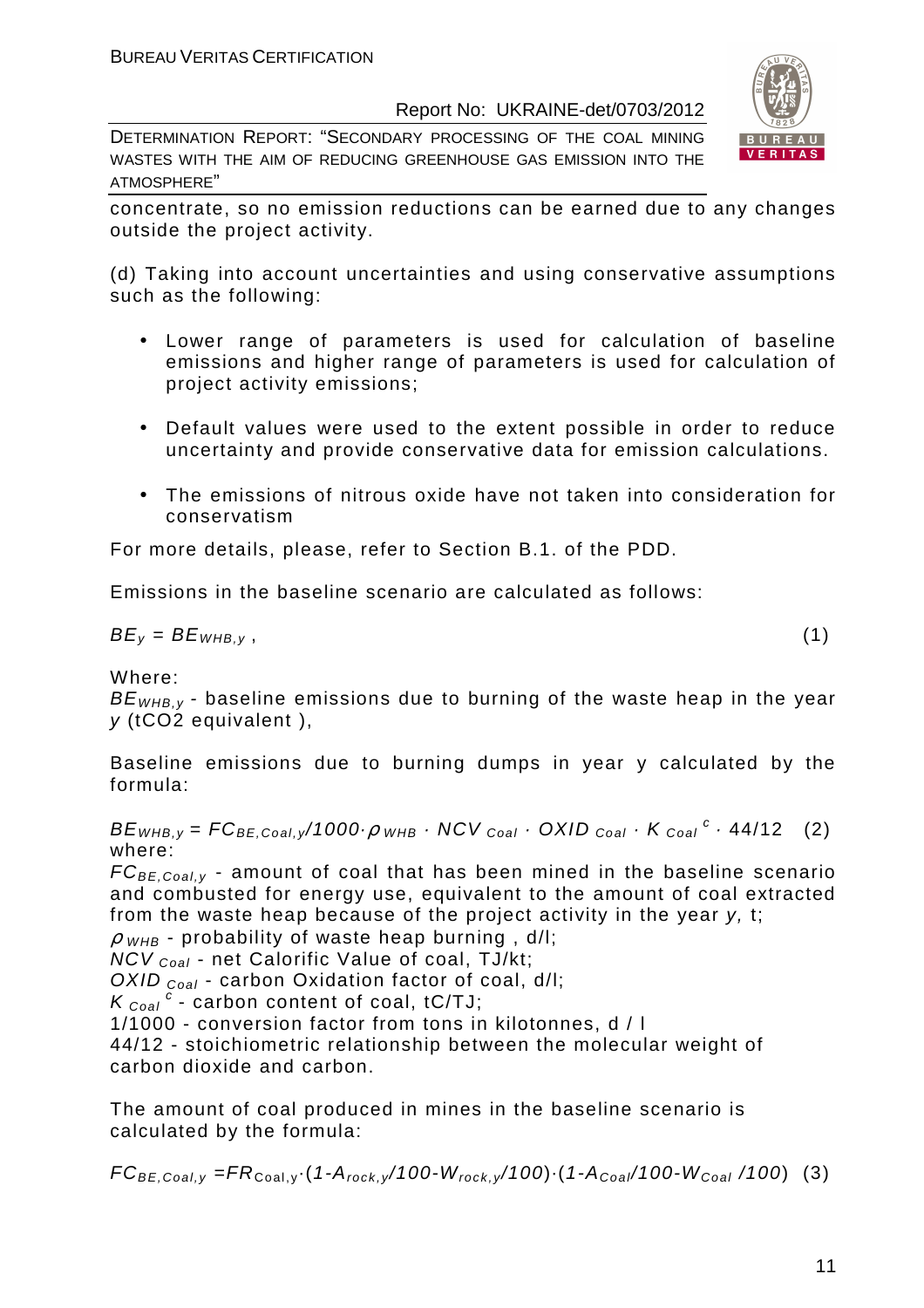DETERMINATION REPORT: "SECONDARY PROCESSING OF THE COAL MINING WASTES WITH THE AIM OF REDUCING GREENHOUSE GAS EMISSION INTO THE ATMOSPHERE"



#### where:

 $FR_{\text{Coal}}$ , - amount of coal concentrate, which is extracted from the dumps because of the project in a year y, that came to blending with further combustion in thermal power plants, t;

 $A_{rock, v}$  - the average ash content of coal concentrate, which is extracted from dump in year y,%

 $W_{rock,v}$  - the average humidity of coal concentrate, which is extracted from dump in year y, %;

 $A_{Coal}$  - the average ash content of coal, mined in Donetsk region of Ukraine, %;

 $W_{Coal}$  - the average humidity of coal, mined in Donetsk region of Ukraine,  $\%$ :

100 - conversion factor from percent to fraction, d/l.

Identified problem areas for project baseline, project participants' responses and conclusions of Bureau Veritas Certification are described in Annex A (refer to CAR05, CAR06)

# **4.4 Additionality (27-31)**

The project "Dismantling of Waste Heap #2 at mine #22 "Lisova"" project ITL UA1000329 is selected as the comparable JI project. Accredited independent entity has already positively determined that it would result in a reduction of anthropogenic emissions by sources or an enhancement of net anthropogenic removals by sinks that is additional to any that would otherwise occur. This determination has already been deemed final by the JISC. Appropriate documentation such as PDD and Determination Report regarding this project is available traceably and transparently on the UNFCCC JI Website.

http://ji.unfccc.int/JIITLProject/DB/YOG1RHBX2UD6R5ZG9QTB84MT26WI TY/details

Additionality of the project was demonstrated adequately by demonstrating that the indicated project is implemented under comparable circumstances:

a) Both projects propose **same GHG mitigation measure:** The proposed GHG mitigation measure under both projects is coal extraction from the mine's waste heaps. This will prevent greenhouse gas emissions into the atmosphere during combustion of the heaps and will contribute an additional amount of coal, without the need for mining. Criteria is satisfied

b) Both projects are implemented within the **same country and the same time**: The proposed project and identified comparable project are both located in Ukraine, project crediting periods are divided by 1 year 10 months. Criteria is satisfied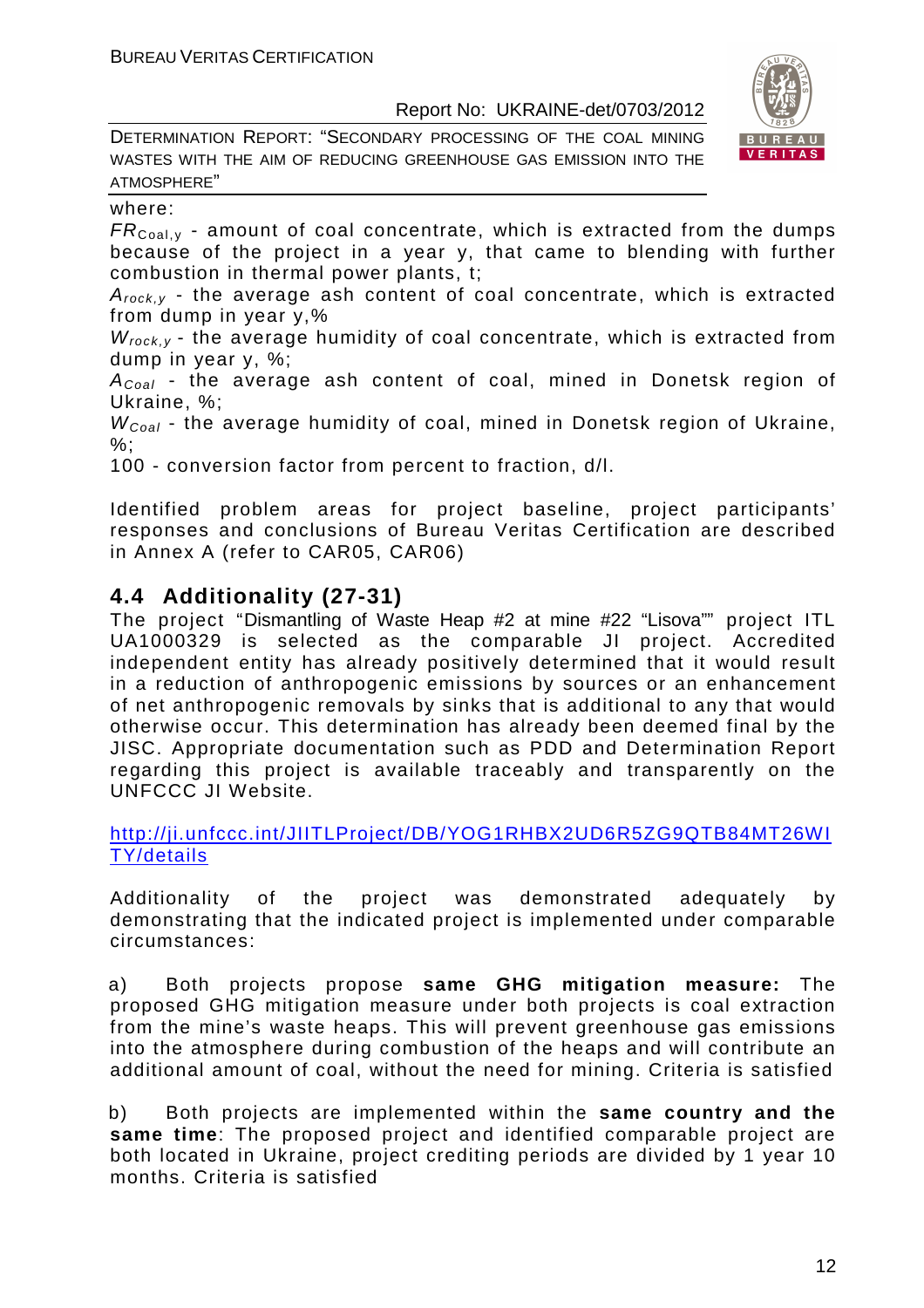DETERMINATION REPORT: "SECONDARY PROCESSING OF THE COAL MINING WASTES WITH THE AIM OF REDUCING GREENHOUSE GAS EMISSION INTO THE ATMOSPHERE"



c) **Scale.** The difference between the proposed project and the other project(s) is less than 50 per cent in terms of the projects output (i.e. power output, capacity increase, etc.) or service provided.

The projects envisage production of the same product (rock mass sorting). Both projects use similar technological equipment (vibrating sieves GIL-52, heavy media separators STK and hydrocyclones GTsM). Capacity of both projects are limited by coal contains in the waste heap and waste heaps size and is less than 50% for both projects with work in two-shift regime. Criteria is satisfied

d) There were no significant changes in **regulatory framework** between the starting dates of two projects. Criteria is satisfied.

The desk review of provided information and follow-up interviews enabled Bureau Veritas Certification Holding SAS to assess that all explanations, descriptions and analyses in the demonstration of additionality were made in accordance with criteria of "Guidance on criteria for baseline setting and monitoring" version 03 and this projects is indeed comparable project, implemented under comparable circumstances. The proposed JI activity provides the reductions in emissions by sources that are additional to any that would otherwise occur.

Identified problem areas for project additionality, project participants' responses and conclusions of Bureau Veritas Certification are described in Annex A (CAR 07-CAR09).

# **4.5 Project boundary (32-33)**

The details on the project boundary were provided in section B.3 of the PDD. The desk review of submitted documentation enabled Bureau Veritas Certification to assess that the project boundary defined in the PDD encompasses all anthropogenic emissions by sources of GHGs that are:

- Under the control of the project participants;
- Reasonably attributable to the project; and
- Significant.

The baseline emission sources of GHGs that are included in the project boundaries are listed below. Emissions of carbon dioxide due to:

- Waste heap burning;

- Consumption of coal for energy production (excluded, does not take into the consideration in calculation).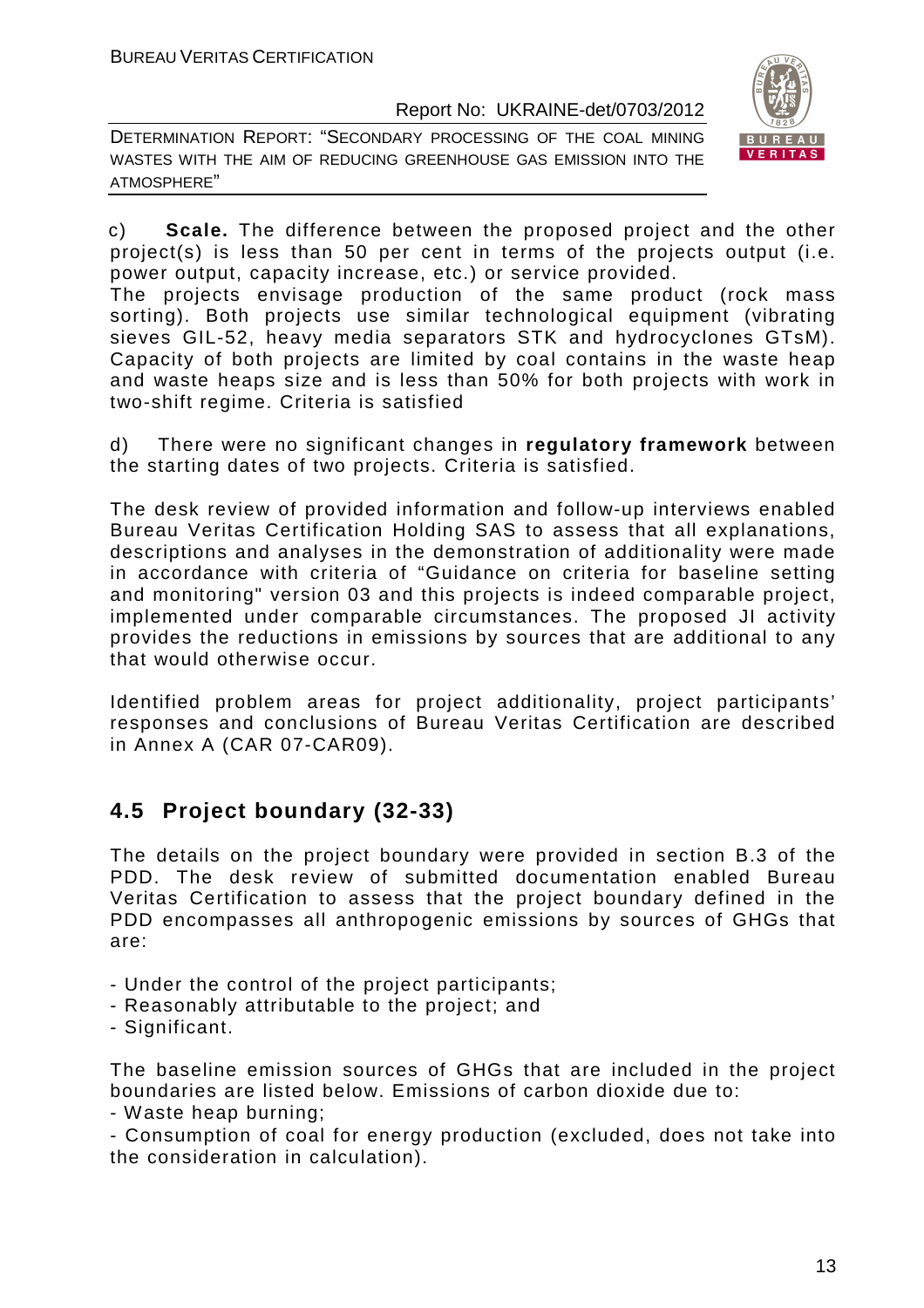DETERMINATION REPORT: "SECONDARY PROCESSING OF THE COAL MINING WASTES WITH THE AIM OF REDUCING GREENHOUSE GAS EMISSION INTO THE ATMOSPHERE"



The project emission sources of GHGs that were included in the project boundaries are listed below. Emissions of carbon dioxide due to:

- Consumption of electricity due to extracting coal from dump;
- Consumption of fossil fuel (diesel fuel) due to extracting coal from dump;

- Consumption of coal for energy production (excluded, does not take into the consideration in calculation).

Leakages:

- Fugitive emissions of methane in the mining activities;
- Consumption of electricity from a grid at coal mine.
- Use of other types of energy sources due to mining (excluded).

All gases and sources included in the project boundary were explicitly stated, and the exclusions of any sources related to the baseline or the project are appropriately justified and provided in Table 15 of the PDD.

The delineation of the project boundary and the gases and sources included are appropriately described and justified in the PDD by using Figures 6-7 in section B.3 of the PDD.

Identified problem areas for project boundaries, project participants' responses and conclusions of Bureau Veritas Certification are described in Annex A (refer to CAR10)

# **4.6 Crediting period (34)**

The PDD states the starting date of the project as the date on which the implementation or construction or real action of the project will begin or began, and the starting date is 02/09/2011, which is after the beginning of 2000.

The PDD states the expected operational lifetime of the project in years and months, which is 6 years and 4 months or 76 months.

The PDD states the length of the crediting period in years and months, which is 1 year and 4 months, and its starting date as 02/09/2011, which is on the date the first emission reductions or enhancements of net removals are generated by the project.

The PDD states that the crediting period for the issuance of ERUs starts only after the beginning of 2008 and does not extend beyond the operational lifetime of the project.

The PDD states that the extension of its crediting period beyond 2012 is subject to the host Party approval, and the estimates of emission reductions or enhancements of net removals are presented separately for those until 2012 and those after 2012 in all relevant sections of the PDD.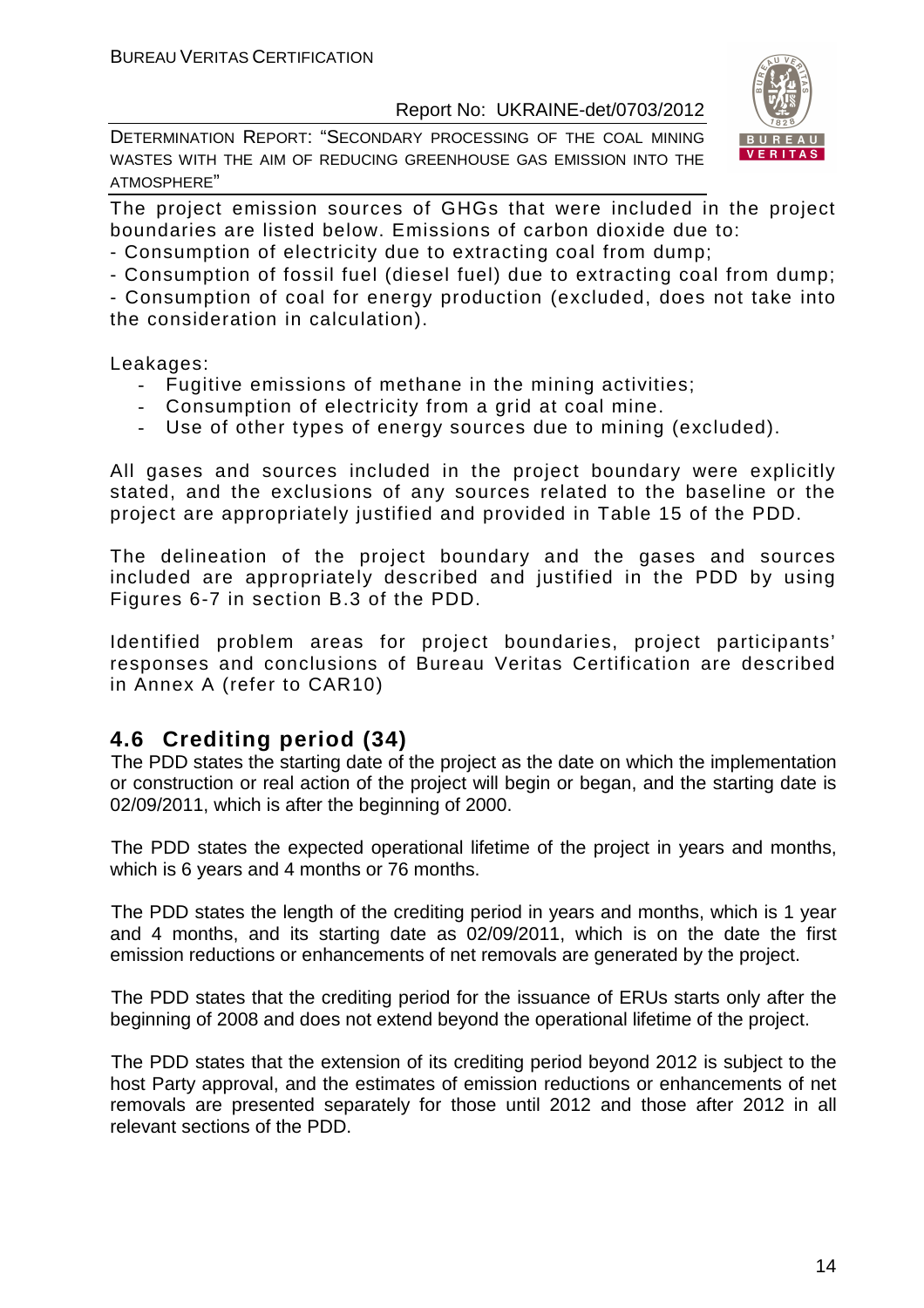DETERMINATION REPORT: "SECONDARY PROCESSING OF THE COAL MINING WASTES WITH THE AIM OF REDUCING GREENHOUSE GAS EMISSION INTO THE ATMOSPHERE"



Identified problem areas for project crediting period, project participants' responses and conclusions of Bureau Veritas Certification are described in Annex A (CAR11, CAR12)

# **4.7 Monitoring plan (35-39)**

The PDD, in its monitoring plan section, explicitly indicates that JI specific approach was the selected.

The monitoring plan describes all relevant factors and key characteristics that will be monitored, and the period in which they will be monitored, in particular also all decisive factors for the control and reporting of project performance, such as value of extracted coal, values of consumed electricity, diesel fuel.

The monitoring plan specifies the indicators, constants and variables that are reliable (i.e. provide consistent and accurate values), valid (i.e. are clearly connected with the effect to be measured), and that provide a transparent picture of the emission reductions or enhancements of net removals to be monitored such as Net Calorific Value of Coal, Net calorific value of Diesel fuel, Carbon Oxidation Factor of Coal, Carbon Oxidation Factor of Diesel Fuel, Carbon content of coal, Carbon content of diesel fuel, Emission factor for fugitive methane emissions from coal mining, Specific carbon dioxide emissions due to production of electricity at TPP and by its consumptions, The average ash content of coal produced in Donetsk region, the average moisture of coal produced in Donetsk Region, probability of waste heap burning, average electricity consumption per tonne of coal, produced in Ukraine.

The monitoring plan draws on the list of standard variables indicated in appendix B of "Guidance on criteria for baseline setting and monitoring" developed by the JISC.

The monitoring plan explicitly and clearly distinguishes:

(i) Data and parameters that are not monitored throughout the crediting period, but are determined only once (and thus remain fixed throughout the crediting period), and that are available already at the stage of determination, such as Global Warming potential of the Methane, Methane Density, Net Calorific Value of Coal, Net calorific value of Diesel fuel, Carbon Oxidation Factor of Coal, Carbon Oxidation Factor of Diesel Fuel, Carbon content of coal, Carbon content of diesel fuel, Emission factor for fugitive methane emissions from coal mining, Specific carbon dioxide emissions due to production of electricity at TPP and by its consumptions, The average ash content of coal produced in Donetsk region, the average moisture of coal produced in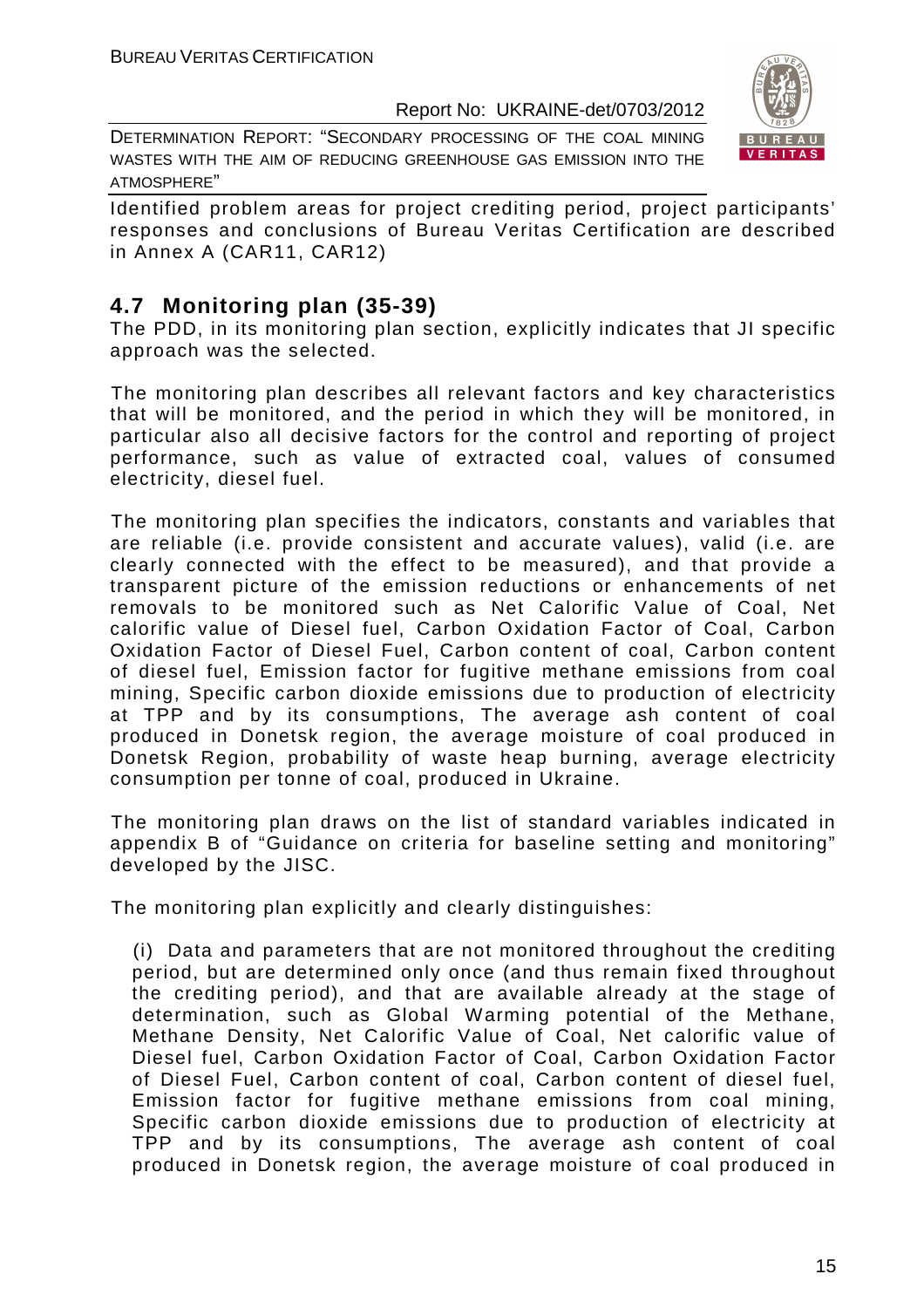DETERMINATION REPORT: "SECONDARY PROCESSING OF THE COAL MINING WASTES WITH THE AIM OF REDUCING GREENHOUSE GAS EMISSION INTO THE ATMOSPHERE"



Donetsk Region, probability of waste heap burning, average electricity consumption per tonne of coal, produced in Ukraine

(ii) Data and parameters that are not monitored throughout the crediting period, but are determined only once (and thus remain fixed throughout the crediting period), but that are not already available at the stage of determination, such as absent.

(iii) Data and parameters that are monitored throughout the crediting period, such as Additional amount of electricity consumed for coal mass beneficiation, amount of diesel fuel consumed for coal containing rock mass transportation, value of produced coal concentrate.

The monitoring plan describes the methods employed for data monitoring (including its frequency) and recording, such as direct monitoring of electricity consumption by meters, sampling of produced coal, etc. Description of employed methods is provided in the section D.1 of the PDD.

The monitoring plan elaborates all algorithms and formulae used for the estimation/calculation of baseline emissions/removals and project emissions/removals or direct monitoring of emission reductions from the project, leakage, as appropriate, such as described below

The annual emission reductions are calculated as follows:

$$
ER_y = BE_y - PE_y - LE_y, \tag{4}
$$

where:

 $ER<sub>v</sub>$  - emissions reductions of the JI project in year y (tCO2 equivalent);  $BE_v$  - baseline emission in year y (tCO2 equivalent);  $PE<sub>v</sub>$  - project emission in year y (tCO2 equivalent);  $LE_v$  - leakages in year y, (tCO2 equivalent).

Emissions in the baseline scenario are calculated as follows:

$$
BE_y = BE_{WHB,y}, \t\t(5)
$$

Where:

 $BE<sub>WHB,V</sub>$  - baseline emissions due to burning of the waste heap in the year y (tCO2 equivalent ),

Baseline emissions due to burning dumps in year y calculated by the formula:

 $BE_{WHB,y} = FC_{BE,Coal,y}$ /1000 $\rho_{WHB}$  · NCV  $_{Coal}$  · OXID  $_{Coal}$  · K  $_{Coal}$  <sup>c</sup> · 44/12 (6) where: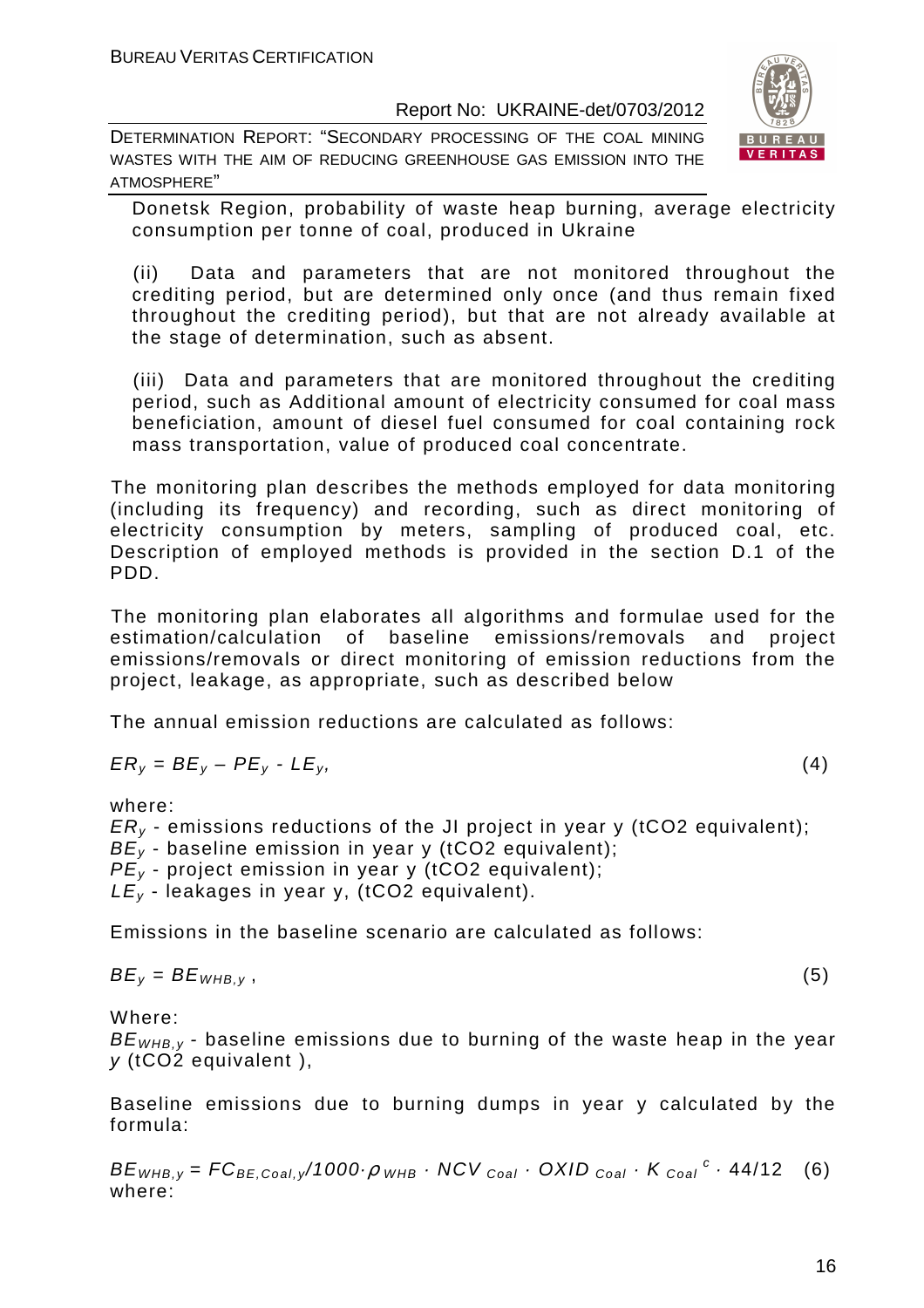DETERMINATION REPORT: "SECONDARY PROCESSING OF THE COAL MINING WASTES WITH THE AIM OF REDUCING GREENHOUSE GAS EMISSION INTO THE ATMOSPHERE"



 $\rho$  <sub>WHB</sub> - probability of waste heap burning, d/l; NCV <sub>Coal</sub> - net Calorific Value of coal, TJ/kt;

OXID  $_{Coal}$  - carbon Oxidation factor of coal, d/l;

 $K_{\text{Coal}}^{\text{c}}$  - carbon content of coal, tC/TJ;

1/1000 - conversion factor from tons in kilotonnes, d / l

44/12 - stoichiometric relationship between the molecular weight of carbon dioxide and carbon.

The amount of coal produced in mines in the baseline scenario is calculated by the formula:

 $FC_{BE,Coal,y} = FR_{Coal,y} \cdot (1-A_{rock,y}/100-W_{rock,y}/100) \cdot (1-A_{Coal}/100-W_{Coal}/100)$  (7)

where:

 $FR_{\text{Coal,v}}$  - amount of coal concentrate, which is extracted from the dumps because of the project in a year y, that came to blending with further combustion in thermal power plants, t;

 $A_{rock, v}$  - the average ash content of coal concentrate, which is extracted from dump in year y,%

 $W_{rock.v}$  - the average humidity of coal concentrate, which is extracted from dump in year y, %;

 $A_{Coal}$  - the average ash content of coal, mined in Donetsk region of Ukraine, %;

 $W_{Coal}$  - the average humidity of coal, mined in Donetsk region of Ukraine, %;

100 - conversion factor from percent to fraction, d/l.

Emissions from the project activity are calculated as follows:

 $PE_v = PE_{EL, v} + PE_{Diesel, v}$  (8)

where:

 $PE<sub>v</sub>$  - project emissions due to project activity in the year  $v$  (tCO2 equivalent),

PE*Е*L,y - project emissions due to consumption of electricity from the grid by the project activity in the year y (tCO2 equivalent),

 $PE_{\text{Diesel},v}$  - project emissions due to consumption of diesel fuel by the project activity in the year y (tCO2 equivalent).

The Project emissions due to consumption of electricity from a grid in a year y are calculated as follows:

$$
PE_{EL,y} = EC_{PE,y} \cdot EF_{CO2,EL}
$$
 (9)

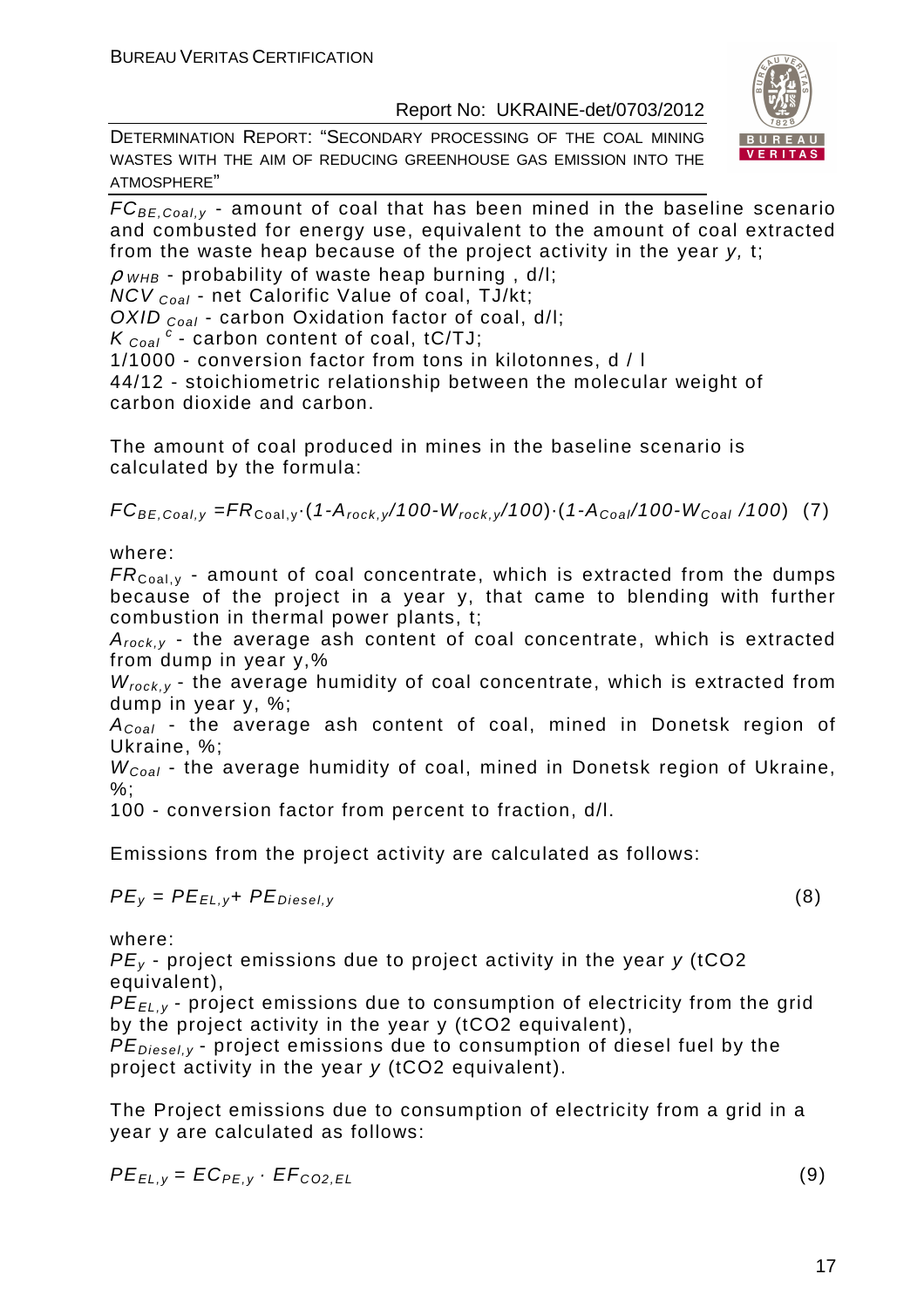DETERMINATION REPORT: "SECONDARY PROCESSING OF THE COAL MINING WASTES WITH THE AIM OF REDUCING GREENHOUSE GAS EMISSION INTO THE ATMOSPHERE"

#### where:

 $EC_{PFV}$  - additional amount of electricity, consumed in project in year y, MWh;

EF<sup>C</sup>*О*2,EL - Specific carbon dioxide emissions due to production of electricity at TPP and by its consumption, tCO2/MWh;

Project emissions due to consumption of diesel fuel by the project activity in the year y are calculated as follows:

 $PE_{\text{Diesel}, y} = FC_{\text{BE},\text{Diesel}, y} / 1000 \cdot NCV_{\text{Diesel}} \cdot OX / D_{\text{Diesel}} \cdot K_{\text{Diesel}}^c \cdot 44 / 12$  (10)

# where:

 $FC_{BE, Diesel, y}$  - amount of diesel fuel, consumed in project in year y, t; NCV<sub>Diesel</sub> - Net Calorific Value of diesel fuel, TJ/kt;  $OXID<sub>Diesel</sub>$  - carbon Oxidation factor of diesel fuel, d/l;  $K_{Diesel}^c$  - carbon content of diesel, tC/TJ; 44/12 - stoichiometric relationship between the molecular weight of carbon dioxide and carbon.

1/1000 - conversion factor from tons in kilotonnes, d / l

Leakages in year y are calculated as follows:

$$
LE_y = LE_{CH4,y} + LE_{EL,y}
$$
 (11)

where::

 $LE_v$  - leakages in year y, (t CO2e);

 $LE<sub>CH4,V</sub>$  - leakages due to fugitive emissions of methane in the mining activities in the year y, (t СО2е);

 $LE_{FL, y}$  - leakages due to consumption of electricity from a grid at coal mine in a year y,(t СО2е);

Leakages due to fugitive emissions of methane in the mining activities in the year y are calculated as follows:

$$
LE_{\text{CH4},y} = -FC_{BE,Coal,y} \cdot EF_{CH4} \cdot \rho_{CH4} \cdot GWP_{CH4}, \qquad (12)
$$

 $FC_{BE,Coal, y}$  - amount of coal that has been mined in the baseline scenario and combusted for energy use, equivalent to the amount of coal extracted from the waste heaps because of the project activity in the year y, t, calculated as (4);

 $EF<sub>CH4</sub>$  - emission factor for fugitive methane emissions from coal mining,  $m3/t$ :

 $\rho_{CH4}$  - methane density at standard conditions t/m3;

GWPCH4 - Global Warming Potential of Methane, tСО2/ tСН4.

Leakages due to consumption of electricity from a grid at coal mine in a year y are calculated as follows:



$$
(11)
$$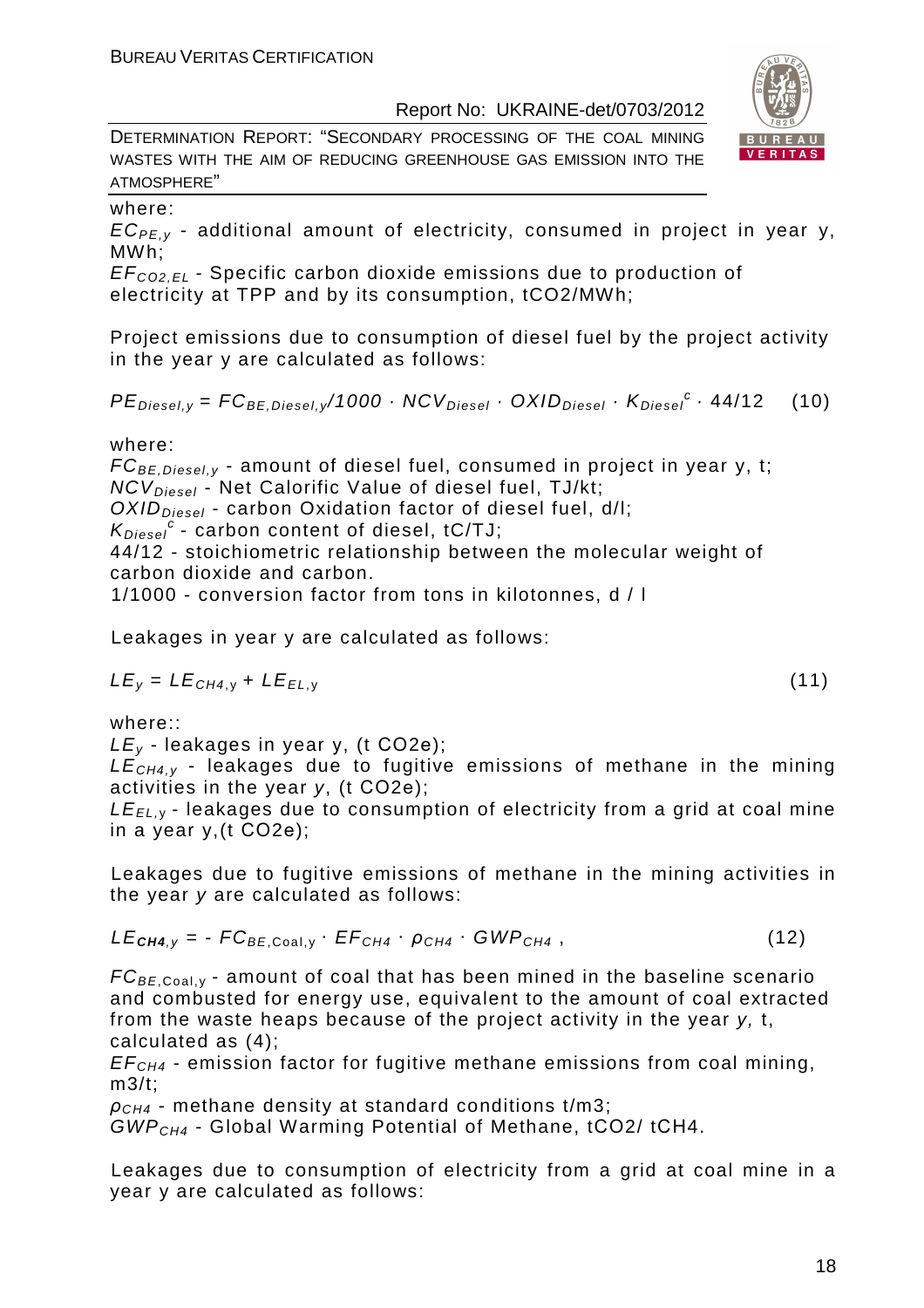DETERMINATION REPORT: "SECONDARY PROCESSING OF THE COAL MINING WASTES WITH THE AIM OF REDUCING GREENHOUSE GAS EMISSION INTO THE ATMOSPHERE"

$$
LE_{EL,y} = -FC_{BE,Coal,y} \cdot N_{Coal,y}^{E} \cdot EF_{CO2,EL,y}
$$
 (13)

# Where

 $FC_{BE, coal,v}$  - amount of coal that has been mined in the baseline scenario and combusted for energy use, equivalent to the amount of coal extracted from the waste heaps because of the project activity in the year y, t, calculated as (2);

 $N_{Coal,y}$ <sup>E</sup> - Average electricity consumption per tonne of coal, produced in Ukraine in the year y, MWh/t;

EF<sup>C</sup>*О*2,EL, <sup>у</sup> - Specific carbon dioxide emissions due to production of electricity at TPP and by its consumption, tСО2/MWh

The monitoring plan presents the quality assurance and control procedures for the monitoring process described in the section D.2 of the PDD. This includes, as appropriate, information on calibration and on how records on data and/or method validity and accuracy are kept and made available on request.

The monitoring plan clearly identifies the responsibilities and the authority regarding the monitoring activities. Clear and transparent scheme of monitoring data flow is provided in the section D.3 of the PDD.

On the whole, the monitoring plan reflects good monitoring practices appropriate to the project type.

The monitoring plan provides, in tabular form, a complete compilation of the data that need to be collected for its application, including data that are measured or sampled and data that are collected from other sources (e.g. official statistics, expert judgment, proprietary data, IPCC, commercial and scientific literature etc.) but not including data that are calculated with equations.

The monitoring plan indicates that the data monitored and required for verification are to be kept for two years after the last transfer of ERUs for the project.

Identified problem areas for project monitoring plan, project participants' responses and conclusions of Bureau Veritas Certification are described in Annex A (CAR13, CL06)

# **4.8 Leakage (40-41)**

This project will result in a net change in fugitive methane emissions due to the mining activities. As coal in the baseline scenario is only coming from mines it causes fugitive emissions of methane. These are calculated

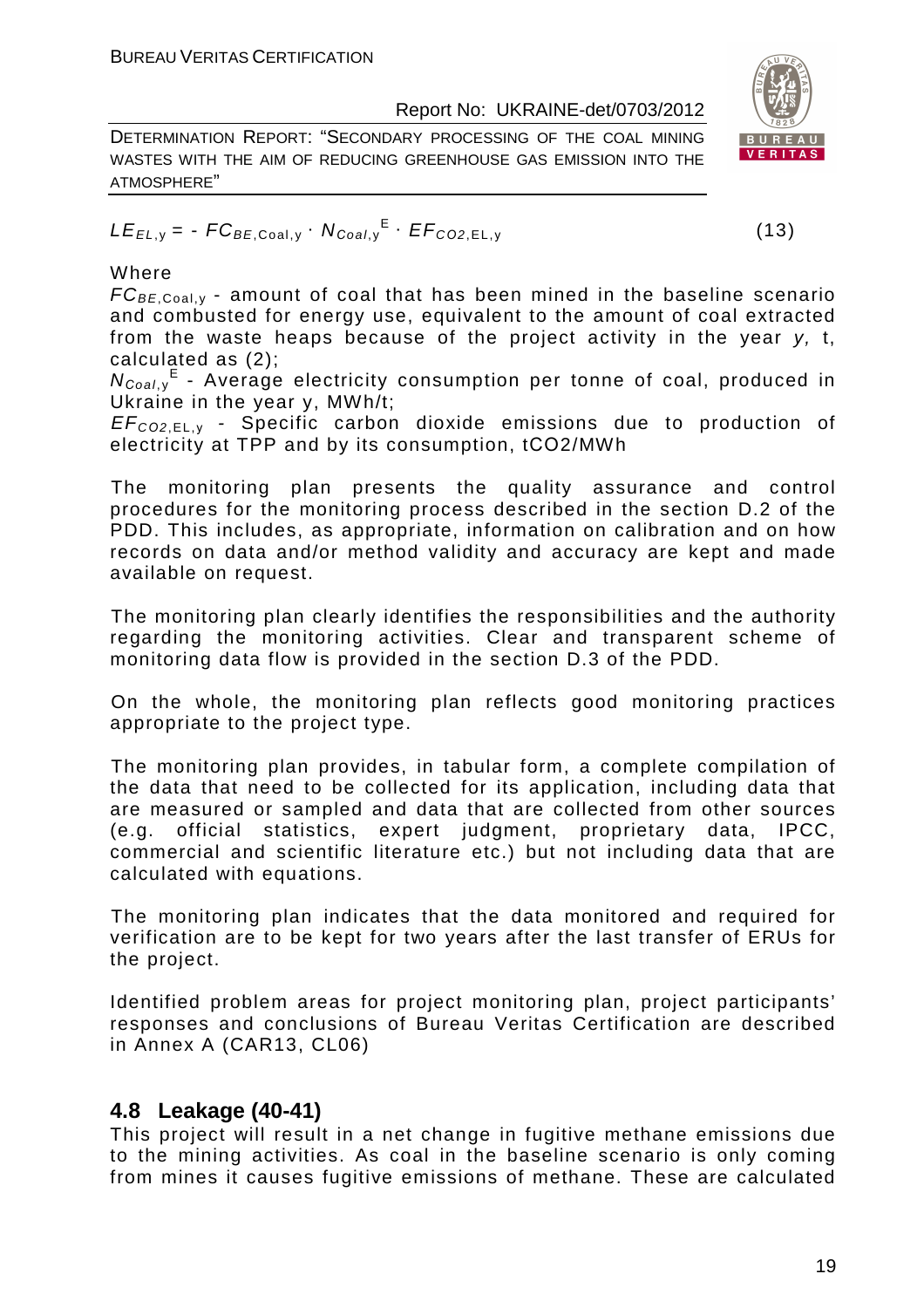DETERMINATION REPORT: "SECONDARY PROCESSING OF THE COAL MINING WASTES WITH THE AIM OF REDUCING GREENHOUSE GAS EMISSION INTO THE ATMOSPHERE"



as standard country specific emission factor applied to the amount of coal that is extracted from the waste heaps in the project scenario (which is the same as the amount of coal that would have been mined in the baseline scenario. Source of the leakage are the fugitive methane emissions due to coal mining. These emissions are specific to the coal that is being mined. Coal produced by the project activity is not mined but extracted from the waste heap through the advanced beneficiation process. Therefore, coal produced by the project activity substitutes the coal would have been otherwise mined in the baseline. Coal that is mined in the baseline has fugitive methane emissions associated with it and the coal produced by the project activity does not have such emissions associated with it.

As reliable and accurate national data on fugitive CH4 emissions associated with the production of coal are available, project participants used this data to calculate the amount of fugitive CH4 emission as described below.

This leakage is measurable: through the same procedure as used in 2006 IPCC Guidelines (See Volume 2, Chapter 4, Page 4-11) and also used in CDM approved methodology ACM009, Version 03.2 (Page 8). Activity data (in our case amount of coal extracted from the waste heap which is monitored directly) is multiplied by the emission factor (which is sourced from the relevant national study – National Inventory Report of Ukraine under the Kyoto Protocol) and any conversion coefficients.

Electricity consumption and related greenhouse gas emissions due to dismantling of waste heap to be taken into account in calculating the project emissions. Carbon dioxide emissions due to electricity consumption in the coal mine way in an amount, equivalent to the design of coal - a leakage that can be taken into account at base of the State Statistics Committee data, concerning unit costs of electricity at coal mines in Ukraine in the relevant year.

This leakage is directly attributable to the JI project activity according to the following assumption: the coal produced by the project activity from the waste heap will substitute the coal produced by underground mines of the region in the baseline scenario. This assumption is explained by the following logic: Energy coal market is demand driven as it is not feasible to produce coal without demand for it. Coal is a commodity that can be freely transported to the source of demand and coal of identical quality can substitute some other coal easily. The project activity cannot influence demand for coal on the market and supplies coal extracted from the waste heaps. In the baseline scenario demand for coal will stay the same and will be met by the traditional source – underground mines of the region. Therefore, the coal supplied by the project in the project scenario will have to substitute the coal mined in the baseline scenario. According to this approach equivalent product supplied by the project activity (with lower associated specific green-house gas emissions) will substitute the baseline product (with higher associated specific green-house gas emissions). This methodological approach is very common and is applied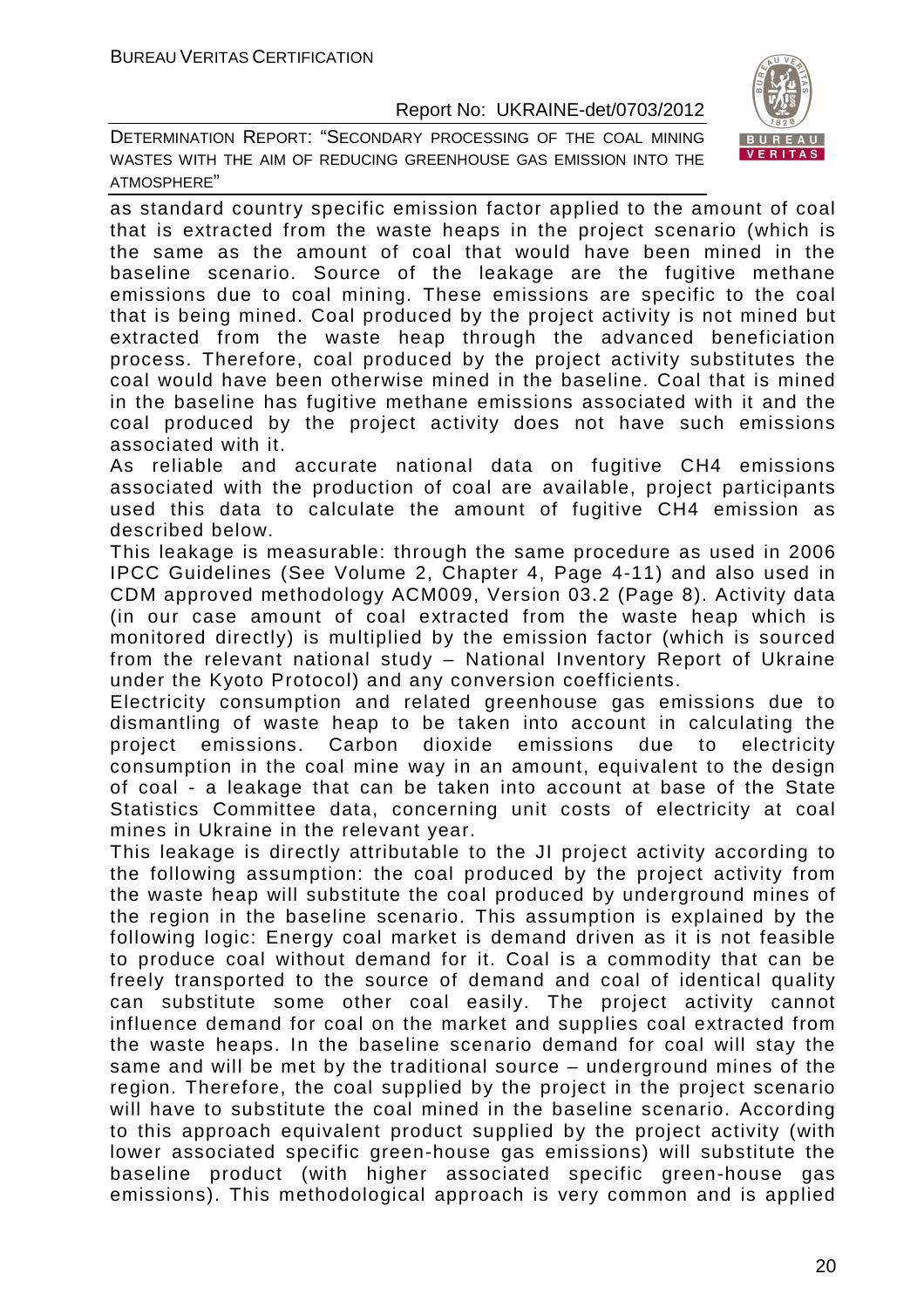DETERMINATION REPORT: "SECONDARY PROCESSING OF THE COAL MINING WASTES WITH THE AIM OF REDUCING GREENHOUSE GAS EMISSION INTO THE ATMOSPHERE"



in all renewable energy projects (substitution of grid electricity with renewable-source electricity), projects in cement sector (e.g. JI0144 Slag usage and switch from wet to semi-dry process at JSC "Volyn-Cement", Ukraine), projects in metallurgy sector (e.g. UA1000181 Implementation of Arc Furnace Steelmaking Plant "Electrostal" at Kurakhovo, Donetsk Region) and others.

# **4.9 Estimation of emission reductions or enhancements of net removals (42-47)**

The PDD indicates assessment of emissions or net removals in the baseline scenario and in the project scenario as the approach chosen to estimate the emission reductions or enhancement of net removals generated by the project.

The PDD provides the ex ante estimates of:

(a) Emissions for the project scenario within the project boundary which is 25 463 tonnes of CO2 equivalent for 02/09/2011-31/12/2012 and 94210 tonnes of CO2 equivalent for 01/01/2013-31/12/2017

(b) Leakages which is -570 769 tonnes of CO2 equivalent for 02/09/2011-31/12/2012 and -2 070 515 for 01/01/2013-31/12/2017

(c) Emissions for the baseline scenario which is 1 897 955 tonnes of CO2 equivalent for 02/09/2011-31/12/2012 and 6 884 995 tonnes of CO2 equivalent for 01/01/2013-31/12/2017

(d) Emission reductions adjusted by leakages which is 2 443 261 tonnes of CO2 equivalent for 02/09/2011-31/12/2012 and 8 861 300 tonnes of CO2 for 01/01/2013-31/12/2017

The PDD provides the ex ante estimates of:

The estimates referred to above are given:

- (a) On a yearly basis;
- (b) From 02/09/2011 to 31/12/2017, covering the whole crediting period;
- (c) On a source-by-source/sink-by-sink basis;
- (d) For each GHG gas, which is CO2, СН4

(e) In tonnes of CO2 equivalent, using global warming potentials defined by decision 2/CP.3 or as subsequently revised in accordance with Article 5 of the Kyoto Protocol;

The formula used for calculating the estimates referred above, which are described in the section 4.7 of this Determination Report, are consistent throughout the PDD.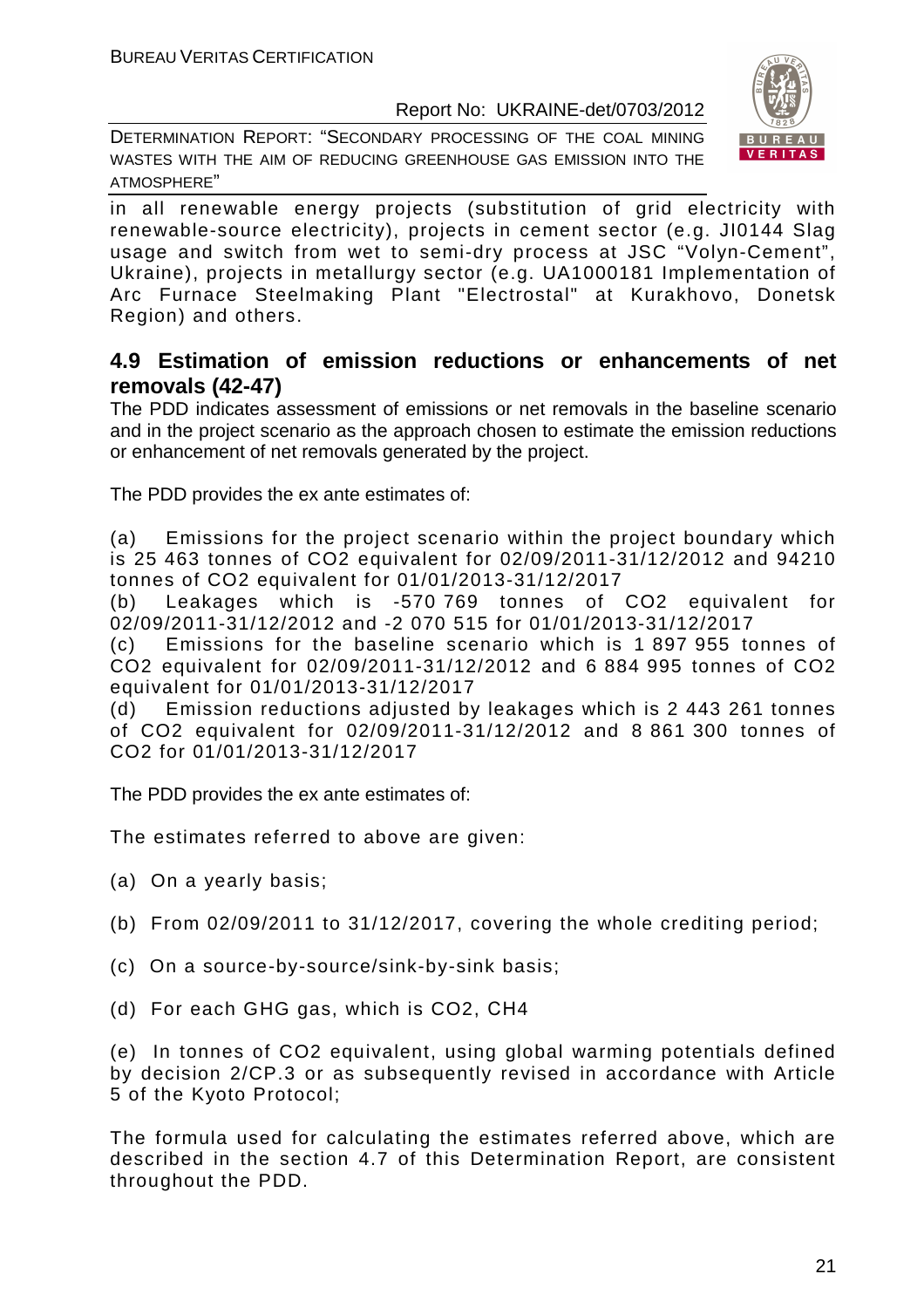DETERMINATION REPORT: "SECONDARY PROCESSING OF THE COAL MINING WASTES WITH THE AIM OF REDUCING GREENHOUSE GAS EMISSION INTO THE ATMOSPHERE"



For calculating the estimates referred to above, key factors, e.g. local prices for electricity, coal and diesel fuel, available production resources, influencing the baseline emissions or removals and the activity level of the project and the emissions or net removals as well as risks associated with the project were taken into account, as appropriate.

Data sources used for calculating the estimates referred to above, such as work and laboratory logbooks, work and laboratory monthly and yearly reports, production sailing invoices are clearly identified, reliable and transparent.

Emission factors, such as emission factor for electricity consumption, Carbon Oxidation Factor of Coal, Carbon Oxidation Factor of Diesel Fuel, etc, were selected by carefully balancing accuracy and reasonableness, and appropriately justified of the choice.

The estimation referred to above is based on conservative assumptions and the most plausible scenarios in a transparent manner.

The estimates referred to above are consistent throughout the PDD.

The annual average of estimated emission reductions or enhancements of net removals over the crediting period is calculated by dividing the total estimated emission reductions or enhancements of net removals over the crediting period by the total months of the crediting period, and multiplying by twelve.

Identified problem areas for estimations of project emission reductions, project participants' responses and conclusions of Bureau Veritas Certification are described in Annex A (CAR14)

# **4.10 Environmental impacts (48)**

The PDD lists and attaches documentation on the analysis of the environmental impacts of the project, including transboundary impacts, in accordance with procedures as determined by the host Party, such as permit on pollutant by stationary sources, analysis of the environmental impacts, a part of separation fabric work project which is mentioned in the PDD.

The PDD provides conclusion and all references to supporting documentation of an environmental impact assessment undertaken in accordance with the procedures as required by the host Party, if the analysis referred to above indicates that the environmental impacts are considered significant by the project participants or the host Party.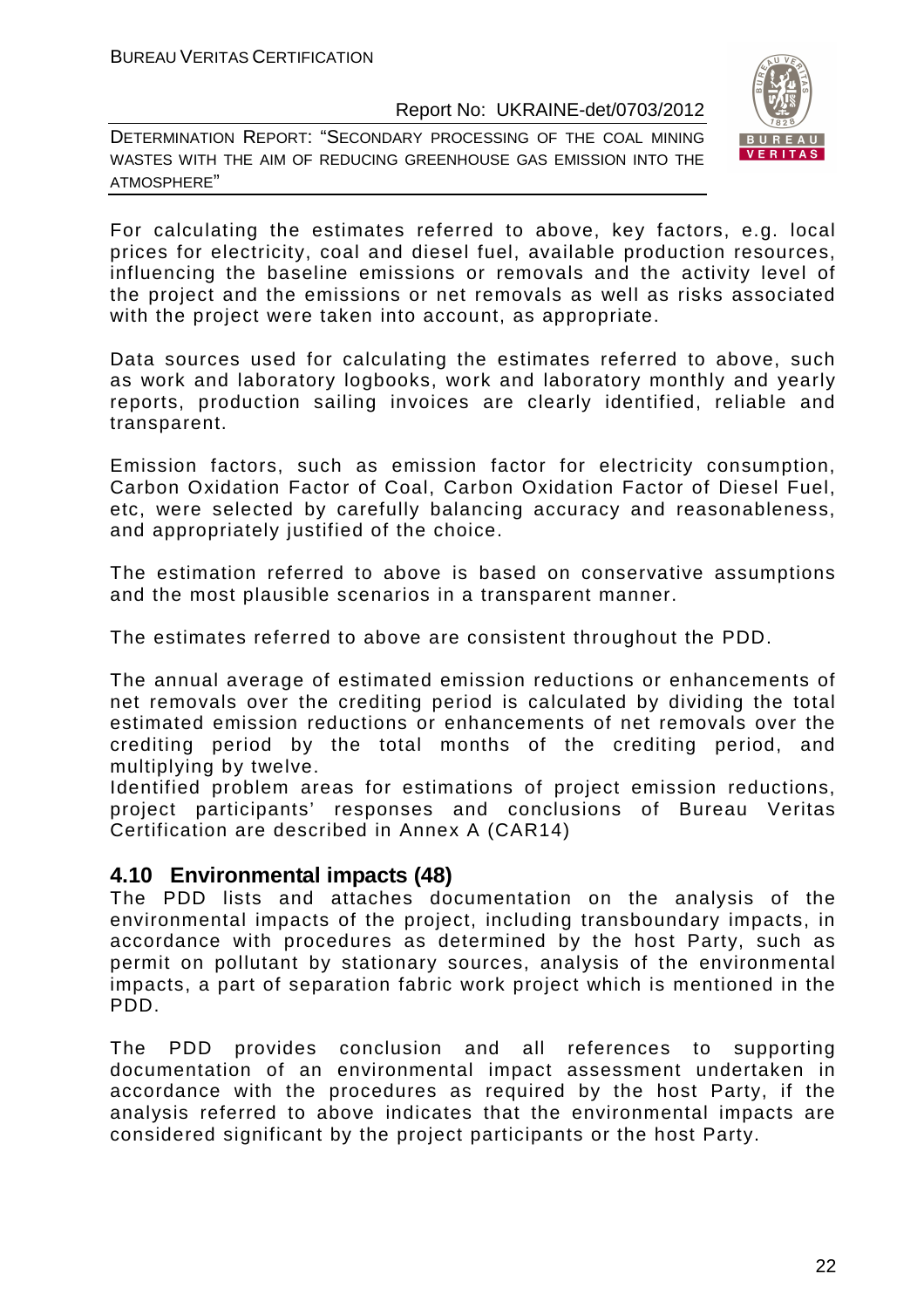DETERMINATION REPORT: "SECONDARY PROCESSING OF THE COAL MINING WASTES WITH THE AIM OF REDUCING GREENHOUSE GAS EMISSION INTO THE ATMOSPHERE"



The problem areas for environmental impacts of the project were not identified

# **4.11 Stakeholder consultation (49)**

The host Party for the project is Ukraine. The project meets the applicable standards and requirements, set forth in Ukraine. The Host Party does not put forward the requirement to consult with stakeholders to JI projects. The project was presented to the local authorities, and was approved (approval on building, etc).

Any comments from local authorities or stakeholders were not obtained.

# **4.12 Determination regarding small scale projects (50-57)**

"Not applicable"

# **4.13 Determination regarding land use, land-use change and forestry (LULUCF) projects (58-64)**

"Not applicable"

**4.14 Determination regarding programmes of activities (65-73)**  "Not applicable"

# **5 SUMMARY AND REPORT OF HOW DUE ACCOUNT WAS TAKEN OF COMMENTS RECEIVED PURSUANT TO PARAGRAPH 32 OF THE JI GUIDELINES**

No comments, pursuant to paragraph 32 of the JI Guidelines, were received

# **6 DETERMINATION OPINION**

Bureau Veritas Certification has performed a determination of the "Secondary processing of the coal mining wastes with the aim of reducing greenhouse gas emission into the atmosphere" Project in Novodaryivka village, Rovenky borough council lands, Luhansk Region, Ukraine. The determination was performed on the basis of UNFCCC criteria and host country criteria and also on the criteria given to provide for consistent project operations, monitoring and reporting.

The determination consisted of the following three phases: i) a desk review of the project design and the baseline and monitoring plan; ii) follow-up interviews with project stakeholders; iii) the resolution of outstanding issues and the issuance of the final determination report and opinion.

Project participant/s used the latest tool for demonstration of the additionality. In line with this tool, the PDD provides barrier analysis and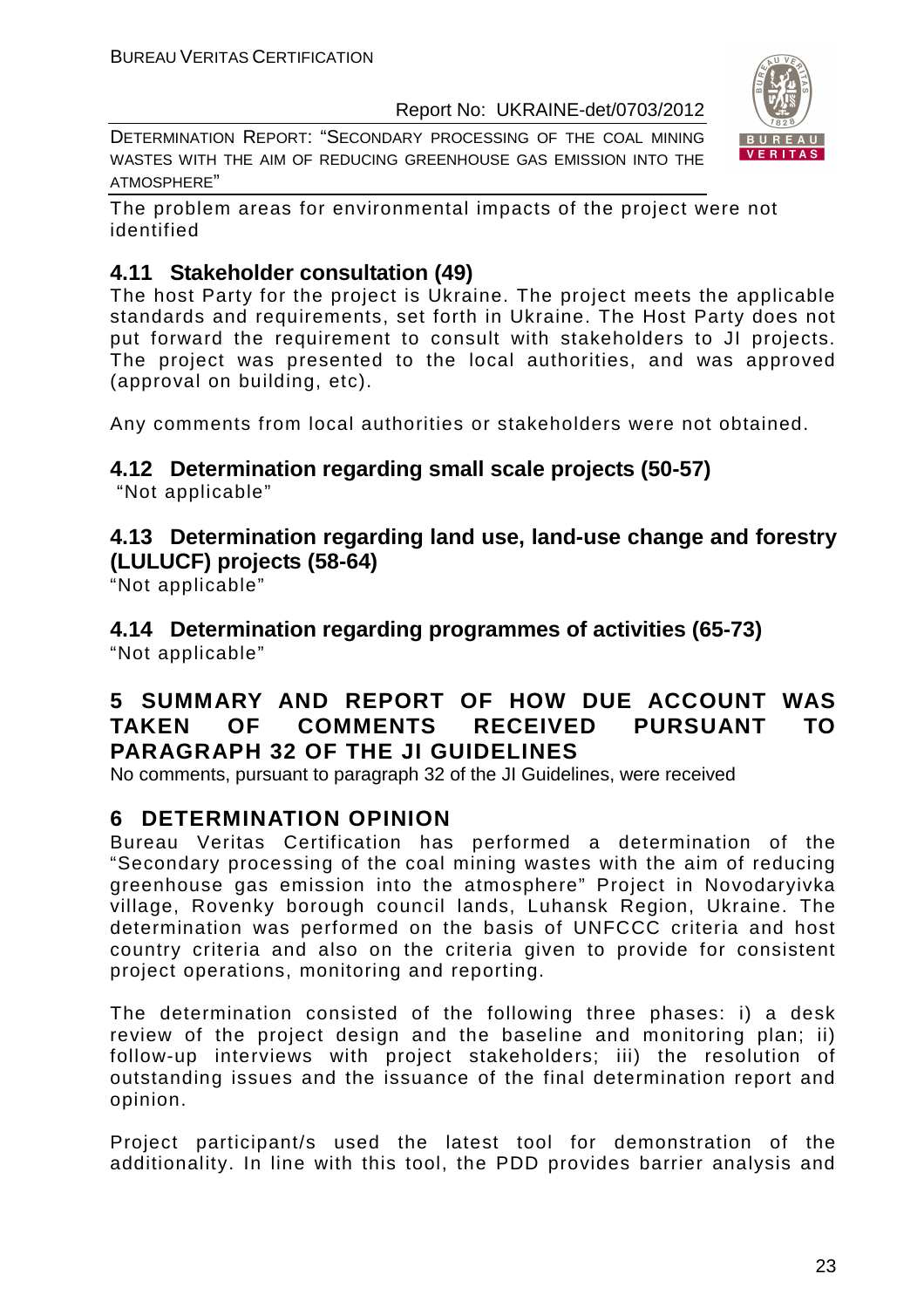DETERMINATION REPORT: "SECONDARY PROCESSING OF THE COAL MINING WASTES WITH THE AIM OF REDUCING GREENHOUSE GAS EMISSION INTO THE ATMOSPHERE"



common practice analysis, to determine that the project activity itself is not the baseline scenario.

Emission reductions attributable to the project are hence additional to any that would occur in the absence of the project activity. Given that the project is implemented and maintained as designed, the project is likely to achieve the estimated amount of emission reductions.

The determination revealed two pending issues related to the current determination stage of the project: the issue of the written approval of the project and the authorization of the project participant by the host Party. If the written approval and the authorization by the host Party are awarded, it is our opinion that the project as described in the Project Design Document, Version 2.0 meets all the relevant UNFCCC requirements for the determination stage and the relevant host Party criteria.

The review of the project design documentation (version 2.0) and the subsequent follow-up interviews have provided Bureau Veritas Certification with sufficient evidence to determine the fulfillment of stated criteria. In our opinion, the project correctly applies and meets the relevant UNFCCC requirements for the JI and the relevant host country criteria.

The determination is based on the information made available to us and the engagement conditions detailed in this report.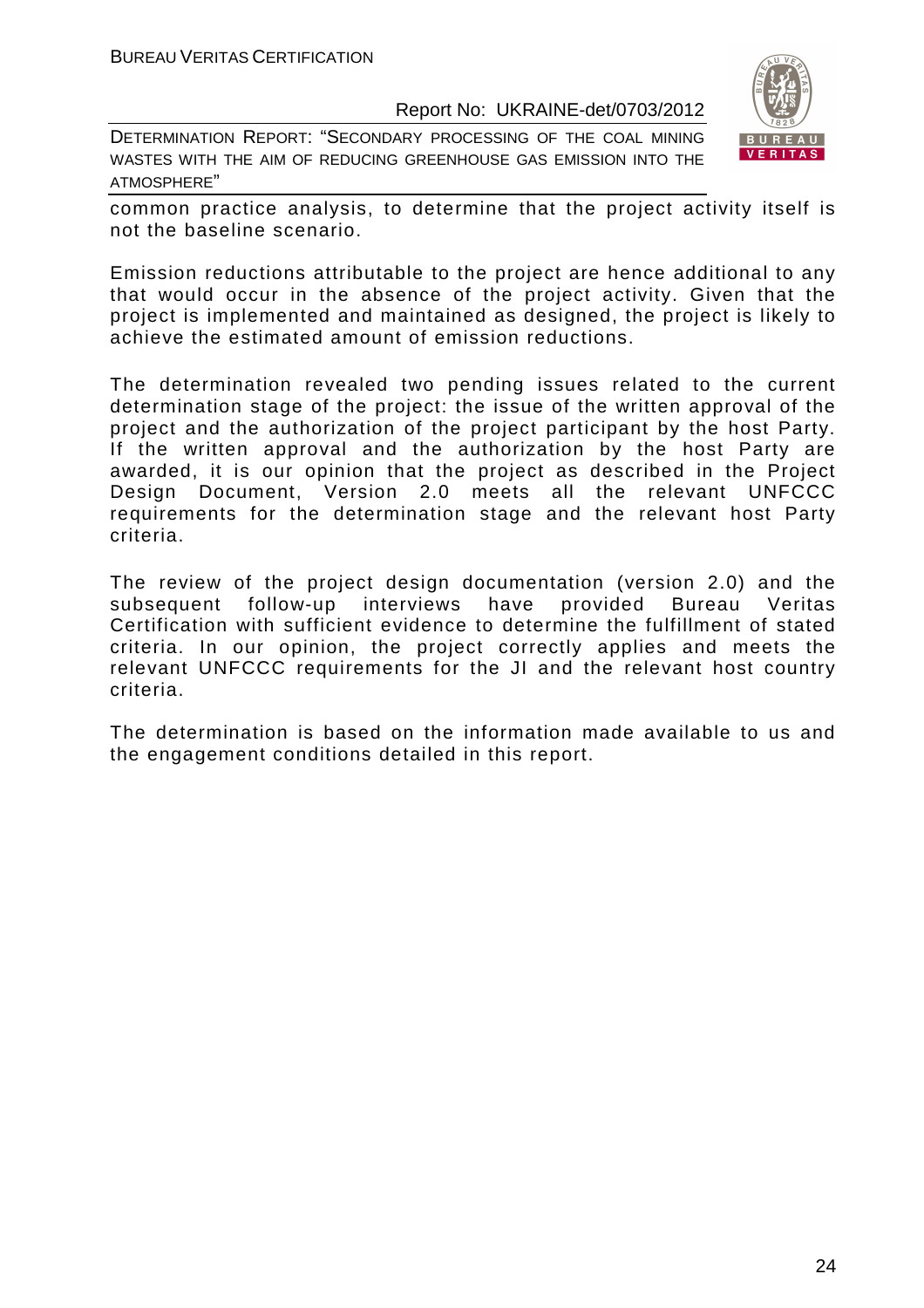DETERMINATION REPORT: "SECONDARY PROCESSING OF THE COAL MINING WASTES WITH THE AIM OF REDUCING GREENHOUSE GAS EMISSION INTO THE ATMOSPHERE"



# **7 REFERENCES**

# **Category 1 Documents:**

Documents provided by SIA "Vidzeme Eko" that relate directly to the GHG components of the project.

- /1/ Project Design Document "Secondary processing of the coal mining wastes with the aim of reducing greenhouse gas emission into the atmosphere" version 1.0 dated 12/09/2012
- /2/ Project Design Document "Secondary processing of the coal mining wastes with the aim of reducing greenhouse gas emission into the atmosphere" version 2.0 dated 01/10/2012
- /3/ ERUs calculation Excel-file "TandemK.xls"
- /4/ Letter of Endorsement #2561/23/7 dated 12/09/2012 issued by State Environment Investment Agency of Ukraine

# **Category 2 Documents:**

Background documents related to the design and/or methodologies employed in the design or other reference documents.

- /1/ Passport: waste heap #1 of Vahrusheva mine
- /2/ Passport: waste heap #2 of Vahrusheva mine
- /3/ Purchase and Sell Agreement of carbonaceous rock # 8k/01-2011 from 01/09/2011 between "Torgivelna firma "Yuvant I K" and "TANDEM TORG TPK" Ltd
- /4/ Purchase and Sell Agreement of carbonaceous rock # 12k/01-2012 from 01/01/2012 between "Torgivelna firma "Yuvant I K" and "TANDEM TORG TPK" Ltd
- /5/ Delivery and acceptance certificate of carbonaceous rock (for November 2011) from 03/12/2011 between "Torgivelna firma "Yuvant I K" and "TANDEM TORG TPK" Ltd
- /6/ Delivery and acceptance certificate of carbonaceous rock (for March 2012) from 02/04/2012 between "Torgivelna firma "Yuvant I K" and "TANDEM TORG TPK" Ltd
- /7/ Lease agreement of non-residential premises (enrichment plant) #08/16а-2011from 01/09/2011 between PE "Continent" and "TANDEM TORG TPK" Ltd
- /8/ Delivery and acceptance certificate of non-residential premises (enrichment plant) from 02/09/2011 between PE "Continent" and "TANDEM TORG TPK" Ltd
- /9/ EIA: conclusion of the state ecological expertise #04-12-4335-144 from 19/12/2005
- /10/ EIA: conclusion of the state ecological expertise #1918from 20/12/2005
- /11/ Order #2 of "TANDEM TORG TPK" Ltd director from 15/07/2011 about consideration of Kyoto Protocol involvement
- /12/ Attestation certificate of the chemical Laboratory #R064/2006 from 09/06/2006, #RO71/2009 from 05/06/2009 and #RO73/2012 from 06/06/2012
- /13/ Agreement of waste heap exploitation and freight traffic #11pg/09-2011 from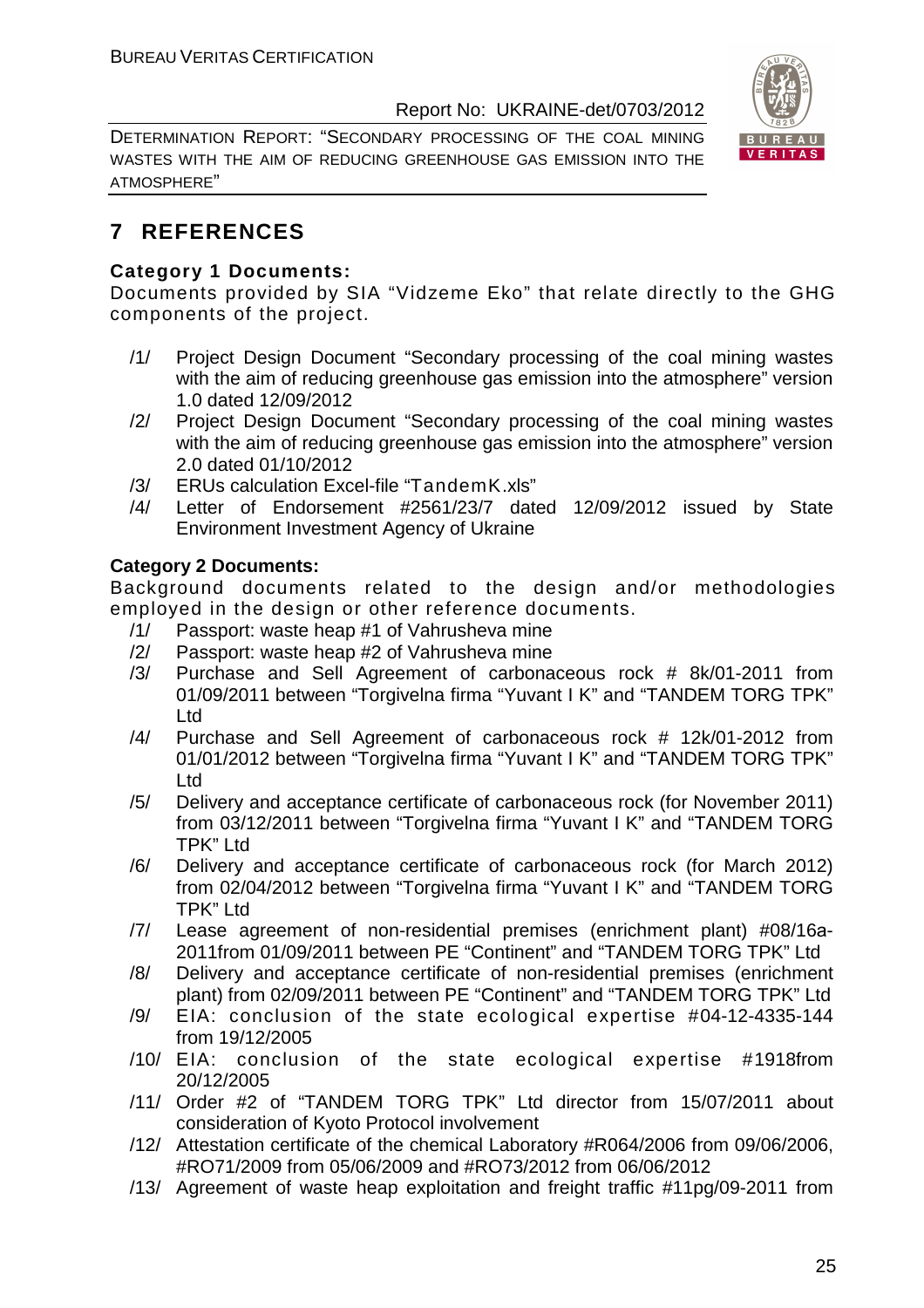DETERMINATION REPORT: "SECONDARY PROCESSING OF THE COAL MINING WASTES WITH THE AIM OF REDUCING GREENHOUSE GAS EMISSION INTO THE ATMOSPHERE"



01/09/2011 between OJSC "Fahivets Alchevsk" and "TANDEM TORG TPK" Ltd /14/ Delivery and acceptance certificate of freight traffic completion according to the

- Agreement of waste heap exploitation and freight traffic activity services #11pg/09-2011 from 01/09/2011 between OJSC "Fahivets Alchevsk" and "TANDEM TORG TPK" Ltd from 03/10/2011 (for September 2011) and from 04/01/2012 (for December 2011)
- /15/ Delivery and acceptance certificate of diesel fuel according to the Agreement of waste heap dismantling and freight traffic activity services #11pg/09-2011 from 01/09/2011 between OJSC "Fahivets Alchevsk" and "TANDEM TORG TPK" Ltd from 04/01/2012 (for December 2011) and from 01/02/2012 (for January 2012)
- /16/ Delivery and acceptance certificate of coal products according to the Purchase and Sell Agreement #6p/01-2011 from 01/09/2011 between "Optovyk" Ltd and "TANDEM TORG TPK" Ltd from 02/11/2011 (for October 2011)
- /17/ Delivery and acceptance certificate of coal products according to the Purchase and Sell Agreement #4u-2011/01 from 01/09/2011 between PE "Vuglepostavka" and "TANDEM TORG TPK" Ltd from 02/11/2011 (for October 2011)
- /18/ Delivery and acceptance certificate of coal products according to the Purchase and Sell Agreement #01/01-2011u from 01/09/2011 between "Elit-Petrolium" Ltd and "TANDEM TORG TPK" Ltd from 02/11/2011 (for October 2011)
- /19/ Passport . Automobile electronic scales tensometric VA-60E-1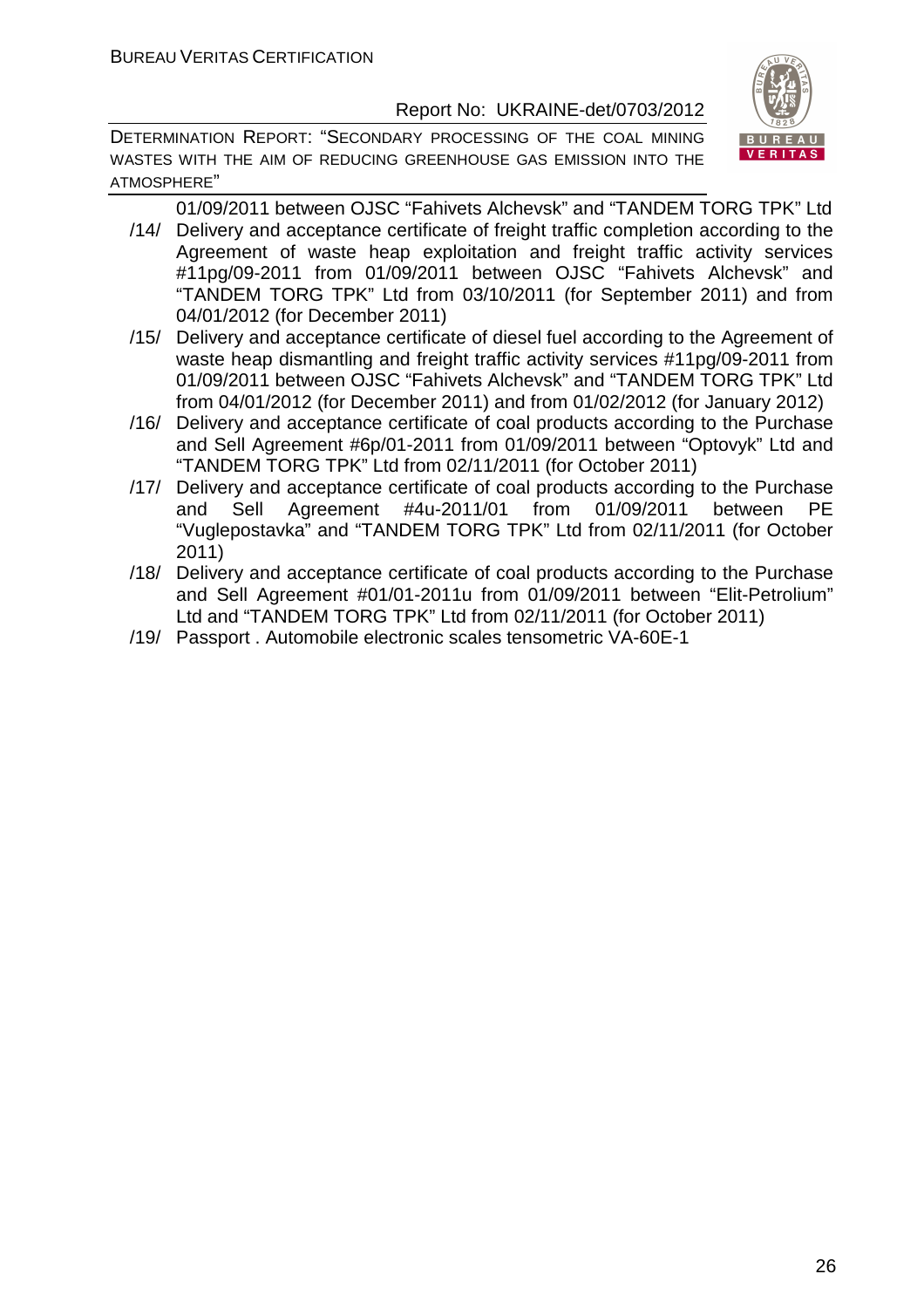DETERMINATION REPORT: "SECONDARY PROCESSING OF THE COAL MINING WASTES WITH THE AIM OF REDUCING GREENHOUSE GAS EMISSION INTO THE ATMOSPHERE"



# **Persons interviewed:**

List persons interviewed during the determination or persons that contributed with other information that are not included in the documents listed above.

- /1/ Gints KIavinsh SIA "Vidzeme Eko" JI Project Manager
- /2/ Tymofeev Sergiy Petrovych SIA "Vidzeme Eko" JI Consultant
- /3/ Stah Yuri Mykhailovych SIA "Vidzeme Eko" JI Consultant
- /4/ Berezhko Roman Yuriyovich Director of "Tandem Torg TPK" LLC
- /5/ Boiko Oleksandr Anatolievych Head shifts man of "Tandem Torg TPK" LLC
- /6/ Bazylskyi Sergii Mykolayovych power engineering specialist of "Tandem Torg TPK" LLC

1. o0o -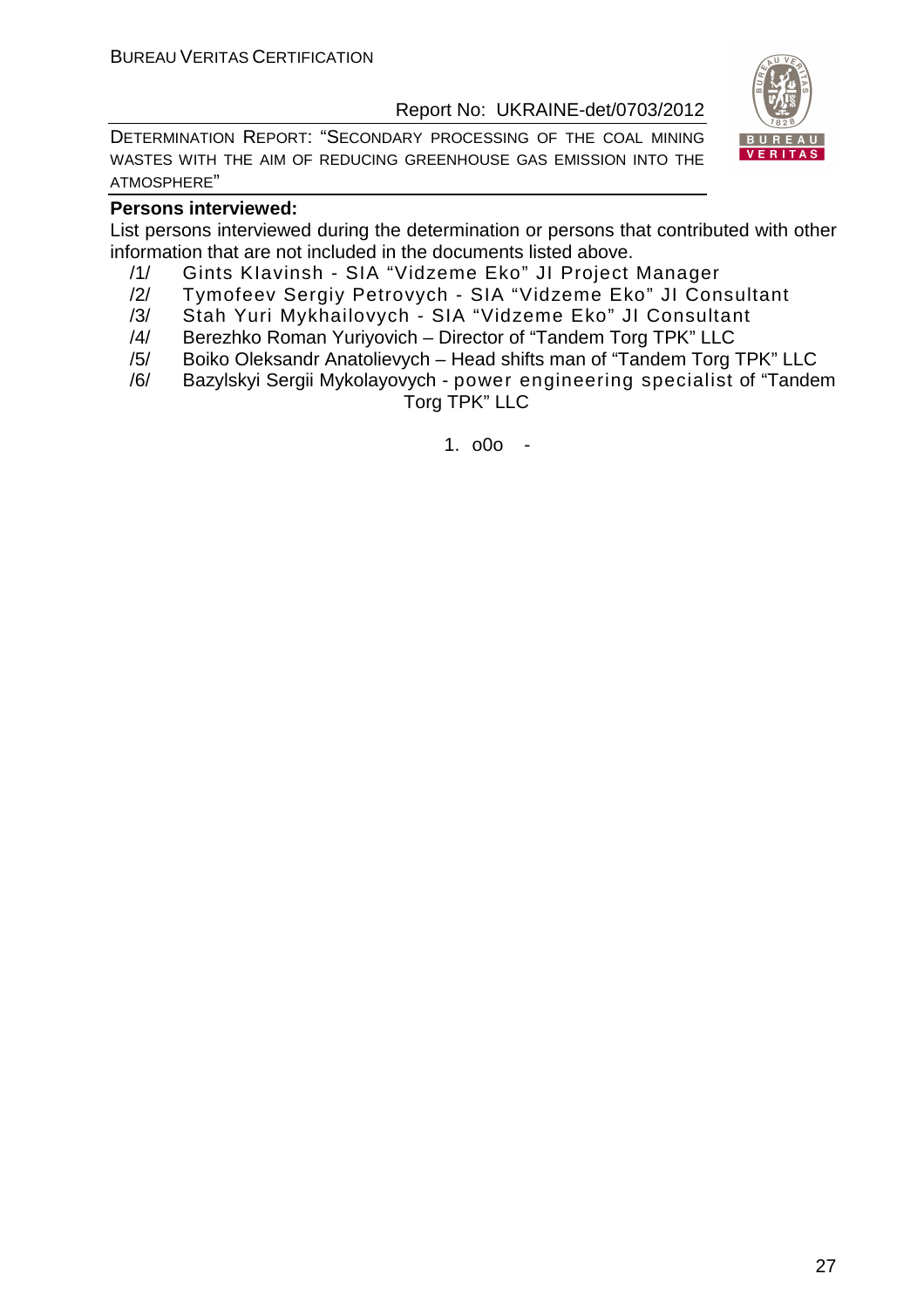DETERMINATION REPORT: "SECONDARY PROCESSING OF THE COAL MINING WASTES WITH THE AIM OF REDUCING GREENHOUSE GAS EMISSION INTO THE ATMOSPHERE"



# APPENDIX A: DETERMINATION PROTOCOL

**Check list for determination, according JOINT IMPLEMENTATION DETERMINATION AND VERIFICATION MANUAL (Version 01)** 

| <b>DVM</b><br><b>Paragrap</b><br>h | <b>Check Item</b>                                                                                                                                                                                                                                                                                  | <b>Initial finding</b>                                                                                                                                                                                                                                                                                                                                                                                                                                                                                                                                                          | <b>Draft</b><br><b>Conclusion</b>                                  | <b>Final</b><br><b>Conclusion</b> |
|------------------------------------|----------------------------------------------------------------------------------------------------------------------------------------------------------------------------------------------------------------------------------------------------------------------------------------------------|---------------------------------------------------------------------------------------------------------------------------------------------------------------------------------------------------------------------------------------------------------------------------------------------------------------------------------------------------------------------------------------------------------------------------------------------------------------------------------------------------------------------------------------------------------------------------------|--------------------------------------------------------------------|-----------------------------------|
|                                    | <b>General description of the project</b>                                                                                                                                                                                                                                                          |                                                                                                                                                                                                                                                                                                                                                                                                                                                                                                                                                                                 |                                                                    |                                   |
| Title of the project               |                                                                                                                                                                                                                                                                                                    |                                                                                                                                                                                                                                                                                                                                                                                                                                                                                                                                                                                 |                                                                    |                                   |
|                                    | Is the title of the project presented?                                                                                                                                                                                                                                                             | The title of project is "Secondary processing of the coal<br>mining wastes with the aim of reducing greenhouse<br>gas emission into the atmosphere"                                                                                                                                                                                                                                                                                                                                                                                                                             | OK.                                                                | <b>OK</b>                         |
|                                    | Is the sectoral scope to which the project<br>pertains presented?                                                                                                                                                                                                                                  | The sectoral scope is 8. Mining/mineral production                                                                                                                                                                                                                                                                                                                                                                                                                                                                                                                              | <b>OK</b>                                                          | <b>OK</b>                         |
|                                    | Is the current version number of the<br>document presented?                                                                                                                                                                                                                                        | The current version number is 1.0                                                                                                                                                                                                                                                                                                                                                                                                                                                                                                                                               | <b>OK</b>                                                          | <b>OK</b>                         |
|                                    | Is the date when the<br>document was<br>completed presented?                                                                                                                                                                                                                                       | The date<br>when the document is<br>completed is<br>12/09/2012                                                                                                                                                                                                                                                                                                                                                                                                                                                                                                                  | <b>OK</b>                                                          | <b>OK</b>                         |
|                                    | <b>Description of the project</b>                                                                                                                                                                                                                                                                  |                                                                                                                                                                                                                                                                                                                                                                                                                                                                                                                                                                                 |                                                                    |                                   |
|                                    | Is the purpose of the project included with<br>a concise, summarizing explanation (max.<br>1-2 pages) of the:<br>a) Situation existing prior to the starting<br>date of the project;<br>b) Baseline scenario; and<br>c) Project scenario (expected outcome,<br>including a technical description)? | The situation existing prior to the starting date of the<br><i>project</i><br>Very often it was not economically feasible to extract all<br>100% of coal from the rock mass. Therefore, waste<br>heaps of Luhansk region contains a large amount of<br>coal, which is self-ignited later on. All the waste heaps<br>that were self-ignited or the ones that are close to self-<br>ignition are the centre of uncontrolled pollutants and<br>greenhouse gas emissions<br>The baseline scenario assumed that the common<br>practice will be continued - heap can be spontaneously | CAR01<br>CAR <sub>02</sub><br>CL <sub>01</sub><br>CL <sub>02</sub> | OK<br>OK                          |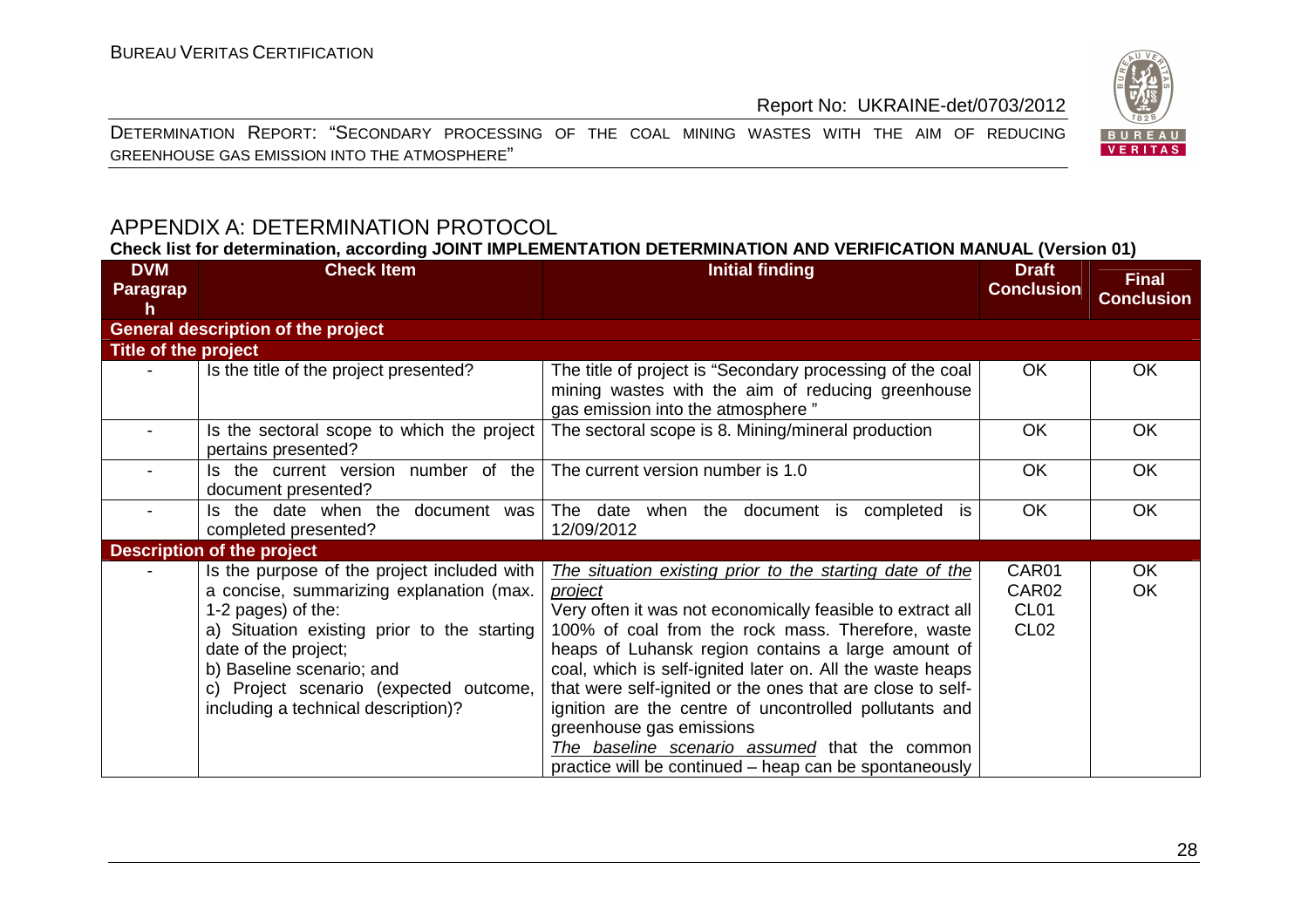BUREAU<br>VERITAS

# Report No: UKRAINE-det/0703/2012

| <b>DVM</b><br>Paragrap<br>h. | <b>Check Item</b>                                                             | <b>Initial finding</b>                                                                                                                                                                                                                                                                                                                                                                                                                                                                                                                                                                                                                                                                                                                                                                                                                                                                                                                                                                                                                                                                                                                                                                                                                   | <b>Draft</b><br><b>Conclusion</b> | <b>Final</b><br><b>Conclusion</b> |
|------------------------------|-------------------------------------------------------------------------------|------------------------------------------------------------------------------------------------------------------------------------------------------------------------------------------------------------------------------------------------------------------------------------------------------------------------------------------------------------------------------------------------------------------------------------------------------------------------------------------------------------------------------------------------------------------------------------------------------------------------------------------------------------------------------------------------------------------------------------------------------------------------------------------------------------------------------------------------------------------------------------------------------------------------------------------------------------------------------------------------------------------------------------------------------------------------------------------------------------------------------------------------------------------------------------------------------------------------------------------|-----------------------------------|-----------------------------------|
|                              |                                                                               | ignited with a certain probability, and the process of<br>burning will continue till all coal, contained there, will be<br>burned. The process of combustion is accompanied by<br>release the carbon dioxide into atmosphere.<br><b>Project scenario-provides complete dismantling of the</b><br>dump. During dismantling of the dump, the rocks will be<br>divided into fractions, which will be used for blending<br>with steam coal and subsequently supplied to heat<br>power plants and boiler houses for burning as fuel As<br>the result, rock mass of the dump will be fully utilized,<br>and the received coal will replace coal, which otherwise<br>would have had to be mined. As the result of the<br>project, the opportunity of self-ignition of heap will be<br>eliminated<br>CAR01<br>Please add relevant order or another legal document<br>that confirm JI component from the project beginning<br>CAR02<br>Please provide correct name of enrichment plant<br>"Continent" through all PDD<br>CL <sub>01</sub><br>Please provide information that highlight status of<br>waste heap by years<br>CL <sub>02</sub><br>Please highlight work relations between "Tandem Torg<br>TPK" Ltd and enrichment plant "Continent". |                                   |                                   |
|                              | Is the history of the project (incl. its JI<br>component) briefly summarized? | The history of project JI component is briefly<br>summarized                                                                                                                                                                                                                                                                                                                                                                                                                                                                                                                                                                                                                                                                                                                                                                                                                                                                                                                                                                                                                                                                                                                                                                             | OK                                | OK                                |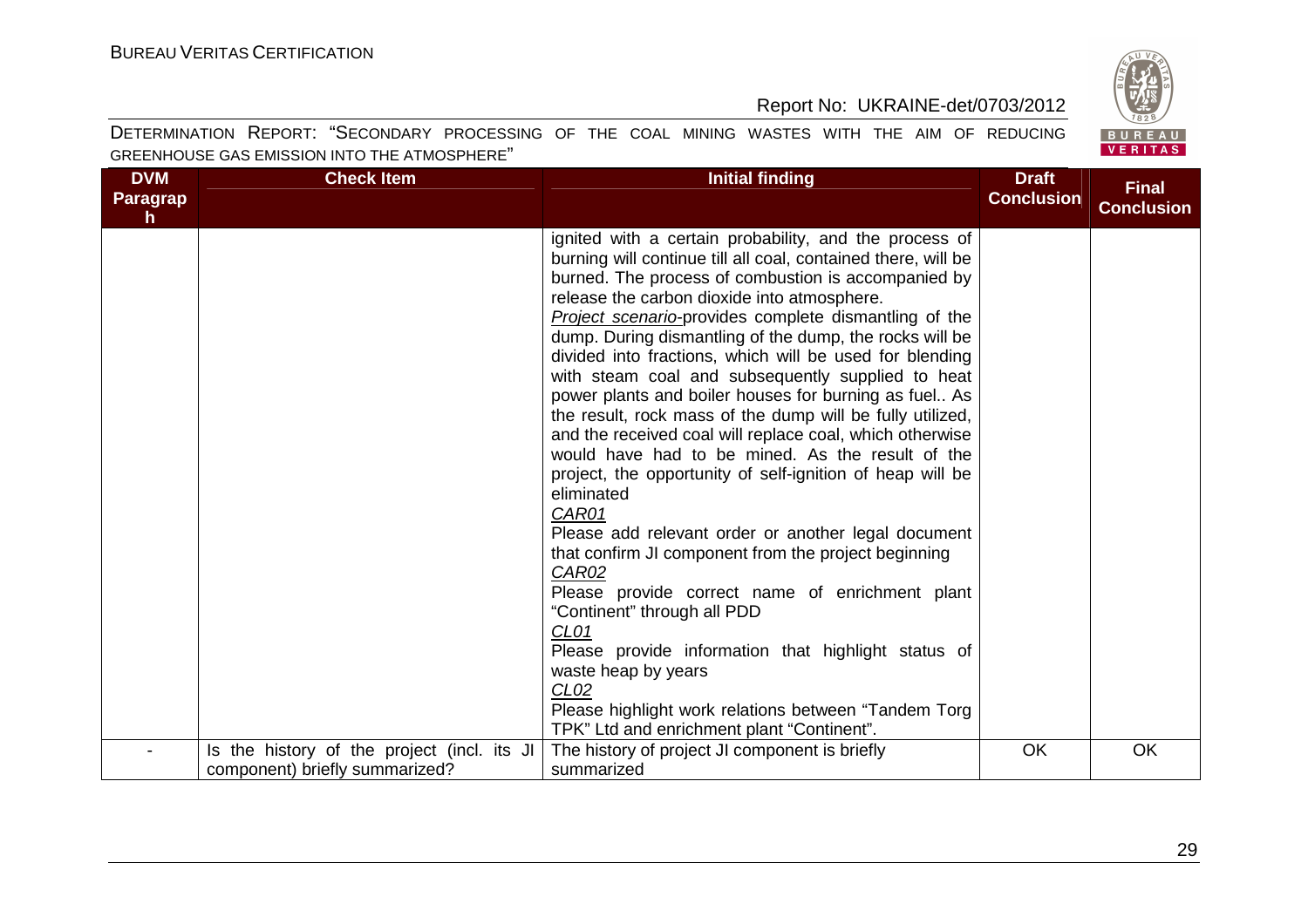

| <b>DVM</b><br>Paragrap<br>h | <b>Check Item</b>                                                                                                                                                                                                      | <b>Initial finding</b>                                                                                                                                                                                                                                                                                 | <b>Draft</b><br><b>Conclusion</b>    | <b>Final</b><br><b>Conclusion</b> |
|-----------------------------|------------------------------------------------------------------------------------------------------------------------------------------------------------------------------------------------------------------------|--------------------------------------------------------------------------------------------------------------------------------------------------------------------------------------------------------------------------------------------------------------------------------------------------------|--------------------------------------|-----------------------------------|
| <b>Project participants</b> |                                                                                                                                                                                                                        |                                                                                                                                                                                                                                                                                                        |                                      |                                   |
|                             | Are project participants and<br>Party(ies)<br>involved in the project listed?                                                                                                                                          | "Tandem Torg TPK" Ltd from Ukraine and SIA<br>"Vidzeme Eko" from Latvia Republic are listed in the<br><b>PDD</b>                                                                                                                                                                                       | <b>OK</b>                            | <b>OK</b>                         |
| $\overline{\phantom{0}}$    | Is the data of the project participants<br>presented in tabular format?                                                                                                                                                | The data of the project participants is presented in<br>tabular format                                                                                                                                                                                                                                 | <b>OK</b>                            | <b>OK</b>                         |
|                             | Is contact information provided in Annex 1<br>of the PDD?                                                                                                                                                              | The contact information of project participants is<br>provided in the Annex 1                                                                                                                                                                                                                          | OK                                   | <b>OK</b>                         |
|                             | Is it indicated, if it is the case, if the Party<br>involved is a host Party?                                                                                                                                          | Ukraine is indicated as the Host Party                                                                                                                                                                                                                                                                 | OK                                   | <b>OK</b>                         |
|                             | <b>Technical description of the project</b>                                                                                                                                                                            |                                                                                                                                                                                                                                                                                                        |                                      |                                   |
|                             | <b>Location of the project</b>                                                                                                                                                                                         |                                                                                                                                                                                                                                                                                                        |                                      |                                   |
|                             | Host Party(ies)                                                                                                                                                                                                        | <b>Ukraine</b>                                                                                                                                                                                                                                                                                         | OK                                   | <b>OK</b>                         |
|                             | Region/State/Province etc.                                                                                                                                                                                             | Luhansk Region, Rowenky council lands                                                                                                                                                                                                                                                                  | <b>OK</b>                            | <b>OK</b>                         |
| $\sim$                      | City/Town/Community etc.                                                                                                                                                                                               | Novodaryivka village                                                                                                                                                                                                                                                                                   | <b>OK</b>                            | OK                                |
|                             | Detail of the physical location, including<br>allowing<br>information<br>the<br>unique<br>identification of the project. (This section<br>should not exceed one page)                                                  | The project geographical coordinates of the dismantled<br>waste heaps<br><b>CAR03</b><br>Please add geographical coordinates of enrichment plant<br>CL <sub>03</sub><br>Please clarify the source of project geographical<br>coordinates                                                               | CAR03<br><b>CL03</b>                 | $\overline{OK}$<br><b>OK</b>      |
|                             |                                                                                                                                                                                                                        | Technologies to be employed, or measures, operations or actions to be implemented by the project                                                                                                                                                                                                       |                                      |                                   |
|                             | Are the technology (ies) to be employed, or<br>measures, operations or actions to be<br>implemented by the project, including all<br>technical<br>relevant<br>data<br>and<br>the<br>implementation schedule described? | Bulldozers T-170 dismantle waste heap to the horizontal<br>layers. Further dismantling is made by excavator Caterpillar<br>M322D with direct loading into the dump tracks KAMAZ<br>53111. At the second stage rock mass supplied to the<br>beneficiation plant "Tandem 2006". Rock mass is supplied to | CL <sub>04</sub><br>CL <sub>05</sub> | <b>OK</b>                         |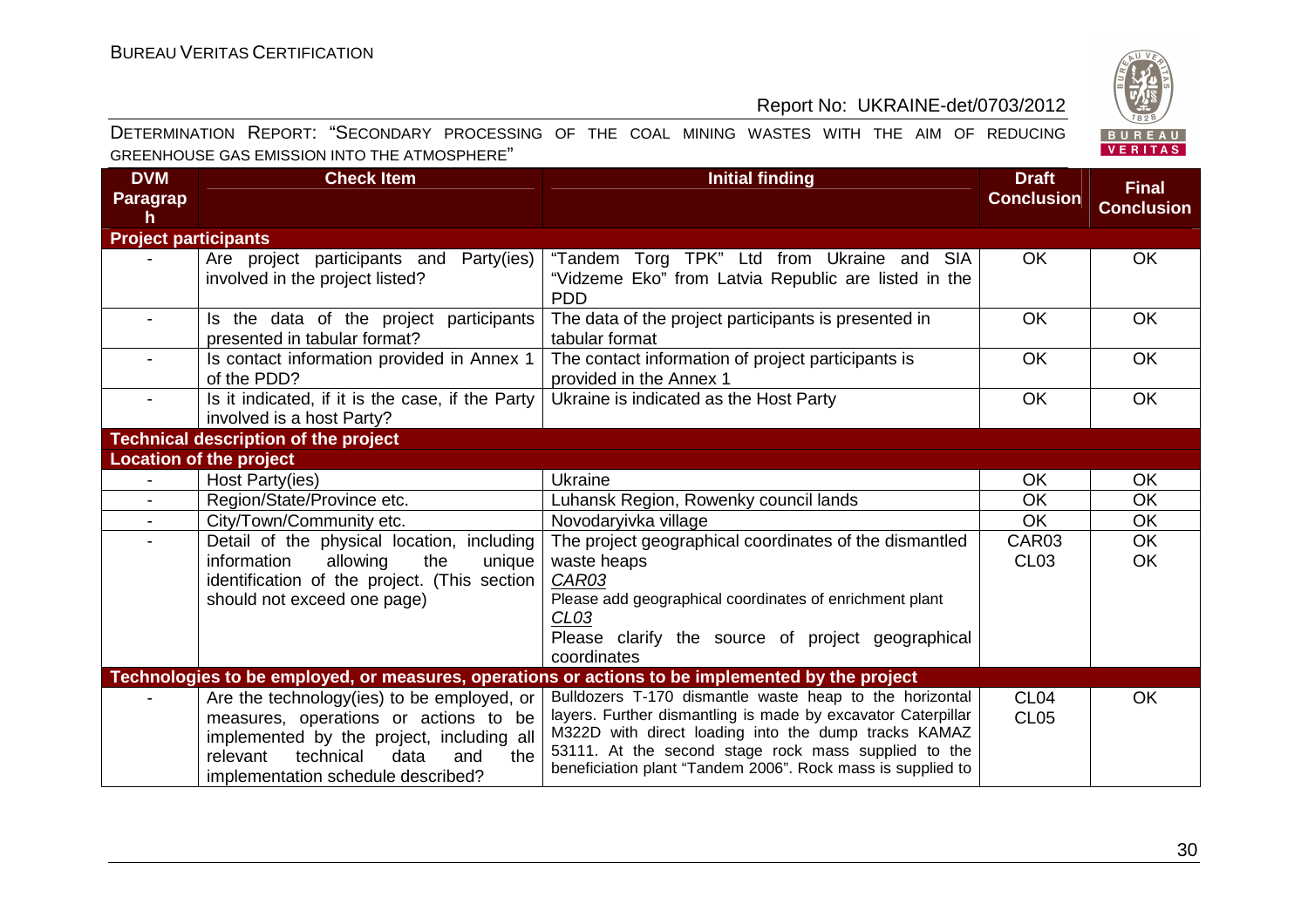

| <b>DVM</b><br><b>Paragrap</b><br>$\mathsf{h}$                                                                                                                                                                                                                          | <b>Check Item</b>                                                                                                          | <b>Initial finding</b>                                                                                                                                                                                                                                                                                                                                                                                                                                                                                                                                                                                                                                                                                                                                                                                                                                                                                                                                                                                                                               | <b>Draft</b><br><b>Conclusion</b> | <b>Final</b><br><b>Conclusion</b> |  |  |  |
|------------------------------------------------------------------------------------------------------------------------------------------------------------------------------------------------------------------------------------------------------------------------|----------------------------------------------------------------------------------------------------------------------------|------------------------------------------------------------------------------------------------------------------------------------------------------------------------------------------------------------------------------------------------------------------------------------------------------------------------------------------------------------------------------------------------------------------------------------------------------------------------------------------------------------------------------------------------------------------------------------------------------------------------------------------------------------------------------------------------------------------------------------------------------------------------------------------------------------------------------------------------------------------------------------------------------------------------------------------------------------------------------------------------------------------------------------------------------|-----------------------------------|-----------------------------------|--|--|--|
|                                                                                                                                                                                                                                                                        |                                                                                                                            | the inertial screening sifter for the pre-classification by class<br>of 100 mm. After the pre-classification, the coal mass<br>delivered to the preparatory screening to sifter GIL-52a by<br>dry or wet mode. Beneficiation of large class 13 mm is made<br>on heavy media separator STK 32-550, and beneficiation of<br>small class 3-13 mm - at hydrocyclone GTSM-630. Next take<br>place washing of the suspension of beneficiation products<br>and dehydrating products by dressing screens and<br>centrifuge, regeneration suspension at electromagnetic<br>separator. Thus the water in this process is used in closed<br>loop. Beneficiation products (coal concentrate) are<br>transported by conveyor belt into bins for further shipment to<br>the consumer. Waste is transported to the flat dump<br>CL <sub>04</sub><br>Please add information on separation principle of heavy<br>media separator STK 32-550 (wet or dry)<br>CL <sub>05</sub><br>Please clarify wet or dry conditions of coal containing rock<br>mass at sifter GIL-52 |                                   |                                   |  |  |  |
| Brief explanation of how the anthropogenic emissions of greenhouse gases by sources are to be reduced by the proposed JI project,<br>including why the emission reductions would not occur in the absence of the proposed project, taking into account national and/or |                                                                                                                            |                                                                                                                                                                                                                                                                                                                                                                                                                                                                                                                                                                                                                                                                                                                                                                                                                                                                                                                                                                                                                                                      |                                   |                                   |  |  |  |
|                                                                                                                                                                                                                                                                        | sectoral policies and circumstances                                                                                        |                                                                                                                                                                                                                                                                                                                                                                                                                                                                                                                                                                                                                                                                                                                                                                                                                                                                                                                                                                                                                                                      |                                   |                                   |  |  |  |
|                                                                                                                                                                                                                                                                        | Is it stated how anthropogenic GHG<br>emission reductions are to be achieved?<br>(This section should not exceed one page) | proposed project is aimed at reducing<br>The<br>anthropogenic emissions. Emission reductions created<br>by:<br>- Elimination of greenhouse gases sources associated<br>with burning waste heaps, by extracting coal from the<br>rock dumps;<br>- Reduction of uncontrolled methane emissions due to<br>replacement of coal that would have been extracted                                                                                                                                                                                                                                                                                                                                                                                                                                                                                                                                                                                                                                                                                            | <b>OK</b>                         | <b>OK</b>                         |  |  |  |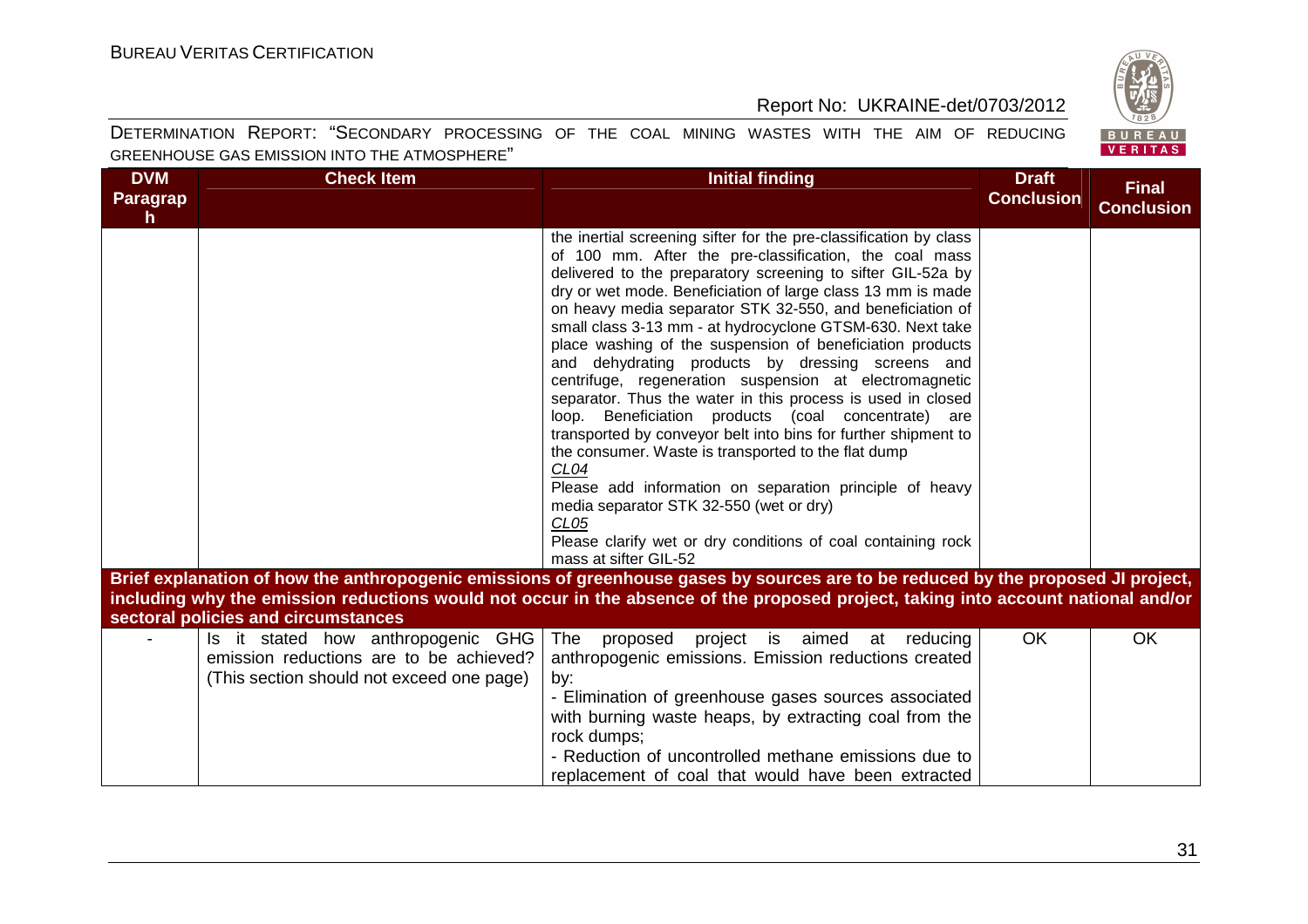

| <b>DVM</b><br><b>Paragrap</b><br>h. | <b>Check Item</b>                                                                                                           | <b>Initial finding</b>                                                                                                                                                                              | <b>Draft</b><br><b>Conclusion</b> | <b>Final</b><br><b>Conclusion</b> |
|-------------------------------------|-----------------------------------------------------------------------------------------------------------------------------|-----------------------------------------------------------------------------------------------------------------------------------------------------------------------------------------------------|-----------------------------------|-----------------------------------|
|                                     |                                                                                                                             | through mining;<br>- Reduction of electricity consumption at waste heap<br>dismantling in comparison to electricity consumption at<br>coal mine.                                                    |                                   |                                   |
|                                     | Is it provided the estimation of emission<br>reductions over the crediting period?                                          | The estimation of emission reductions over crediting<br>period is 2 443 261 tCO2e                                                                                                                   | <b>OK</b>                         | <b>OK</b>                         |
|                                     | Is it provided the estimated annual<br>reduction for the chosen credit period in<br>tCO <sub>2e</sub> ?                     | The estimated annual reduction for chosen credit<br>period is 1 832 445 tCO2e                                                                                                                       | <b>OK</b>                         | OK                                |
|                                     | data from questions above<br>Are the<br>presented in tabular format?                                                        | The data from questions above is presented in tabular<br>format                                                                                                                                     | <b>OK</b>                         | OK                                |
|                                     | Estimated amount of emission reductions over the crediting period                                                           |                                                                                                                                                                                                     |                                   |                                   |
|                                     | Is the length of the crediting period<br>Indicated?                                                                         | The length of crediting period is 1 year 4 months (16<br>months)                                                                                                                                    | OK                                | OK                                |
|                                     | Are estimates of total as well as annual<br>and average annual emission reductions in<br>tonnes of CO2 equivalent provided? | All estimates are provided in tCO2e                                                                                                                                                                 | <b>OK</b>                         | OK                                |
|                                     | <b>Project approvals by Parties</b>                                                                                         |                                                                                                                                                                                                     |                                   |                                   |
| 19                                  | Have the DFPs of all Parties listed as<br>"Parties involved" in the PDD provided<br>written project approvals?              | "Tandem Torg TPK" Ltd and SIA "Vidzeme Eko" was<br>indicated as project participants from Ukraine and<br>Republic Latvia<br>CAR04<br>Please provide written approvals from both parties<br>involved | CAR04                             | <b>OK</b>                         |
| 19                                  | Does the PDD identify at least the host<br>Party as a "Party involved"?                                                     | The Host Party Ukraine is identified as Party Involved                                                                                                                                              | OK                                | OK                                |
| 19                                  | Has the DFP of the host Party issued a<br>written project approval?                                                         | See section 19 of this protocol                                                                                                                                                                     | pending                           | pending                           |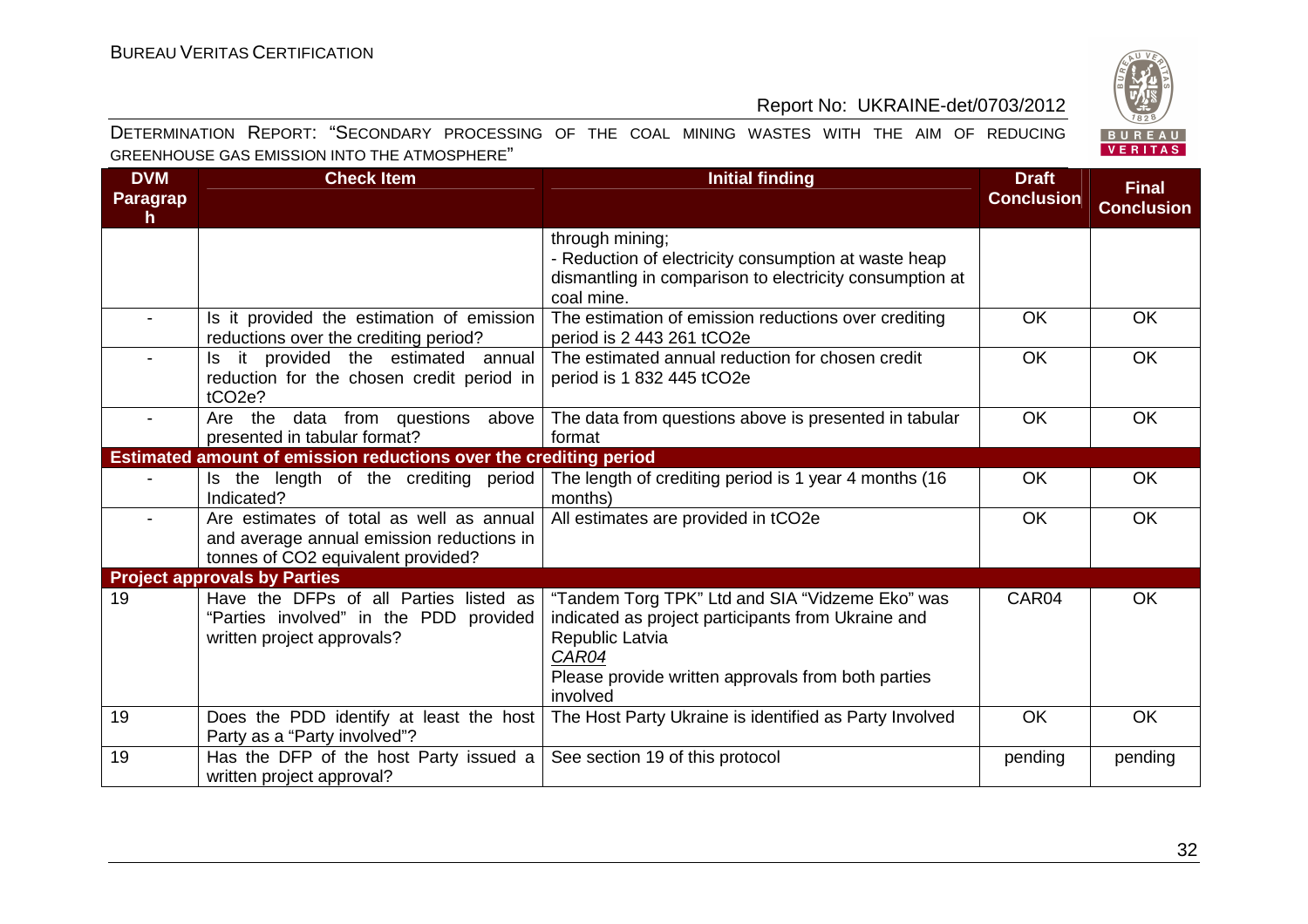

| <b>DVM</b><br>Paragrap<br>h. | <b>Check Item</b>                                                                                                                                                                                                                                                                                                                                                                                              | <b>Initial finding</b>                                                                                                                                                                                                                                           | <b>Draft</b><br><b>Conclusion</b> | <b>Final</b><br><b>Conclusion</b> |  |
|------------------------------|----------------------------------------------------------------------------------------------------------------------------------------------------------------------------------------------------------------------------------------------------------------------------------------------------------------------------------------------------------------------------------------------------------------|------------------------------------------------------------------------------------------------------------------------------------------------------------------------------------------------------------------------------------------------------------------|-----------------------------------|-----------------------------------|--|
| 20                           | Are all the written project approvals by<br>Parties involved unconditional?                                                                                                                                                                                                                                                                                                                                    | See section 19 of this protocol                                                                                                                                                                                                                                  | Pending                           | pending                           |  |
|                              | Authorization of project participants by Parties involved                                                                                                                                                                                                                                                                                                                                                      |                                                                                                                                                                                                                                                                  |                                   |                                   |  |
| 21                           | Is each of the legal entities listed as project<br>participants in the PDD authorized by a<br>Party<br>involved, which is also listed in the PDD,<br>through:<br>- A written project approval by a Party<br>involved, explicitly indicating the name of<br>the legal entity? or<br>- Any other form of project participant<br>authorization in writing, explicitly indicating<br>the name of the legal entity? | Authorization of "Tandem Torg TPK" Ltd and SIA<br>"Vidzeme Eko" will be provided through written<br>approvals, explicitly indicating the name of the entity                                                                                                      | pending                           | pending                           |  |
| <b>Baseline setting</b>      |                                                                                                                                                                                                                                                                                                                                                                                                                |                                                                                                                                                                                                                                                                  |                                   |                                   |  |
| 22                           | Does the PDD explicitly indicate which of<br>the following approaches is used for<br>identifying the baseline?<br>- JI specific approach<br>- Approved CDM methodology approach                                                                                                                                                                                                                                | The PDD explicitly indicates that JI specific approach is<br>used for baseline establishing                                                                                                                                                                      | OK.                               | <b>OK</b>                         |  |
|                              | JI specific approach only                                                                                                                                                                                                                                                                                                                                                                                      |                                                                                                                                                                                                                                                                  |                                   |                                   |  |
| 23                           | Does the PDD provide a detailed<br>theoretical description in a complete and<br>transparent manner?                                                                                                                                                                                                                                                                                                            | CAR05<br>Please provide evidences that coal containing rock<br>mass is produced by necessity and doesn't keep in<br>warehouses, so methane emissions from beneficiated<br>rock mass are negligible.<br>CAR06<br>Please add information on size of fraction after | CAR05<br>CAR06                    | <b>OK</b><br><b>OK</b>            |  |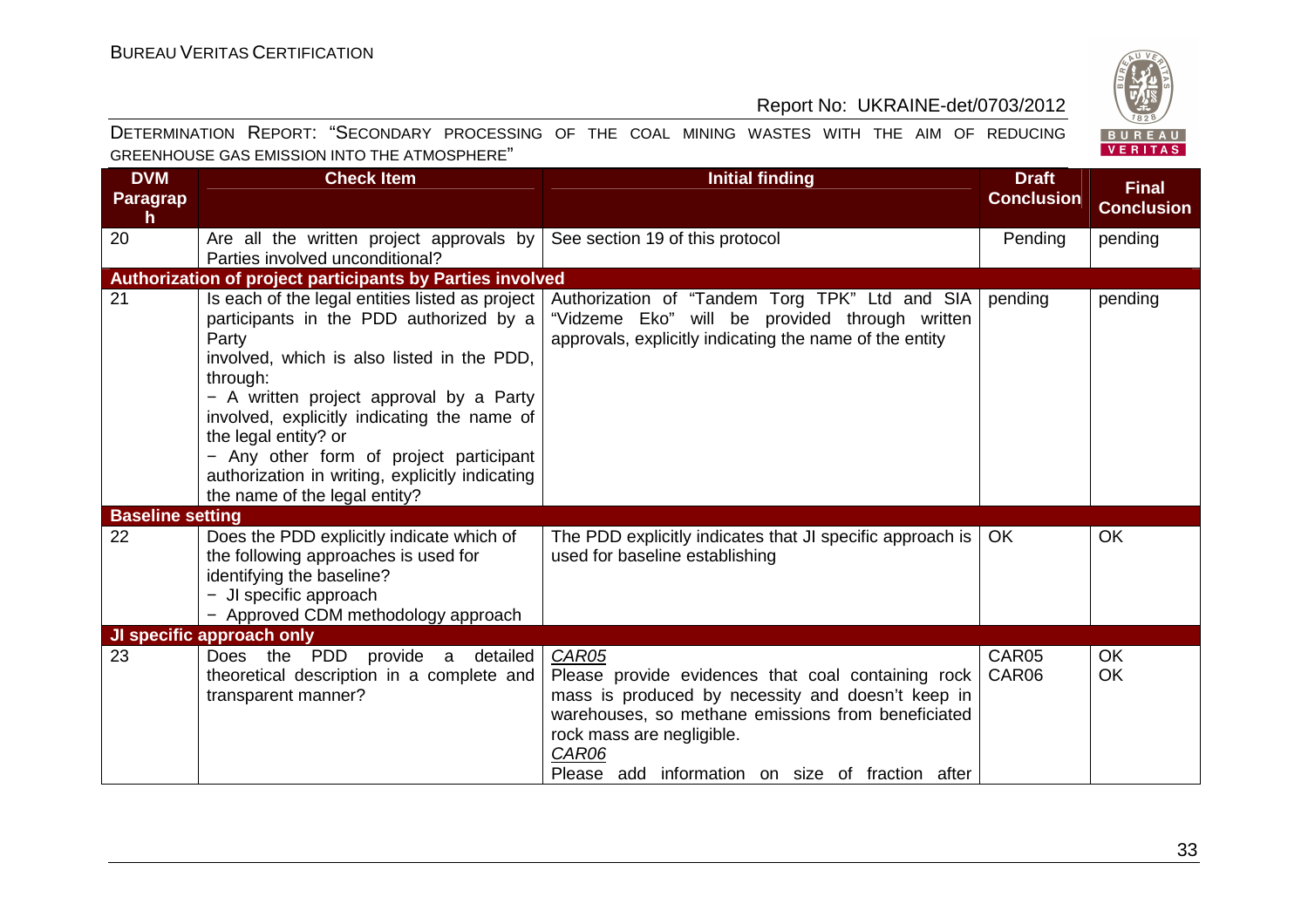

| <b>DVM</b><br>Paragrap<br>h. | <b>Check Item</b>                                                                                                                                                                                                                                                                                                                                                                                                                                                                                                                                                                                                                                                                                                                                                                                                                                                                                                                               | <b>Initial finding</b>                                                                                                                                                                                                                                                                                                                                                                                                                                                                                                                                                                                                                                                                                                                                                                                            | <b>Draft</b><br><b>Conclusion</b> | <b>Final</b><br><b>Conclusion</b> |
|------------------------------|-------------------------------------------------------------------------------------------------------------------------------------------------------------------------------------------------------------------------------------------------------------------------------------------------------------------------------------------------------------------------------------------------------------------------------------------------------------------------------------------------------------------------------------------------------------------------------------------------------------------------------------------------------------------------------------------------------------------------------------------------------------------------------------------------------------------------------------------------------------------------------------------------------------------------------------------------|-------------------------------------------------------------------------------------------------------------------------------------------------------------------------------------------------------------------------------------------------------------------------------------------------------------------------------------------------------------------------------------------------------------------------------------------------------------------------------------------------------------------------------------------------------------------------------------------------------------------------------------------------------------------------------------------------------------------------------------------------------------------------------------------------------------------|-----------------------------------|-----------------------------------|
|                              |                                                                                                                                                                                                                                                                                                                                                                                                                                                                                                                                                                                                                                                                                                                                                                                                                                                                                                                                                 | beneficiation plant, and provide evidences that this<br>fraction is not self-ignited                                                                                                                                                                                                                                                                                                                                                                                                                                                                                                                                                                                                                                                                                                                              |                                   |                                   |
| 23                           | Does the PDD provide justification that the<br>baseline is established:<br>(a) By listing and describing plausible<br>future scenarios on the<br>basis of<br>conservative assumptions and selecting<br>the most plausible one?<br>(b) Taking into account relevant national<br>and/or sectoral policies and circumstance?<br>Are key factors that affect a baseline<br>taken into account?<br>(c) In a transparent manner with regard to<br>the choice of approaches, assumptions,<br>methodologies, parameters, date sources<br>and key factors?<br>(d) Taking into account of uncertainties and<br>using conservative assumptions?<br>(e) In such a way that ERUs cannot be<br>earned for decreases in activity levels<br>outside the project or due to force<br>majeure?<br>(f) By drawing on the list of standard<br>variables contained in appendix B to<br>"Guidance on criteria for baseline setting<br>and monitoring", as appropriate? | The PDD provides justification of baseline establishing<br>(a) By listing and describing five plausible future<br>scenarious<br>(b) Taking into account national and sectoral<br>policies. Ukrainian policies doesn't require or<br>encourage waste heaps dismantling<br>(c) In transparent manner, with regard to the<br>approaches, methodologies, parameters, data<br>sources and key factors<br>(d) Uncertaintites and conservative assumptions<br>are taken into account<br>(e) ERUs cannot be earned for decreasing in<br>activity levels outside the project, because in<br>case of projects stop, generation of emission<br>reduction will be stopped also.<br>(f) Variables used for baseline calculations in line<br>within appendix B to "Guidance on criteria for<br>baseline setting and monitoring" | <b>OK</b>                         | <b>OK</b>                         |
| 24                           | If selected elements or combinations of<br><b>CDM</b><br>methodologies<br>approved<br>or I                                                                                                                                                                                                                                                                                                                                                                                                                                                                                                                                                                                                                                                                                                                                                                                                                                                      | Elements of CDM approved methodology ACM009<br>version 03.2 were used for leakages calculations                                                                                                                                                                                                                                                                                                                                                                                                                                                                                                                                                                                                                                                                                                                   | <b>OK</b>                         | <b>OK</b>                         |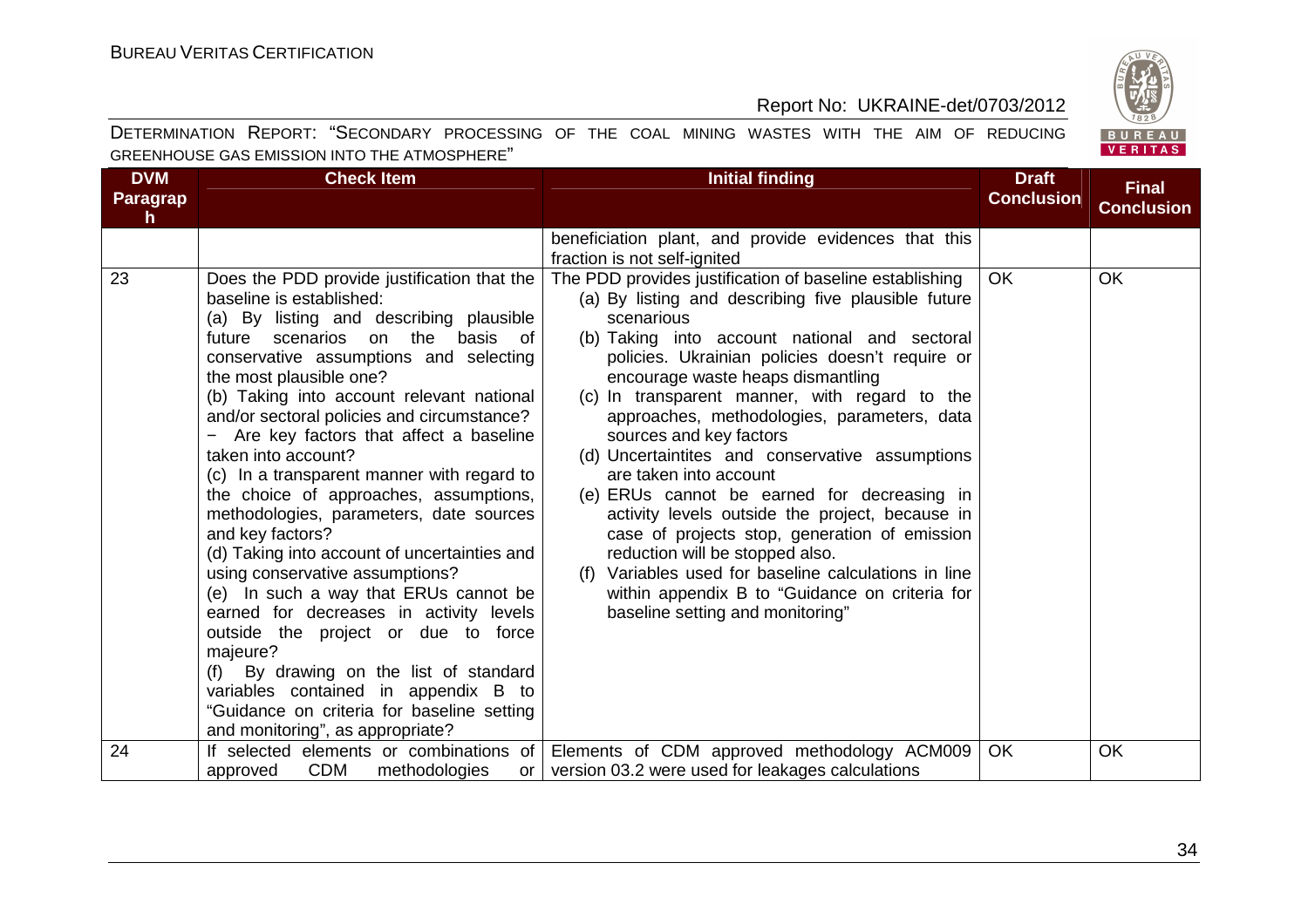BUREAU<br>VERITAS

# Report No: UKRAINE-det/0703/2012

| <b>DVM</b>                                   | Chack Itam                                                                                     |  |  |  |  |  | Initial finding |  |  | Nraft |  |
|----------------------------------------------|------------------------------------------------------------------------------------------------|--|--|--|--|--|-----------------|--|--|-------|--|
| GREENHOUSE GAS EMISSION INTO THE ATMOSPHERE" |                                                                                                |  |  |  |  |  |                 |  |  |       |  |
|                                              | DETERMINATION REPORT: "SECONDARY PROCESSING OF THE COAL MINING WASTES WITH THE AIM OF REDUCING |  |  |  |  |  |                 |  |  |       |  |

| <b>DVM</b><br><b>Paragrap</b><br>$\mathsf{h}$ | <b>Check Item</b>                                                                                                                                                                                                                                                                                                                                                                                                                                                                                                                                             | Initial finding                                                                                                                                                                                                                                                                                                                                                                                                         | <b>Draft</b><br><b>Conclusion</b> | <b>Final</b><br><b>Conclusion</b> |
|-----------------------------------------------|---------------------------------------------------------------------------------------------------------------------------------------------------------------------------------------------------------------------------------------------------------------------------------------------------------------------------------------------------------------------------------------------------------------------------------------------------------------------------------------------------------------------------------------------------------------|-------------------------------------------------------------------------------------------------------------------------------------------------------------------------------------------------------------------------------------------------------------------------------------------------------------------------------------------------------------------------------------------------------------------------|-----------------------------------|-----------------------------------|
|                                               | methodological tools for baseline setting<br>are used, are the selected elements or<br>combinations together with the elements<br>supplementary developed by the project<br>participants in line with 23 above?                                                                                                                                                                                                                                                                                                                                               |                                                                                                                                                                                                                                                                                                                                                                                                                         |                                   |                                   |
| 25                                            | If a multi-project emission factor is used,<br>does the PDD provide appropriate<br>justification?                                                                                                                                                                                                                                                                                                                                                                                                                                                             | The project use multi-project factors for baseline<br>calculations, such<br>oxidation factor of steam coal<br>carbon content of steam coal<br>emission factor for electricity consumption<br>Proposed factors is in line within the National GHG<br>Inventory report, approved by Ukraine DFP                                                                                                                           | <b>OK</b>                         | OK                                |
|                                               | Approved CDM methodology approach only_Paragraphs 26(a) – 26(d)_Not applicable                                                                                                                                                                                                                                                                                                                                                                                                                                                                                |                                                                                                                                                                                                                                                                                                                                                                                                                         |                                   |                                   |
| <b>Additionality</b>                          |                                                                                                                                                                                                                                                                                                                                                                                                                                                                                                                                                               |                                                                                                                                                                                                                                                                                                                                                                                                                         |                                   |                                   |
|                                               | JI specific approach only                                                                                                                                                                                                                                                                                                                                                                                                                                                                                                                                     |                                                                                                                                                                                                                                                                                                                                                                                                                         |                                   |                                   |
| 28                                            | Does the PDD indicate which of the<br>following approaches for demonstrating<br>additionality is used?<br>(a) Provision of traceable and transparent<br>information showing the baseline was<br>identified on the basis of conservative<br>assumptions, that the project scenario is<br>not part of the identified baseline scenario<br>and that the project will lead to emission<br>reductions or enhancements of removals;<br>(b) Provision of traceable and transparent<br>information that an AIE has already<br>positively determined that a comparable | The approach (b) "Provision of traceable and<br>transparent information that an AIE has already<br>positively determined that a comparable project (to be)<br>implemented under comparable circumstances has<br>additionality" was used for demonstration additionality.<br>CAR07<br>Please provide correct reference on "Dismantling of<br>Waste Heap #2 at Mine #22 "LISOVA"" project at JI<br><b>UNFCCC</b> web-site | CAR07                             | OK                                |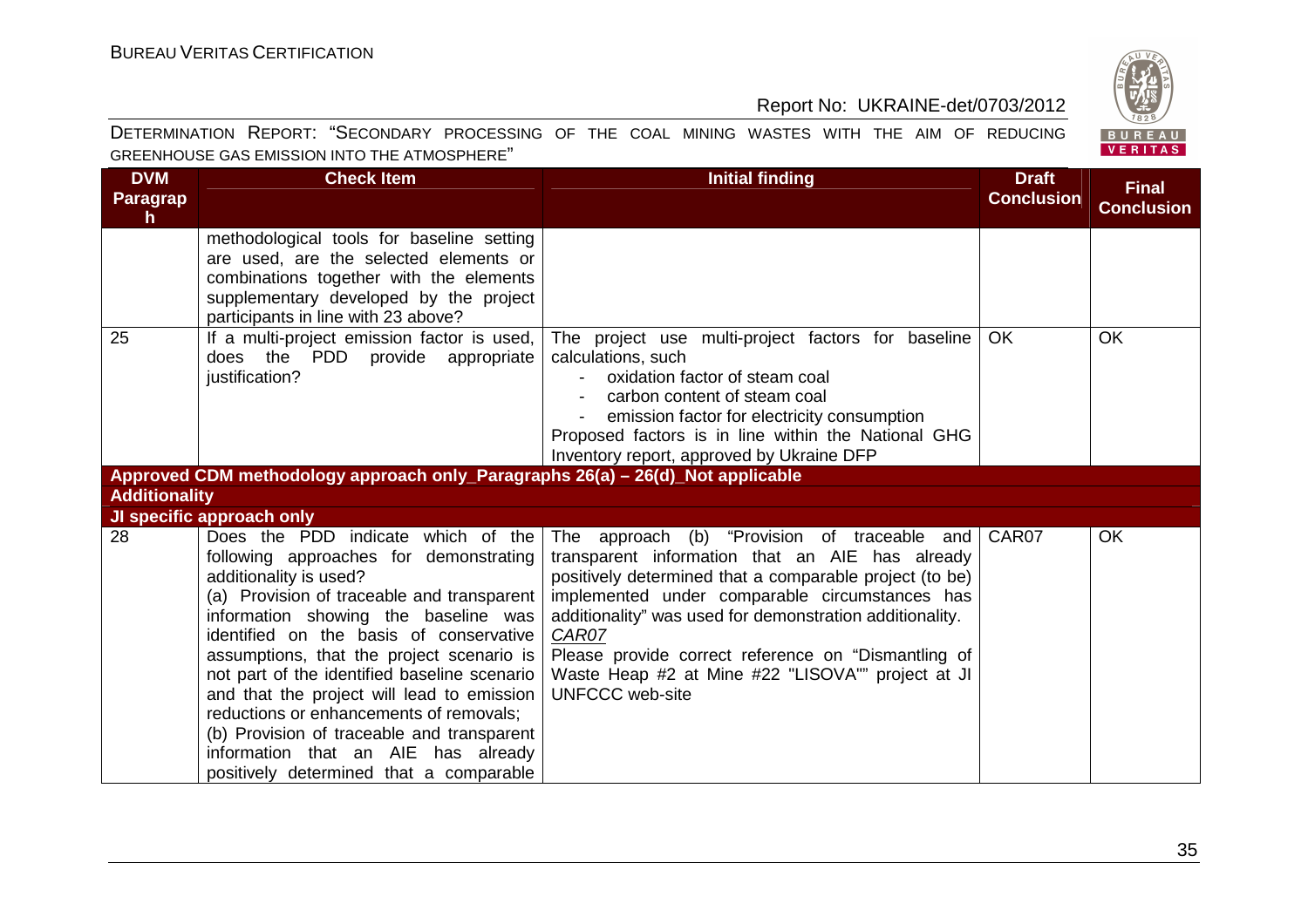

| <b>DVM</b><br>Paragrap<br>h. | <b>Check Item</b>                                                                                                                                                                                                                                                                                                                                               | <b>Initial finding</b>                                                                                                                                                                                                                                                                                                                                                                                                                                                                                                                                                                                                                                                                         | <b>Draft</b><br><b>Conclusion</b> | <b>Final</b><br><b>Conclusion</b> |
|------------------------------|-----------------------------------------------------------------------------------------------------------------------------------------------------------------------------------------------------------------------------------------------------------------------------------------------------------------------------------------------------------------|------------------------------------------------------------------------------------------------------------------------------------------------------------------------------------------------------------------------------------------------------------------------------------------------------------------------------------------------------------------------------------------------------------------------------------------------------------------------------------------------------------------------------------------------------------------------------------------------------------------------------------------------------------------------------------------------|-----------------------------------|-----------------------------------|
|                              | be) implemented<br>(to<br>under<br>project<br>comparable<br>circumstances<br>has<br>additionality;<br>(c) Application of the most recent version<br>of the "Tool for the demonstration and<br>assessment of additionality. (allowing for a<br>two-month grace period) or any other<br>method for proving additionality approved<br>by the CDM Executive Board". |                                                                                                                                                                                                                                                                                                                                                                                                                                                                                                                                                                                                                                                                                                |                                   |                                   |
| 29(a)                        | Does the PDD provide a justification of the<br>applicability of the approach with a clear<br>and transparent description?                                                                                                                                                                                                                                       | The justification of proposed approach applicability is<br>provided                                                                                                                                                                                                                                                                                                                                                                                                                                                                                                                                                                                                                            | <b>OK</b>                         | OK                                |
| 29(b)                        | Are additionality proofs provided?                                                                                                                                                                                                                                                                                                                              | a) GHG mitigation measure. The project boundary<br>is virtually identical, the expected annual<br>average GHG emission reduction is differ by<br>77.463%. Criteria is satisfied<br>b) Geography and time. Both projects is<br>implemented in Ukraine, starting date are<br>divided by 22 months. Criteria is satisfied<br>c) Scale. The projects envisage production of the<br>same product (coal).<br>d) Regulatory framewok. There were no significant<br>changes in regulatory framework between the<br>starting dates of two projects. Criteria is<br>satisfied.<br>CAR08<br>Please add information for more clear and transparent<br>demonstration of project additionally information on | CAR08<br>CAR09                    | OK<br><b>OK</b>                   |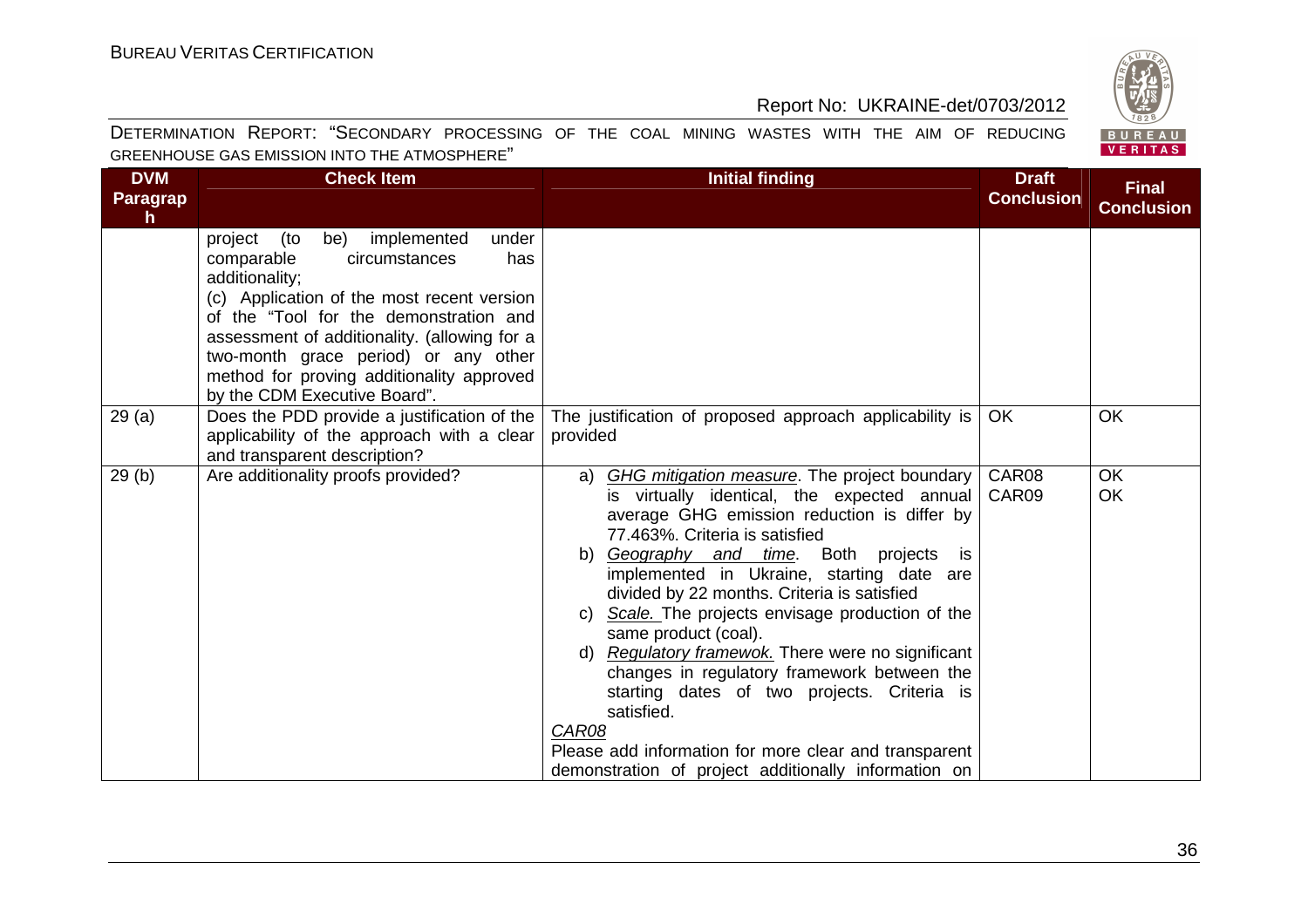

| <b>DVM</b><br>Paragrap<br>h. | <b>Check Item</b>                                                                                                                                                                                                                                                          | <b>Initial finding</b>                                                                                                                                                                                                                                                                                                                                                                                                                                              | <b>Draft</b><br><b>Conclusion</b> | <b>Final</b><br><b>Conclusion</b> |
|------------------------------|----------------------------------------------------------------------------------------------------------------------------------------------------------------------------------------------------------------------------------------------------------------------------|---------------------------------------------------------------------------------------------------------------------------------------------------------------------------------------------------------------------------------------------------------------------------------------------------------------------------------------------------------------------------------------------------------------------------------------------------------------------|-----------------------------------|-----------------------------------|
|                              |                                                                                                                                                                                                                                                                            | both projects start time, also please<br>provide<br>demonstration of additionality in line with article 12 of<br>"Guidance of criteria for baseline setting and<br>monitoring", version 03<br>CAR09<br>Please provide data on project output in tonnes of coal<br>containing rock mass per year with indication of shift-<br>cycle                                                                                                                                  |                                   |                                   |
| 29 <sub>(c)</sub>            | additionality<br>demonstrated<br>ls.<br>the<br>appropriately as a result?                                                                                                                                                                                                  | The additionality is demonstrated adequately as a<br>result                                                                                                                                                                                                                                                                                                                                                                                                         | OK                                | <b>OK</b>                         |
| 30                           | If the approach 28 (c) is chosen, are all<br>explanations, descriptions and analyses<br>made in accordance with the selected tool<br>or method?                                                                                                                            | The approach 28(b) was used                                                                                                                                                                                                                                                                                                                                                                                                                                         | <b>OK</b>                         | OK                                |
|                              | Approved CDM methodology approach only_ Paragraphs 31(a) - 31(e)_Not applicable                                                                                                                                                                                            |                                                                                                                                                                                                                                                                                                                                                                                                                                                                     |                                   |                                   |
|                              | Project boundary (applicable except for JI LULUCF projects                                                                                                                                                                                                                 |                                                                                                                                                                                                                                                                                                                                                                                                                                                                     |                                   |                                   |
|                              | JI specific approach only                                                                                                                                                                                                                                                  |                                                                                                                                                                                                                                                                                                                                                                                                                                                                     |                                   |                                   |
| 32(a)                        | Does the project boundary defined in the<br><b>PDD</b><br>anthropogenic<br>encompass<br>all<br>emissions<br>by sources of GHGs that are:<br>Under the control of the project<br>(i)<br>participants?<br>(ii) Reasonably attributable to the project?<br>(iii) Significant? | The project boundaries defined in the PDD encompass<br>all anthropogenic emissions by GHG sources that are<br>Under control of the project participants,<br>(i)<br>such as emissions of electricity and diesel<br>fuel consumption during waste heap<br>dismantling<br>Reasonably attributable to the project, such<br>(ii)<br>as emissions from waste heap burning or<br>methane emissions as result of coal industry<br>Significant<br>(iii)<br>CAR <sub>10</sub> | CAR10                             | OK                                |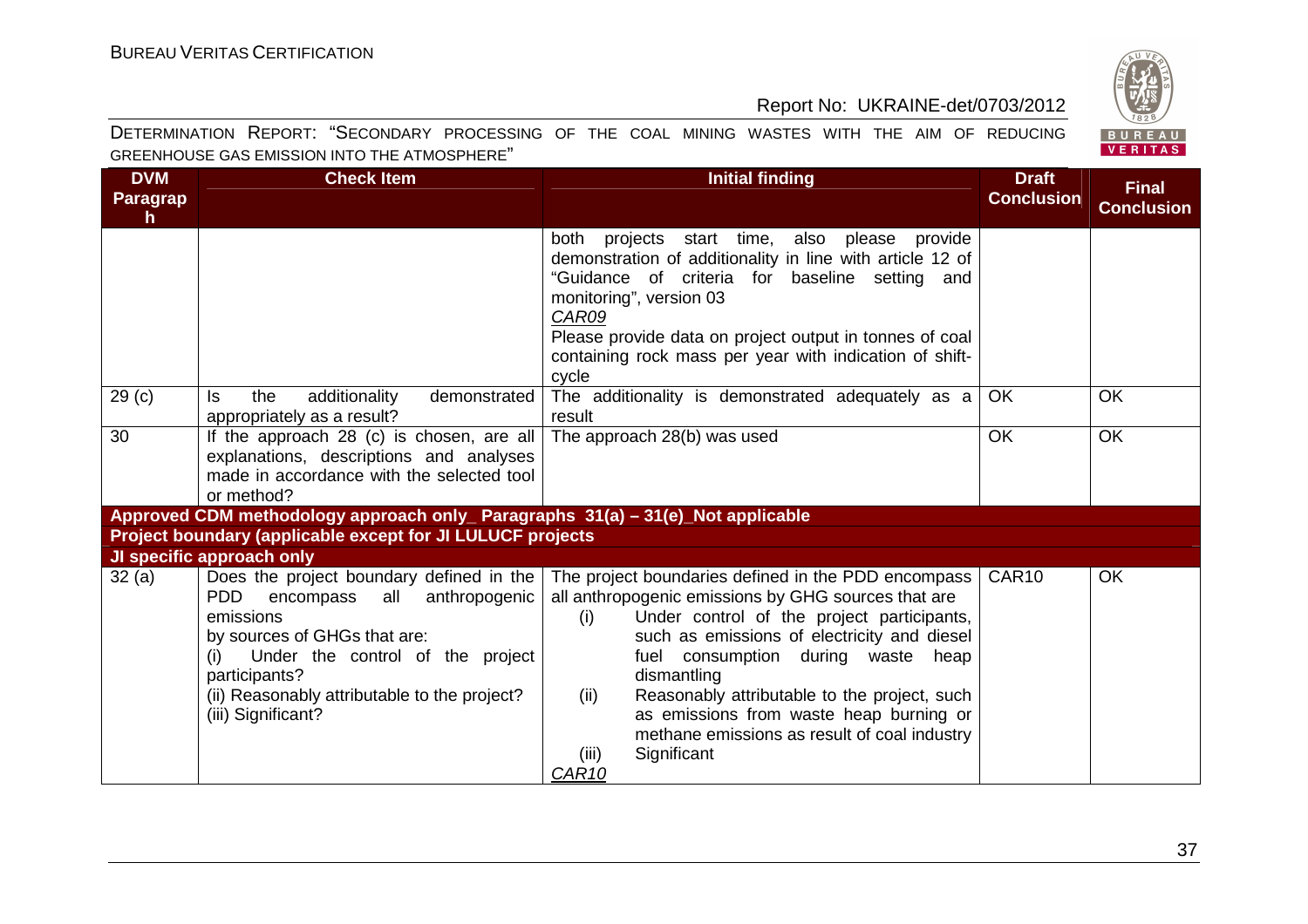

| <b>DVM</b><br>Paragrap<br>h | <b>Check Item</b>                                                                                                                                                                           | <b>Initial finding</b>                                                                                                                                                                                                                          | <b>Draft</b><br><b>Conclusion</b> | <b>Final</b><br><b>Conclusion</b> |
|-----------------------------|---------------------------------------------------------------------------------------------------------------------------------------------------------------------------------------------|-------------------------------------------------------------------------------------------------------------------------------------------------------------------------------------------------------------------------------------------------|-----------------------------------|-----------------------------------|
|                             |                                                                                                                                                                                             | Please provide evidences that coal concentrate<br>obtained in project frames will be used in Ukraine                                                                                                                                            |                                   |                                   |
| 32(b)                       | Is the project boundary defined on the<br>basis of a case-by-case assessment with<br>regard to the criteria referred to in 32 (a)<br>above?                                                 | The project boundary is defined on the basis of a case-<br>by-case assessment with regard to the criteria in 32(a)<br>above                                                                                                                     | <b>OK</b>                         | <b>OK</b>                         |
| 32(c)                       | Are the delineation of the project boundary<br>and the gases and sources included<br>appropriately described and justified in the<br>PDD by using a figure or flow chart as<br>appropriate? | The delineation of project boundaries and gases and<br>sources excluded is clearly described in the PDD,<br>using flow charts.                                                                                                                  | <b>OK</b>                         | <b>OK</b>                         |
| 32 <sub>(d)</sub>           | Are all gases and sources included<br>explicitly stated, and the exclusions of any<br>sources related to the baseline or the<br>project are appropriately justified?                        | All gases and sources inclusions are explicitly stated in  <br>the project and baseline scenarios                                                                                                                                               | <b>OK</b>                         | <b>OK</b>                         |
|                             | Approved CDM methodology approach only_Paragraph 33_ Not applicable                                                                                                                         |                                                                                                                                                                                                                                                 |                                   |                                   |
| <b>Crediting period</b>     |                                                                                                                                                                                             |                                                                                                                                                                                                                                                 |                                   |                                   |
| 34(a)                       | Does the PDD state the starting date of the<br>project as the date on which the<br>implementation or construction or real<br>action of the project will begin or began?                     | The PDD indicates starting date of the project as  <br>02/09/2011<br>CAR11<br>Please add evidences that project started 02/09/2011                                                                                                              | CAR11                             | <b>OK</b>                         |
| 34(a)                       | Is the starting date after the beginning of<br>2000?                                                                                                                                        | 02/09/2011 is after the 2000 beginning                                                                                                                                                                                                          | <b>OK</b>                         | OK                                |
| 34(b)                       | Does the PDD<br>expected<br>state<br>the<br>operational lifetime of the project in years<br>and months?                                                                                     | The expected operation lifetime of the project is 1 year<br>and 4 months or 16 months (02/09/2011-31/12/2012)<br>CAR12<br>Please correctly indicate length of project operational<br>lifetime, which is shorter than potential crediting period | CAR <sub>12</sub>                 | <b>OK</b>                         |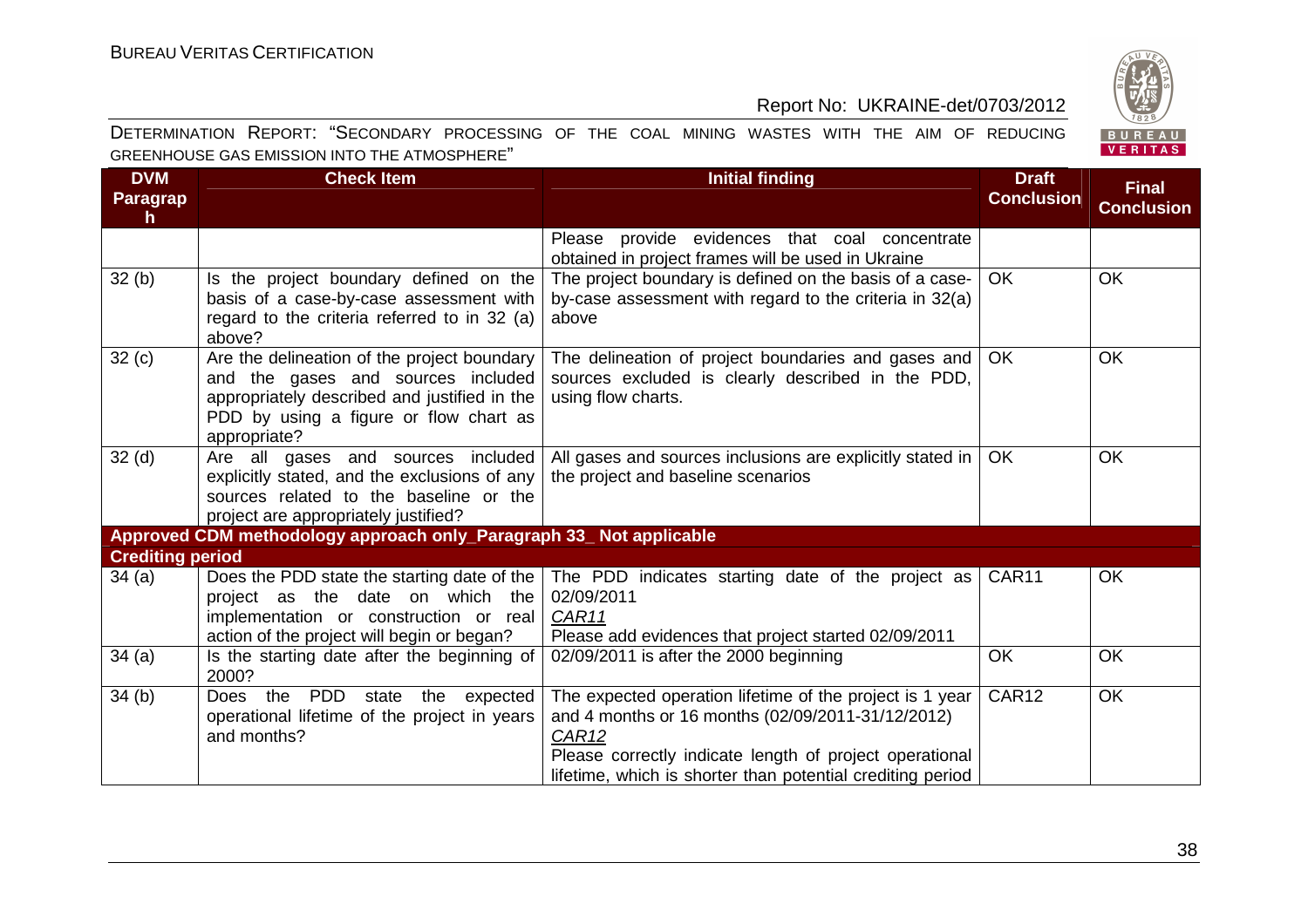

| <b>DVM</b><br>Paragrap<br>h. | <b>Check Item</b>                                                                                                                                                                                                                                                                       | <b>Initial finding</b>                                                                                                                                 | <b>Draft</b><br><b>Conclusion</b> | <b>Final</b><br><b>Conclusion</b> |
|------------------------------|-----------------------------------------------------------------------------------------------------------------------------------------------------------------------------------------------------------------------------------------------------------------------------------------|--------------------------------------------------------------------------------------------------------------------------------------------------------|-----------------------------------|-----------------------------------|
|                              |                                                                                                                                                                                                                                                                                         | after 2012                                                                                                                                             |                                   |                                   |
| 34(c)                        | Does the PDD state the length of the<br>crediting period in years and months?                                                                                                                                                                                                           | The project crediting period is identical with project<br>operational lifetime                                                                         | <b>OK</b>                         | OK                                |
| 34(c)                        | Is the starting date of the crediting period<br>on or after the date of the first emission<br>enhancements<br>reductions<br>$\alpha$<br>of net<br>removals generated by the project?                                                                                                    | The starting date of the project is $02/09/2011$ – the date  <br>when the waste heap dismantling begun and first<br>emission reductions were generated | <b>OK</b>                         | <b>OK</b>                         |
| 34 <sub>(d)</sub>            | Does the PDD state that the crediting<br>period for issuance of ERUs starts only<br>after the beginning of 2008 and does not<br>extend beyond the operational lifetime of<br>the project?                                                                                               | The PDD states that 02/09/2011 is after beginning of<br>2008 and crediting period doesn't extends beyond<br>project lifetime                           | OK                                | OK                                |
| 34 <sub>(d)</sub>            | If the crediting period extends beyond<br>2012, does the PDD state that the<br>extension is subject to the host Party<br>approval?<br>Are the estimates of emission reductions or<br>enhancements of net removals presented<br>separately for those until 2012 and those<br>after 2012? | The crediting period may be extended beyond 2012<br>year in case of Host Party approval                                                                | OK                                | OK                                |
| <b>Monitoring plan</b>       |                                                                                                                                                                                                                                                                                         |                                                                                                                                                        |                                   |                                   |
| 35                           | Does the PDD explicitly indicate which of<br>the following approaches is used?<br>- JI specific approach<br>- Approved CDM methodology approach                                                                                                                                         | The PDD explicitly states that JI specific approach was<br>used for monitoring plan establishing                                                       | <b>OK</b>                         | OK                                |
|                              | JI specific approach only<br>Does the monitoring plan describe:                                                                                                                                                                                                                         | The monitoring plan describes all relevant factors and                                                                                                 | <b>OK</b>                         | OK                                |
| 36(a)                        | All<br>relevant<br>factors<br>and<br>kev<br>-                                                                                                                                                                                                                                           | key characteristics that will be monitored, such as:                                                                                                   |                                   |                                   |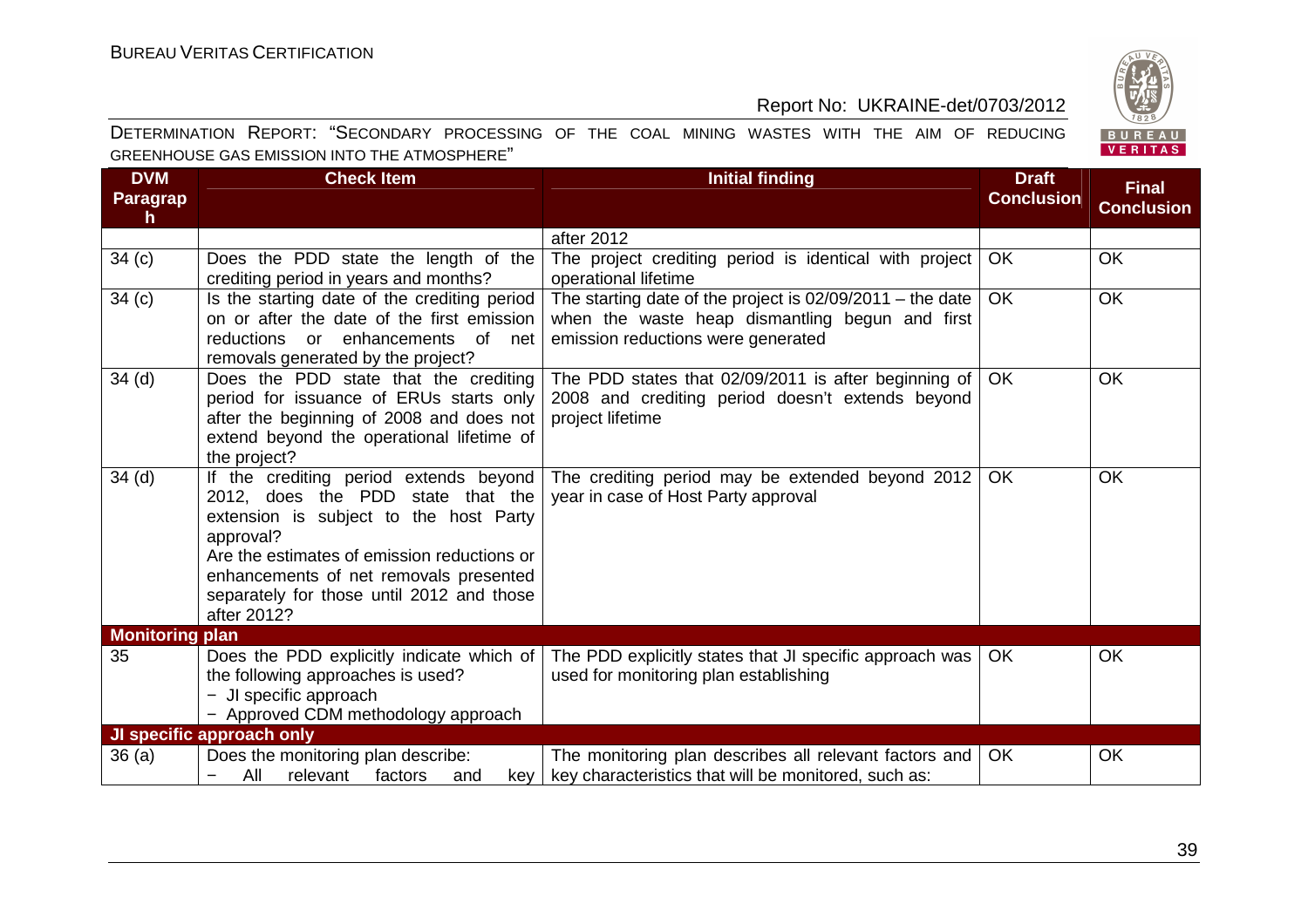

| <b>DVM</b><br><b>Paragrap</b><br>$\mathsf{h}$ | <b>Check Item</b>                                                                                                                                                                                                                                                                                                                                       | <b>Initial finding</b>                                                                                                                                                                                                                                                                                                                                                                                                                                                                                                                                                | <b>Draft</b><br><b>Conclusion</b> | <b>Final</b><br><b>Conclusion</b> |
|-----------------------------------------------|---------------------------------------------------------------------------------------------------------------------------------------------------------------------------------------------------------------------------------------------------------------------------------------------------------------------------------------------------------|-----------------------------------------------------------------------------------------------------------------------------------------------------------------------------------------------------------------------------------------------------------------------------------------------------------------------------------------------------------------------------------------------------------------------------------------------------------------------------------------------------------------------------------------------------------------------|-----------------------------------|-----------------------------------|
|                                               | characteristics that will be monitored?<br>The period in which they will be<br>monitored?<br>- All decisive factors for the control and<br>reporting of project performance?                                                                                                                                                                            | electricity and fuel consumed in project activity;<br>$\sim$<br>value of extracted coal concentrate, its ash<br>content and moisture.<br>The period in which they will be monitored are<br>indicated, frequency of measuring procedures is<br>identified<br>All decisive factors for the control and reporting of<br>project performance are described                                                                                                                                                                                                                |                                   |                                   |
| 36 <sub>(b)</sub>                             | Does the monitoring plan specify the<br>indicators, constants and variables used<br>that are reliable, valid and provide<br>transparent picture of the emission<br>reductions or enhancements of net<br>removals to be monitored?                                                                                                                       | The monitoring plan specify the indicators, constants<br>and variables used, that are reliable, valid and provide<br>transparent picture of the emission reductions to be<br>monitored                                                                                                                                                                                                                                                                                                                                                                                | <b>OK</b>                         | OK                                |
| 36 <sub>(b)</sub>                             | If default values are used:<br>Are accuracy and reasonableness<br>carefully balanced in their selection?<br>- Do the default values originate from<br>recognized sources?<br>- Are the default values supported by<br>statistical analyses providing reasonable<br>confidence levels?<br>- Are the default values presented in a<br>transparent manner? | The default values, such as:<br>global warming potential of methane<br>$\sim 100$<br>methane density in standard conditions<br>carbon<br>emission factors for<br>electricity<br>consumption<br>carbon oxidation factors for coal and diesel fuel<br>$\blacksquare$<br>- carbon content of diesel fuel and coal, etc<br>these default values is in line within National GHG<br>inventory Report developed and approved by Ukraine<br>DFP(SEIA)<br>CL <sub>06</sub><br>Please note in the PDD that parameters of diesel fuel<br>for outdoor transport from NIR are used | CL <sub>06</sub>                  | OK                                |
| $36$ (b) (i)                                  | For those values that are to be provided by                                                                                                                                                                                                                                                                                                             | For monitored data provided by the project participants   OK                                                                                                                                                                                                                                                                                                                                                                                                                                                                                                          |                                   | OK                                |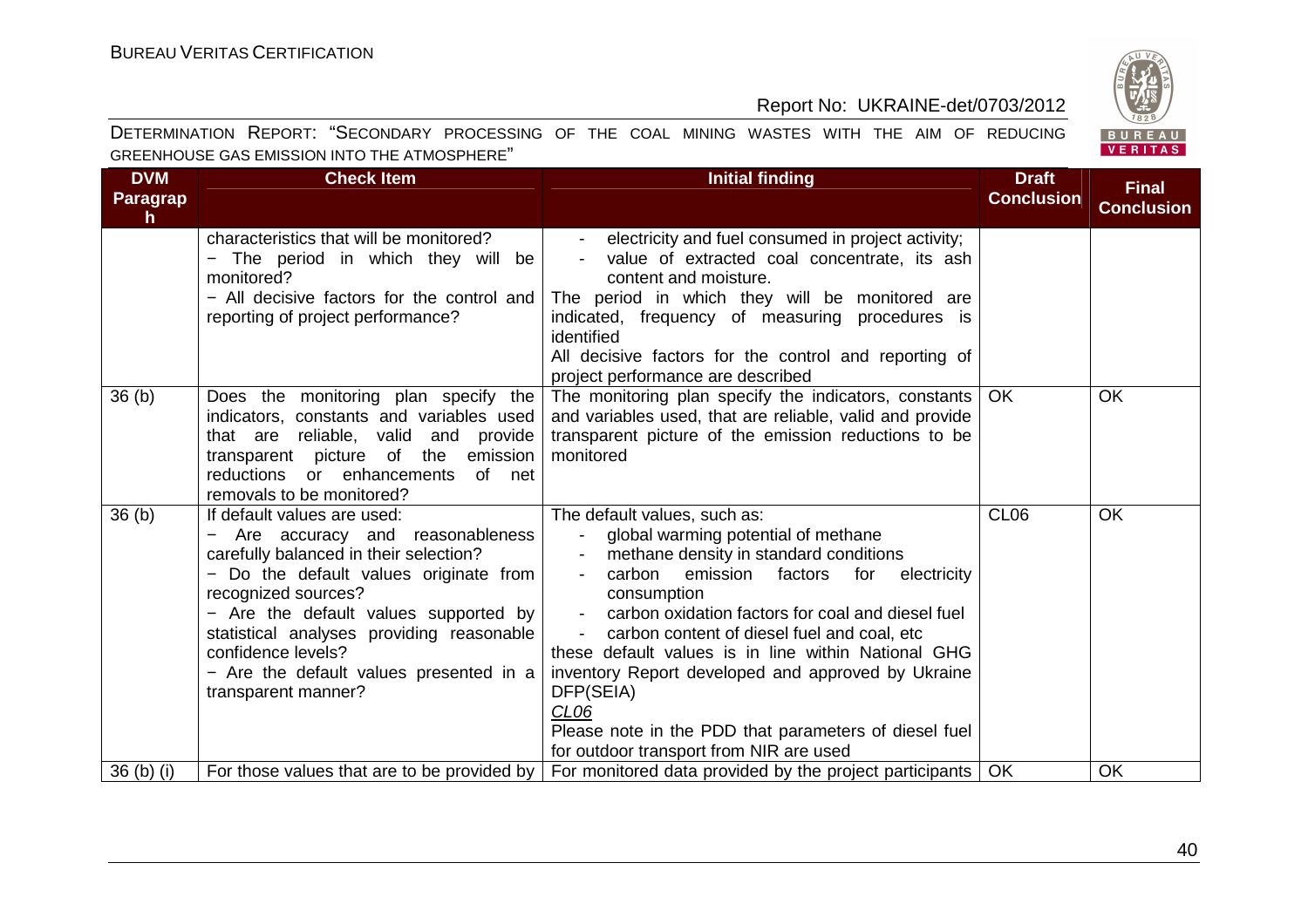

| <b>DVM</b><br><b>Paragrap</b><br>h | <b>Check Item</b>                                                                                                                                                                                  | <b>Initial finding</b>                                                                                                                                                                                                                                                                                                                                                                                                                                                                                                                           | <b>Draft</b><br><b>Conclusion</b> | <b>Final</b><br><b>Conclusion</b> |
|------------------------------------|----------------------------------------------------------------------------------------------------------------------------------------------------------------------------------------------------|--------------------------------------------------------------------------------------------------------------------------------------------------------------------------------------------------------------------------------------------------------------------------------------------------------------------------------------------------------------------------------------------------------------------------------------------------------------------------------------------------------------------------------------------------|-----------------------------------|-----------------------------------|
|                                    | participants,<br>the<br>project<br>does<br>the<br>monitoring plan clearly indicate how the<br>values are to be selected and justified?                                                             | monitoring plan identify selection and justification                                                                                                                                                                                                                                                                                                                                                                                                                                                                                             |                                   |                                   |
| 36 (b) (ii)                        | For other values,<br>- Does the monitoring plan clearly indicate<br>the precise references from which these<br>values are taken?<br>- Is the conservativeness of the values<br>provided justified? | References on values obtained from sources another<br>from indicated above is provided. Conservativeness of<br>this value is justified                                                                                                                                                                                                                                                                                                                                                                                                           | OK.                               | <b>OK</b>                         |
| 36 (b) (iii)                       | For all data sources, does the monitoring<br>plan specify the procedures to be followed<br>if expected data are unavailable?                                                                       | procedures following if expected<br>The<br>data<br>is<br>unavailable are described in the section D.1 of the PDD                                                                                                                                                                                                                                                                                                                                                                                                                                 | <b>OK</b>                         | <b>OK</b>                         |
| 36 (b) (iv)                        | Are International System Unit (SI units)<br>used?                                                                                                                                                  | Some units from International System Unit are used                                                                                                                                                                                                                                                                                                                                                                                                                                                                                               | <b>OK</b>                         | <b>OK</b>                         |
| 36 <sub>(b)</sub> <sub>(v)</sub>   | Does the monitoring plan note<br>any<br>parameters, coefficients, variables, etc.<br>that are used to calculate baseline<br>emissions or net removals but are obtained<br>through monitoring?      | The monitoring plan clearly indicate next parameters<br>that obtained through monitoring but used for baseline<br>calculations:<br>amount of coal that has been mined in the<br>$\blacksquare$<br>baseline scenario and combusted for energy<br>use, equivalent to the amount of coal extracted<br>from the waste heap because of the project<br>activity<br>net Calorific Value of coal<br>carbon Oxidation factor of coal<br>carbon content of coal<br>the average ash content of sorted fractions<br>the average humidity of sorted fractions | <b>OK</b>                         | <b>OK</b>                         |
| 36(h)(v)                           | Is the use of parameters, coefficients,                                                                                                                                                            | The use of parameters, coefficients, variables is                                                                                                                                                                                                                                                                                                                                                                                                                                                                                                | <b>OK</b>                         | OK                                |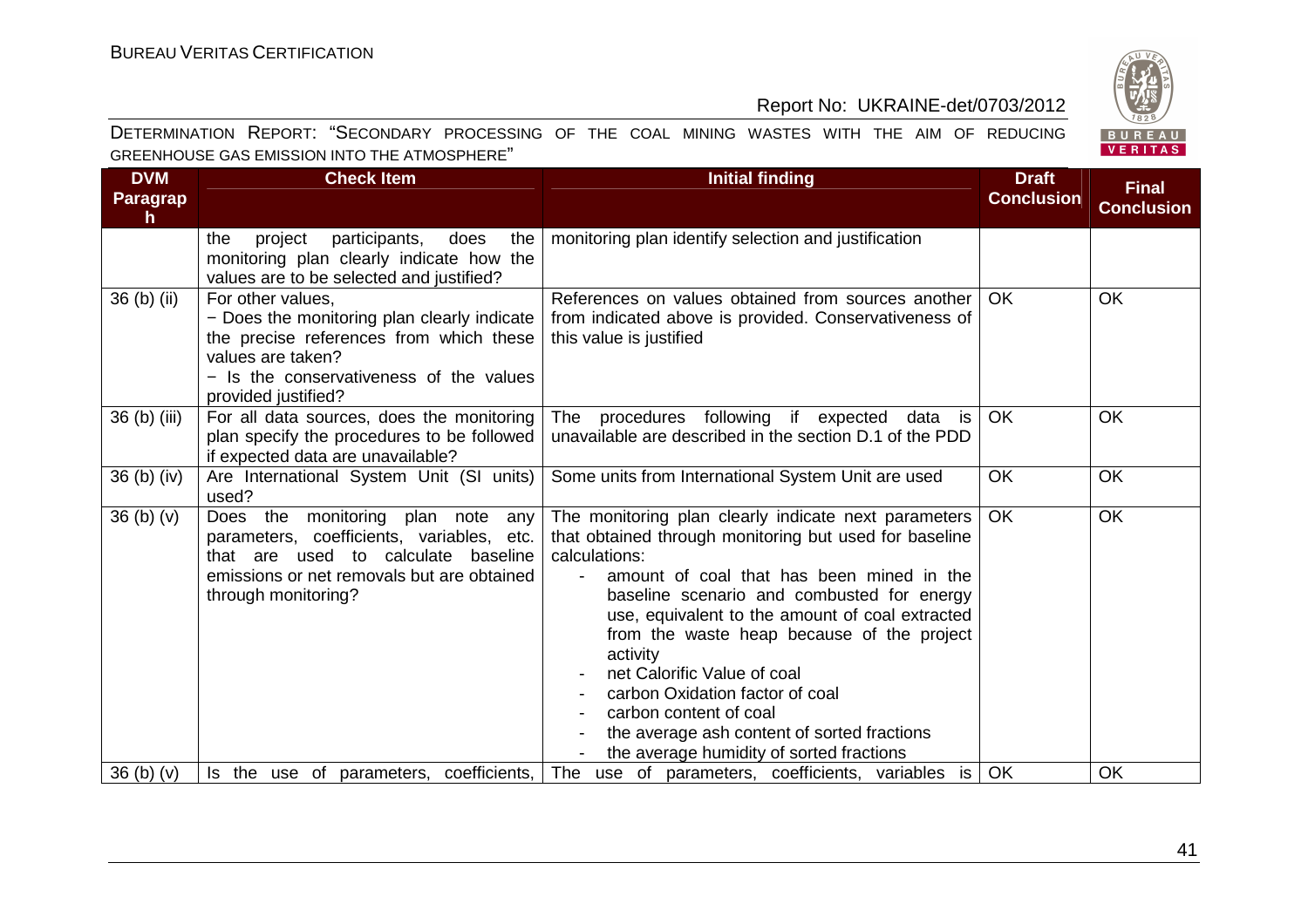

| <b>DVM</b><br><b>Paragrap</b><br>$\mathsf{h}$ | <b>Check Item</b>                                                                                                                                                                                                                                                                                                                                                                                                                                                                                                                                                                                                                                                       | <b>Initial finding</b>                                                                                                                                                                                                                                                                                                                                                                                                                                                                                                                                                                                                                                    | <b>Draft</b><br><b>Conclusion</b> | <b>Final</b><br><b>Conclusion</b> |
|-----------------------------------------------|-------------------------------------------------------------------------------------------------------------------------------------------------------------------------------------------------------------------------------------------------------------------------------------------------------------------------------------------------------------------------------------------------------------------------------------------------------------------------------------------------------------------------------------------------------------------------------------------------------------------------------------------------------------------------|-----------------------------------------------------------------------------------------------------------------------------------------------------------------------------------------------------------------------------------------------------------------------------------------------------------------------------------------------------------------------------------------------------------------------------------------------------------------------------------------------------------------------------------------------------------------------------------------------------------------------------------------------------------|-----------------------------------|-----------------------------------|
|                                               | variables, etc. consistent between the<br>baseline and monitoring plan?                                                                                                                                                                                                                                                                                                                                                                                                                                                                                                                                                                                                 | consistent between the baseline and the monitoring<br>plan                                                                                                                                                                                                                                                                                                                                                                                                                                                                                                                                                                                                |                                   |                                   |
| 36 <sub>(c)</sub>                             | Does the monitoring plan draw on the list<br>of standard variables contained<br>in<br>appendix B of "Guidance on criteria for<br>baseline setting and monitoring"?                                                                                                                                                                                                                                                                                                                                                                                                                                                                                                      | The monitoring plan was drawn in accordance with the $\sqrt{\text{CAR13}}$<br>list of standard variables contained in appendix B of<br>"Guidance on criteria for baseline setting and<br>monitoring"<br>CAR <sub>13</sub><br>Please provide units of parameter L1 in the table<br>D.1.3.1 in accordance with "Guidance on criteria for<br>baseline setting and monitoring"                                                                                                                                                                                                                                                                                |                                   | OK                                |
| 36 <sub>(d)</sub>                             | Does the monitoring plan explicitly and<br>clearly distinguish:<br>Data and parameters that are not<br>(i)<br>monitored throughout the crediting period,<br>but are determined only once (and thus<br>remain fixed throughout the crediting<br>period), and that are available already at<br>the stage of determination?<br>(ii) Data and parameters that are not<br>monitored throughout the crediting period,<br>but are determined only once (and thus<br>remain fixed throughout the crediting<br>period), but that are not already available<br>at the stage of determination?<br>(iii) Data and parameters that are<br>monitored throughout the crediting period? | The monitoring plan explicitly and clearly distinguish:<br>Data and parameters that are not monitored<br>(i)<br>throughout the crediting period, but are determined<br>only once (and thus remain fixed throughout the<br>crediting period), and that are available already at the<br>stage of determination?<br>(ii) Data and parameters that are not monitored<br>throughout the crediting period, but are determined<br>only once (and thus remain fixed throughout the<br>crediting period), but that are not already available at<br>the stage of determination?<br>(iii) Data and parameters that are monitored throughout<br>the crediting period. | <b>OK</b>                         | OK                                |
| 36 (e)                                        | Does the monitoring plan describe the                                                                                                                                                                                                                                                                                                                                                                                                                                                                                                                                                                                                                                   | The monitoring plan clearly describes the methods<br>methods employed for data monitoring employed for data monitored, such as direct measuring                                                                                                                                                                                                                                                                                                                                                                                                                                                                                                           | OK                                | OK                                |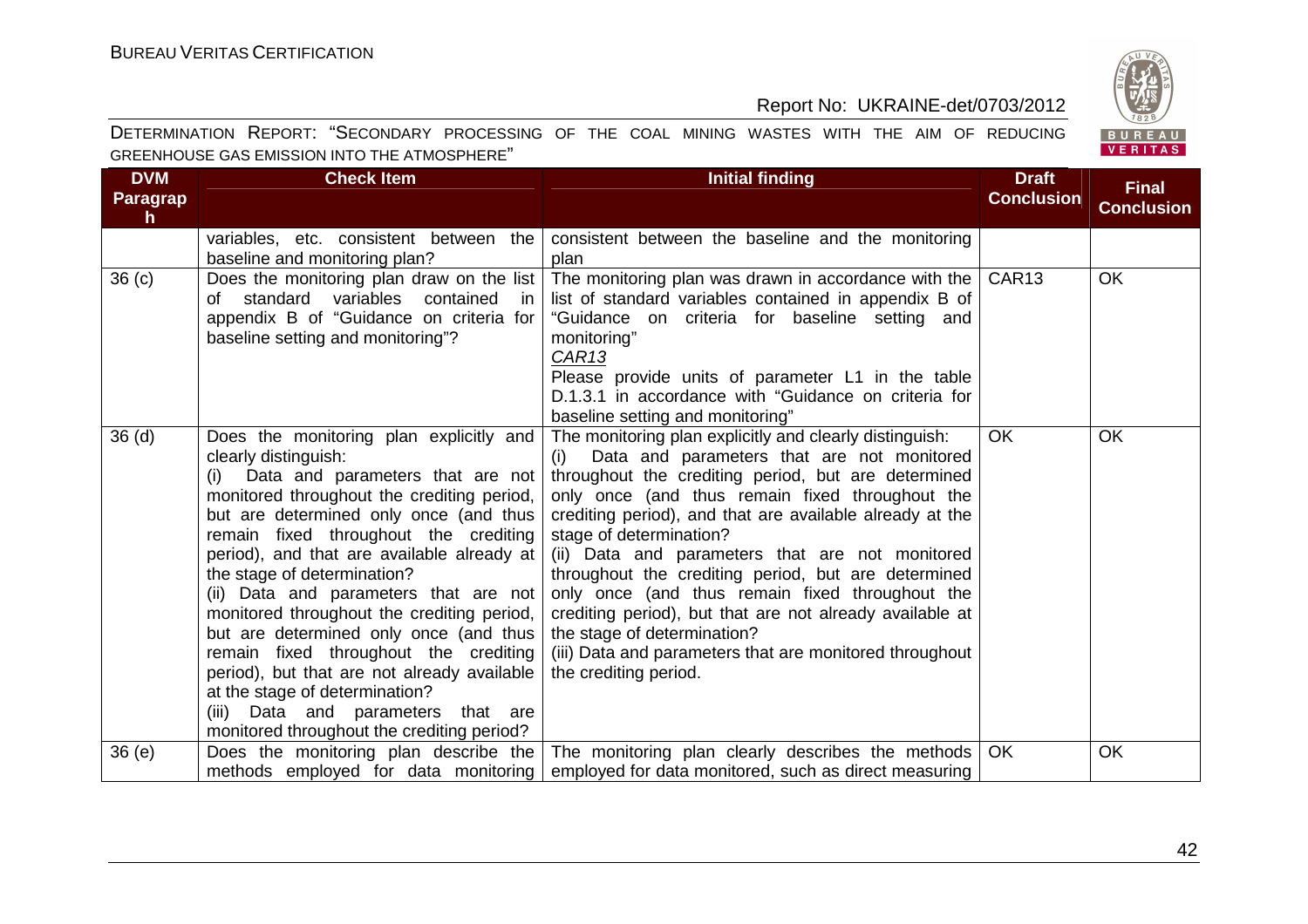

| <b>DVM</b><br><b>Paragrap</b><br>h. | <b>Check Item</b>                                                                                                                                                                                                                                                                     | <b>Initial finding</b>                                                                                                                                                                   | <b>Draft</b><br><b>Conclusion</b> | <b>Final</b><br><b>Conclusion</b> |
|-------------------------------------|---------------------------------------------------------------------------------------------------------------------------------------------------------------------------------------------------------------------------------------------------------------------------------------|------------------------------------------------------------------------------------------------------------------------------------------------------------------------------------------|-----------------------------------|-----------------------------------|
|                                     | (including its frequency) and recording?                                                                                                                                                                                                                                              | with metering devices and laboratory samples, account<br>from bookkeeper invoices; frequency of monitoring<br>procedures and recording                                                   |                                   |                                   |
| 36(f)                               | Does the monitoring plan elaborate all<br>algorithms and formulae used for the<br>estimation/calculation<br>baseline<br>of<br>emissions/removals<br>and<br>project<br>emissions/removals or direct monitoring of<br>emission reductions from the project,<br>leakage, as appropriate? | The monitoring plan elaborates all formulae required to<br>baseline and project emissions adjusted by leakages<br>calculation                                                            | <b>OK</b>                         | <b>OK</b>                         |
| 36 (f) (i)                          | underlying<br>the<br>rationale<br>for<br>the<br>ls l<br>algorithms/formulae explained?                                                                                                                                                                                                | The underlying rationale for the formulae is explained                                                                                                                                   | <b>OK</b>                         | <b>OK</b>                         |
| 36 (f) (ii)                         | Are consistent variables, equation formats,<br>subscripts etc. used?                                                                                                                                                                                                                  | All variables, equation formats, subscripts are used in<br>consistent way                                                                                                                | OK                                | OK                                |
| 36 (f) (iii)                        | Are all equations numbered?                                                                                                                                                                                                                                                           | All equations are numbered                                                                                                                                                               | <b>OK</b>                         | OK                                |
| 36 (f) (iv)                         | Are all variables, with units indicated<br>defined?                                                                                                                                                                                                                                   | All variables with units are indentified                                                                                                                                                 | OK                                | OK                                |
| 36(f)(v)                            | the<br>conservativeness<br>ls.<br>of<br>the<br>algorithms/procedures justified?                                                                                                                                                                                                       | The conservativeness of the procedures are justified                                                                                                                                     | OK                                | OK                                |
| 36(f)(v)                            | To the extent possible, are methods to<br>quantitatively account for uncertainty in key<br>parameters included?                                                                                                                                                                       | Uncertainty level of Key parameters is indicated as low<br>in the section D.2 of the PDD. Only uncertainty level of<br>probability of waste heap self-ignition is indicated as<br>medium | <b>OK</b>                         | OK                                |
| 36 (f) (vi)                         | Is consistency between the elaboration of<br>the<br>baseline scenario and the procedure for<br>calculating the emissions or net removals<br>of the baseline ensured?                                                                                                                  | Consistency between the elaboration of the baseline<br>scenario and the baseline emission calculation<br>procedure is ensured                                                            | OK                                | <b>OK</b>                         |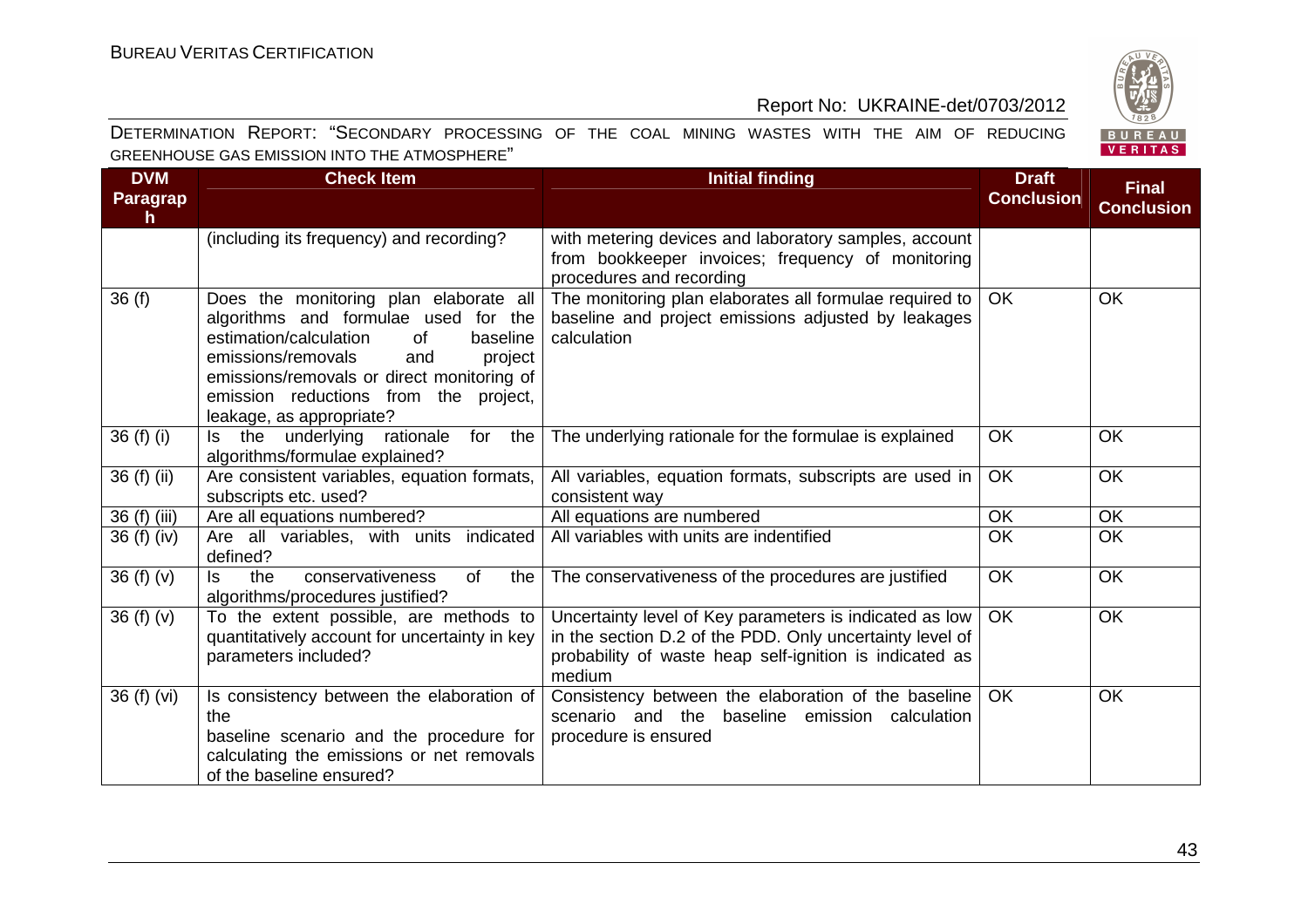

| <b>DVM</b><br><b>Paragrap</b><br>$\mathsf{h}$ | <b>Check Item</b>                                                                                                                                                                                                                                                                                 | <b>Initial finding</b>                                                                                                                                                                                                                                                           | <b>Draft</b><br><b>Conclusion</b> | <b>Final</b><br><b>Conclusion</b> |
|-----------------------------------------------|---------------------------------------------------------------------------------------------------------------------------------------------------------------------------------------------------------------------------------------------------------------------------------------------------|----------------------------------------------------------------------------------------------------------------------------------------------------------------------------------------------------------------------------------------------------------------------------------|-----------------------------------|-----------------------------------|
| 36 (f) (vii)                                  | Are any parts of the algorithms or formulae<br>that are not self-evident explained?                                                                                                                                                                                                               | The monitoring plan contains detailed explanation of<br>each part of formulae                                                                                                                                                                                                    | OK                                | <b>OK</b>                         |
| 36 (f) (vii)                                  | Is it justified that the procedure is<br>with<br>standard<br>technical<br>consistent<br>procedures in the relevant sector?                                                                                                                                                                        | The proposed monitoring plan is similar with monitoring<br>plans of JI projects implemented at SIA "Antracit", SIA<br>"Monolit", "Temp" LLC etc, determined by Global<br>Carbon B.V.                                                                                             | <b>OK</b>                         | <b>OK</b>                         |
| 36 (f) (vii)<br>36 (f) (vii)                  | Are references provided as necessary?<br>Are implicit and explicit key assumptions<br>explained in a transparent manner?                                                                                                                                                                          | The references are provided in relevant points<br>The explicit and implicit key assumptions are explained<br>in transparent manner                                                                                                                                               | <b>OK</b>                         | <b>OK</b>                         |
| 36 (f) (vii)                                  | Is it clearly stated which assumptions and<br>procedures have significant uncertainty<br>associated with them, and how such<br>uncertainty is to be addressed?                                                                                                                                    | The project participants describe uncertainty level of<br>key factors as low. Key project parameters monitoring<br>equipment is calibrated/verified in accordance with<br>state rules and approved methodologies of quality<br>control and quality assurance                     | <b>OK</b>                         | <b>OK</b>                         |
| 36 (f) (vii)                                  | Is the uncertainty of key parameters<br>described and, where possible, is an<br>uncertainty range at 95% confidence level<br>for key parameters for the calculation of<br>emission reductions or enhancements of<br>net removals provided?                                                        | The uncertainty level of parameters monitored is<br>indicated in the section D.2, quality control and quality<br>assurance procedures. The uncertainty level of<br>parameters monitored is indicated as low, only<br>Probability of waste heap burning is indicated as<br>medium | <b>OK</b>                         | OK                                |
| 36(9)                                         | Does the monitoring plan identify a national<br>or international monitoring standard if such<br>standard has to be and/or is applied to<br>certain aspects of the project?<br>Does the monitoring plan provide a<br>reference as to where a detailed<br>description of the standard can be found? | The monitoring plan identifies next state ruling<br>documents:<br>GOST 11022-95 and GOST 11014-2001 for<br>(a)<br>sampling analysis process<br>GOST 305-82 on diesel fuel parameters<br>(b)<br>References on detailed description of mentioned<br>standard are provided          | OK                                | OK                                |
| 36(h)                                         |                                                                                                                                                                                                                                                                                                   | Does the monitoring plan document   The monitoring plan uses some statistical data sources                                                                                                                                                                                       | <b>OK</b>                         | OK                                |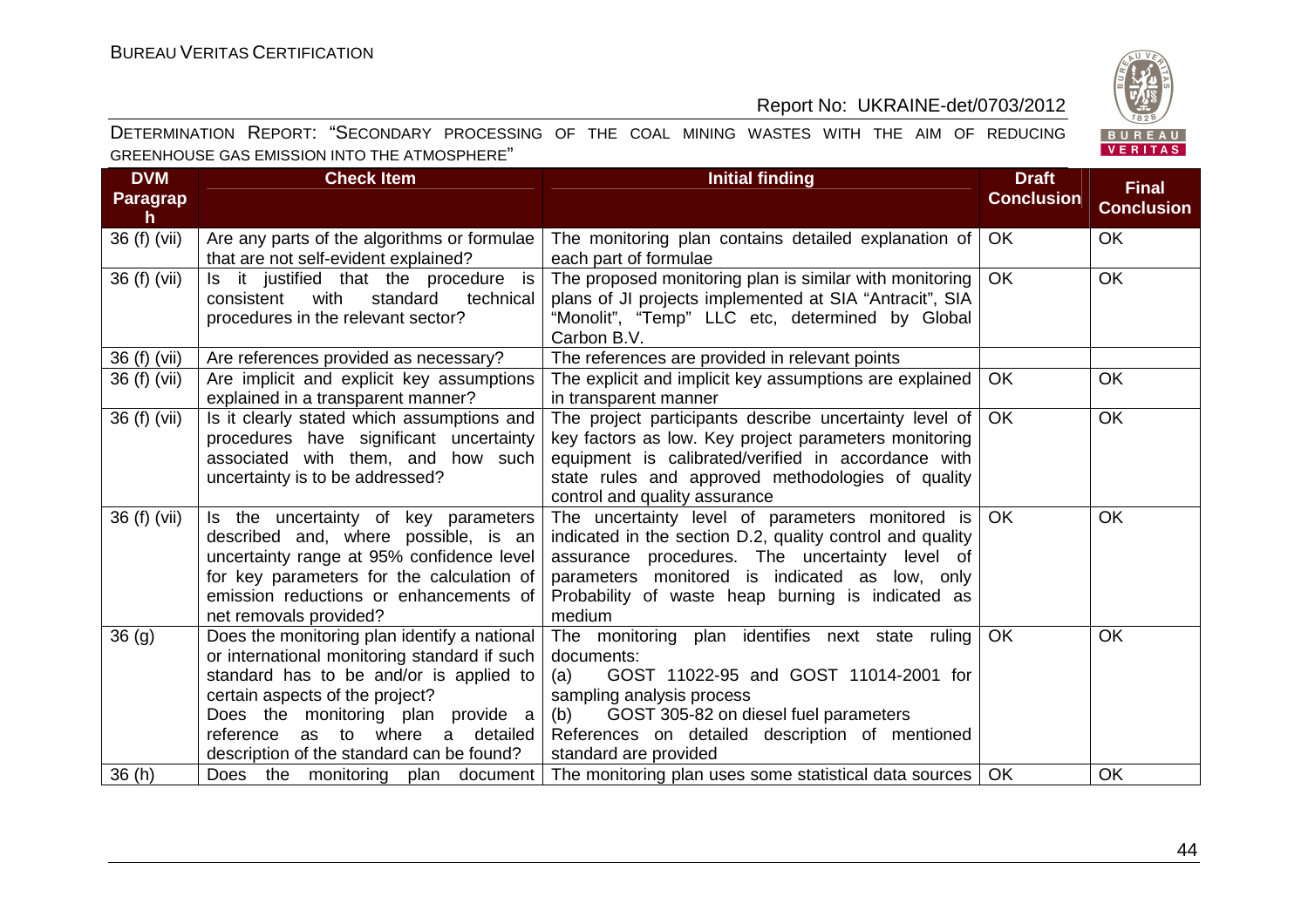

| <b>DVM</b><br>Paragrap<br>$\mathsf{h}$ | <b>Check Item</b>                                                                                                                                                                                                                                                                                               | <b>Initial finding</b>                                                                                                                                                                                                                                                                                         | <b>Draft</b><br><b>Conclusion</b> | <b>Final</b><br><b>Conclusion</b> |
|----------------------------------------|-----------------------------------------------------------------------------------------------------------------------------------------------------------------------------------------------------------------------------------------------------------------------------------------------------------------|----------------------------------------------------------------------------------------------------------------------------------------------------------------------------------------------------------------------------------------------------------------------------------------------------------------|-----------------------------------|-----------------------------------|
|                                        | if<br>statistical<br>techniques,<br>used<br>for<br>monitoring, and that they are used in a<br>conservative manner?                                                                                                                                                                                              | such as researches of waste heap self-ignition<br>probability from Scientific Centre "Respirator", data<br>from Ukrainian State Statistic Service                                                                                                                                                              |                                   |                                   |
| 36 (i)                                 | Does the monitoring plan present the<br>quality assurance and control procedures<br>for the monitoring process, including, as<br>appropriate, information on calibration and<br>on how records on data and/or method<br>validity and accuracy are kept and made<br>available upon request?                      | The quality control and quality assurance procedures of<br>monitoring process are presented. Information on<br>project measuring devices calibration is provided                                                                                                                                               | <b>OK</b>                         | <b>OK</b>                         |
| 36(j)                                  | Does the monitoring plan clearly identify<br>the responsibilities and the authority<br>regarding the monitoring activities?                                                                                                                                                                                     | identifies<br>The<br>monitoring<br>plan<br>clearly<br>the<br>responsibilities and the authorities regarding<br>the<br>monitoring activities, see please figure 9, section D.3 of<br>the PDD                                                                                                                    | <b>OK</b>                         | <b>OK</b>                         |
| 36(k)                                  | Does the monitoring plan, on the whole,<br>reflect<br>good<br>monitoring<br>practices<br>appropriate to the project type?<br>If it is a JI LULUCF project, is the good<br>practice guidance developed by IPCC<br>applied?                                                                                       | The monitoring plan is identical to monitoring plans in<br>JI projects implemented at SIA "Antracit", SIA "Monolit",<br>"Temp" LLC etc, determined by Global Carbon B.V.                                                                                                                                       | <b>OK</b>                         | <b>OK</b>                         |
| 36 (I)                                 | Does the monitoring plan provide, in<br>tabular form, a complete compilation of the<br>data that need to be collected for its<br>application, including data that are<br>measured or sampled and data that are<br>collected from other sources but not<br>including data that are calculated with<br>equations? | The monitoring plan provides in tabular form a<br>complete compilation of the data collected and required<br>for emission reduction calculation, including data that<br>are measured or sampled and data that are collected<br>from other sources but not including data that are<br>calculated with equations | <b>OK</b>                         | <b>OK</b>                         |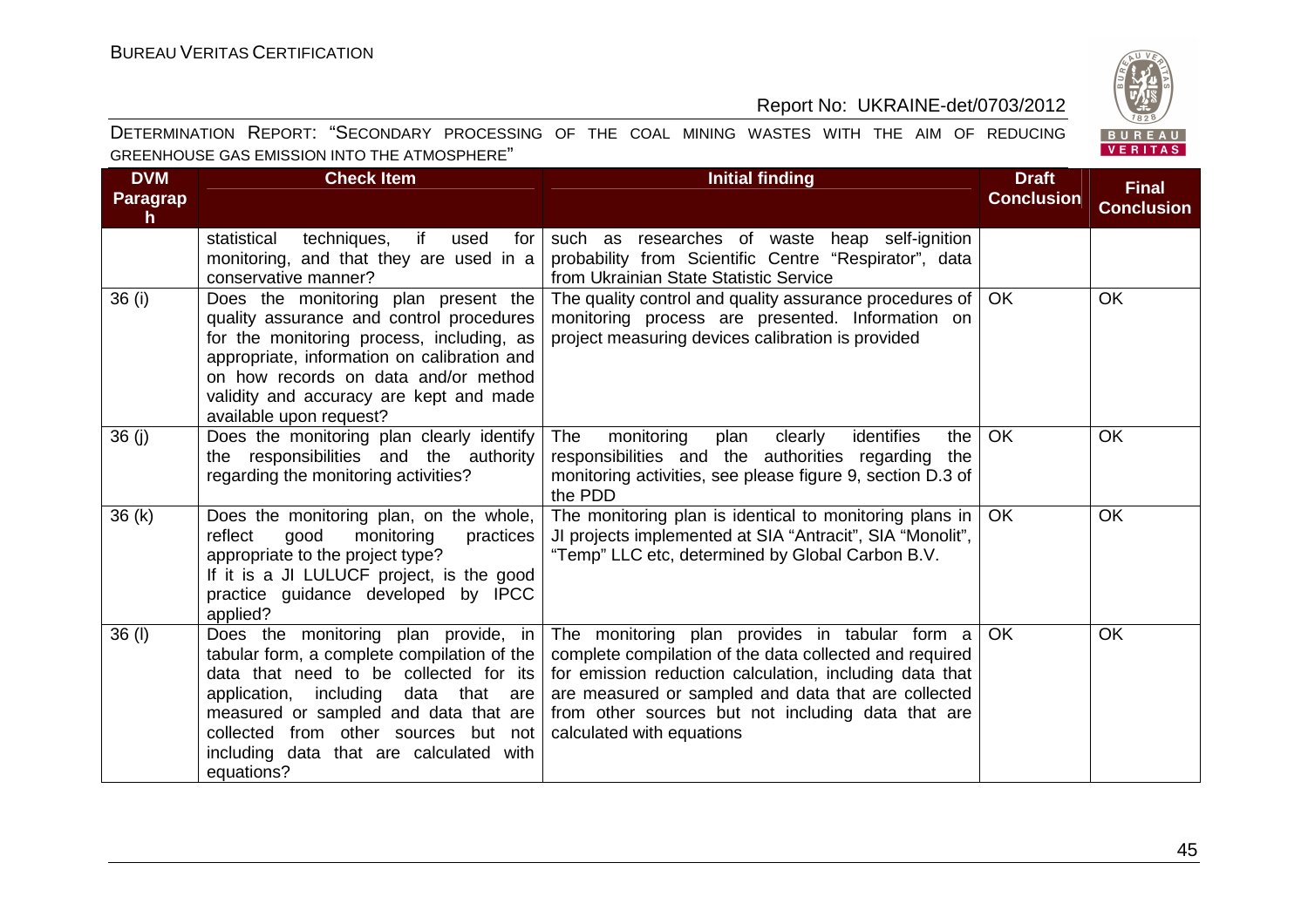

| <b>DVM</b><br><b>Paragrap</b><br>h. | <b>Check Item</b>                                                                                                                                                                                                                                                                                                             | <b>Initial finding</b>                                                                                                                                            | <b>Draft</b><br><b>Conclusion</b> | <b>Final</b><br><b>Conclusion</b> |
|-------------------------------------|-------------------------------------------------------------------------------------------------------------------------------------------------------------------------------------------------------------------------------------------------------------------------------------------------------------------------------|-------------------------------------------------------------------------------------------------------------------------------------------------------------------|-----------------------------------|-----------------------------------|
| 36 (m)                              | Does the monitoring plan indicate that the<br>data monitored and required for verification<br>are to be kept for two years after the last<br>transfer of ERUs for the project?                                                                                                                                                | The monitoring plan indicates that data monitored and<br>required for ERUs calculation will be kept two years<br>after the last ERUs transfer                     | <b>OK</b>                         | <b>OK</b>                         |
| 37                                  | If selected elements or combinations of<br>approved CDM<br>methodologies<br><b>or</b><br>methodological tools<br>are used<br>for<br>establishing the monitoring plan, are the<br>selected elements or combination, together<br>with elements supplementary developed by<br>the project participants in line with 36<br>above? | <b>CDM</b><br>Selected<br>elements<br>of<br>methodology<br>ACM009, Version 03.2 was<br>used<br>leakages<br>for<br>estimations in line within the section 36 above | <b>OK</b>                         | <b>OK</b>                         |
|                                     | Approved CDM methodology approach only_Paragraphs 38(a) - 38(d)_Not applicable                                                                                                                                                                                                                                                |                                                                                                                                                                   |                                   |                                   |
|                                     |                                                                                                                                                                                                                                                                                                                               | Applicable to both JI specific approach and approved CDM methodology approach_Paragraph 39_Not applicable                                                         |                                   |                                   |
| Leakage                             |                                                                                                                                                                                                                                                                                                                               |                                                                                                                                                                   |                                   |                                   |
|                                     | JI specific approach only                                                                                                                                                                                                                                                                                                     |                                                                                                                                                                   |                                   |                                   |
| 40(a)                               | Does the PDD appropriately describe an<br>assessment of the potential leakage of the<br>project and appropriately explain which<br>sources of leakage are to be calculated<br>and which can be neglected?                                                                                                                     | The PDD appropriately describe an assessment of   OK<br>related to the project activity leakages.                                                                 |                                   | <b>OK</b>                         |
| 40(b)                               | Does the PDD provide a procedure for an                                                                                                                                                                                                                                                                                       | The PDD provides a procedure for ex ante leakages                                                                                                                 | <b>OK</b>                         | <b>OK</b>                         |
|                                     | ex ante estimate of leakage?                                                                                                                                                                                                                                                                                                  | estimates                                                                                                                                                         |                                   |                                   |
|                                     | Approved CDM methodology approach only_Paragraph 41_Not applicable                                                                                                                                                                                                                                                            |                                                                                                                                                                   |                                   |                                   |
|                                     | Estimation of emission reductions or enhancements of net removals                                                                                                                                                                                                                                                             |                                                                                                                                                                   |                                   |                                   |
| 42                                  | Does the PDD indicate which of the<br>following approaches it chooses?<br>(a) Assessment of emissions or net chosen                                                                                                                                                                                                           | The PDD indicates that assessment of emissions in the<br>baseline scenario and in the project scenario was                                                        | <b>OK</b>                         | OK                                |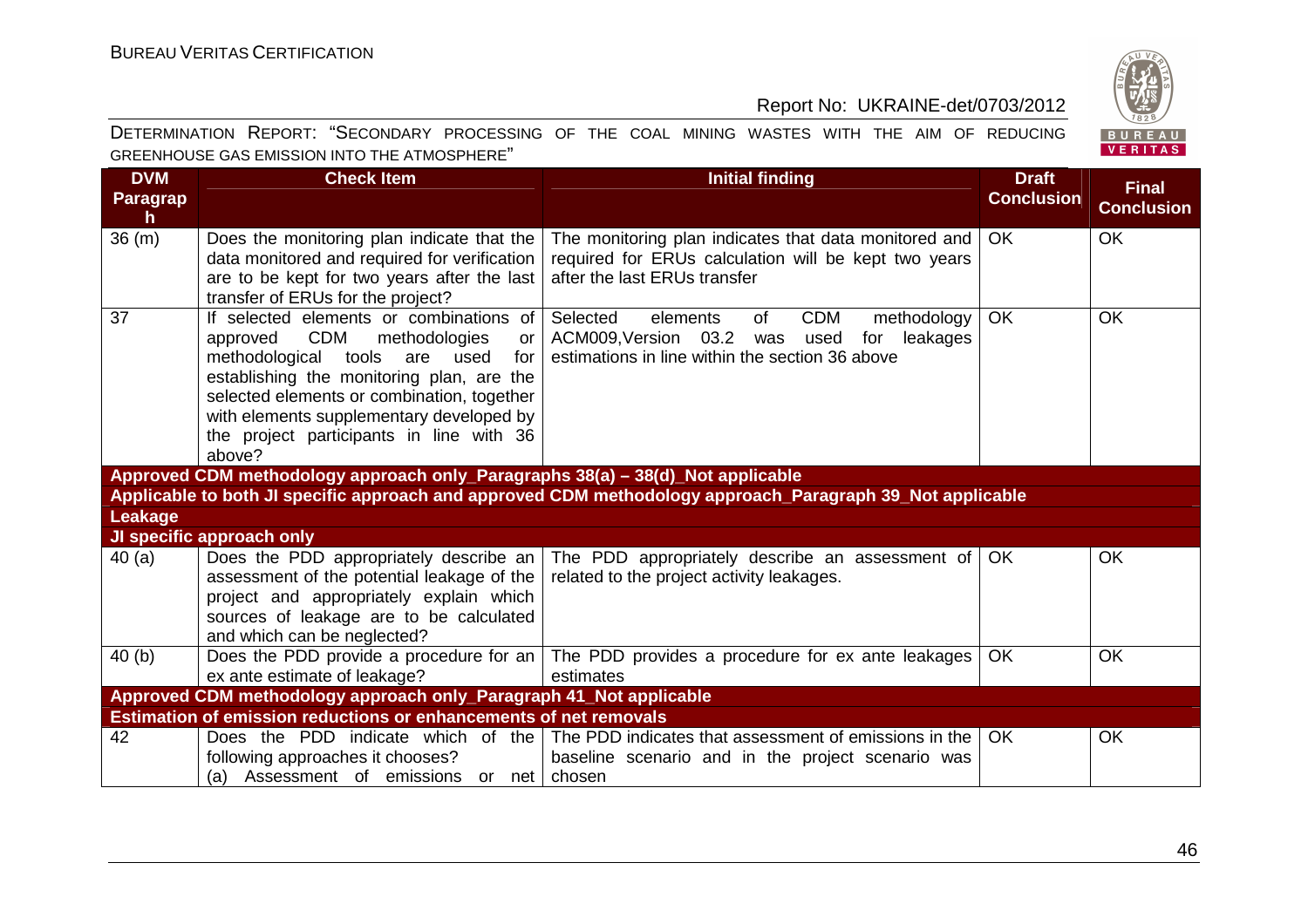

| <b>DVM</b><br><b>Paragrap</b><br>$\mathsf{h}$ | <b>Check Item</b>                                                                                                                                                                                                                                                                                                                                                                                      | <b>Initial finding</b>                                                                                                                                                                                                                                                                                                                                                                                                                                                                                                                                                                                                                                                                                                                                                                                                                             | <b>Draft</b><br><b>Conclusion</b> | <b>Final</b><br><b>Conclusion</b> |
|-----------------------------------------------|--------------------------------------------------------------------------------------------------------------------------------------------------------------------------------------------------------------------------------------------------------------------------------------------------------------------------------------------------------------------------------------------------------|----------------------------------------------------------------------------------------------------------------------------------------------------------------------------------------------------------------------------------------------------------------------------------------------------------------------------------------------------------------------------------------------------------------------------------------------------------------------------------------------------------------------------------------------------------------------------------------------------------------------------------------------------------------------------------------------------------------------------------------------------------------------------------------------------------------------------------------------------|-----------------------------------|-----------------------------------|
|                                               | removals in the baseline scenario and in<br>the project scenario<br>(b) Direct assessment of emission<br>reductions                                                                                                                                                                                                                                                                                    |                                                                                                                                                                                                                                                                                                                                                                                                                                                                                                                                                                                                                                                                                                                                                                                                                                                    |                                   |                                   |
| 43                                            | If the approach (a) in 42 is chosen, does<br>the PDD provide ex ante estimates of:<br>(a) Emissions or net removals for the<br>project scenario (within the<br>project<br>boundary)?<br>(b) Leakage, as applicable?<br>(c) Emissions or net removals for the<br>baseline scenario (within the project<br>boundary)?<br>(d) Emission reductions or enhancements<br>of net removals adjusted by leakage? | The PDD provides ex ante estimates for:<br>(a) Emissions for the project scenario within the<br>project boundary which is 25 463 tonnes of<br>CO2 equivalent for 02/09/2011-31/12/2012 and<br>94210 tonnes of CO2 equivalent for<br>01/01/2013-31/12/2017<br>(b) Leakages which is -570 769 tonnes of CO2<br>equivalent for 02/09/2011-31/12/2012 and -<br>2 070 515 for 01/01/2013-31/12/2017<br>(c) Emissions for the baseline scenario which is<br>1897955 tonnes of CO2 equivalent for<br>02/09/2011-31/12/2012 and 6 884 995 tonnes<br>of CO2 equivalent for 01/01/2013-31/12/2017<br>(d) Emission reductions adjusted by leakages<br>which is 2 443 261 tonnes of CO2 equivalent<br>for 02/09/2011-31/12/2012 and 8 861 300<br>tonnes of CO2 for 01/01/2013-31/12/2017<br>CAR14<br>Please check JI PDD form in the sub-heads of section<br>E | CAR14                             | <b>OK</b>                         |
| 44                                            | If the approach (b) in 42 is chosen, does<br>the PDD provide ex ante estimates of:<br>(a) Emission reductions or enhancements<br>of net removals (within the project                                                                                                                                                                                                                                   | See section 42 of this protocol                                                                                                                                                                                                                                                                                                                                                                                                                                                                                                                                                                                                                                                                                                                                                                                                                    | <b>OK</b>                         | <b>OK</b>                         |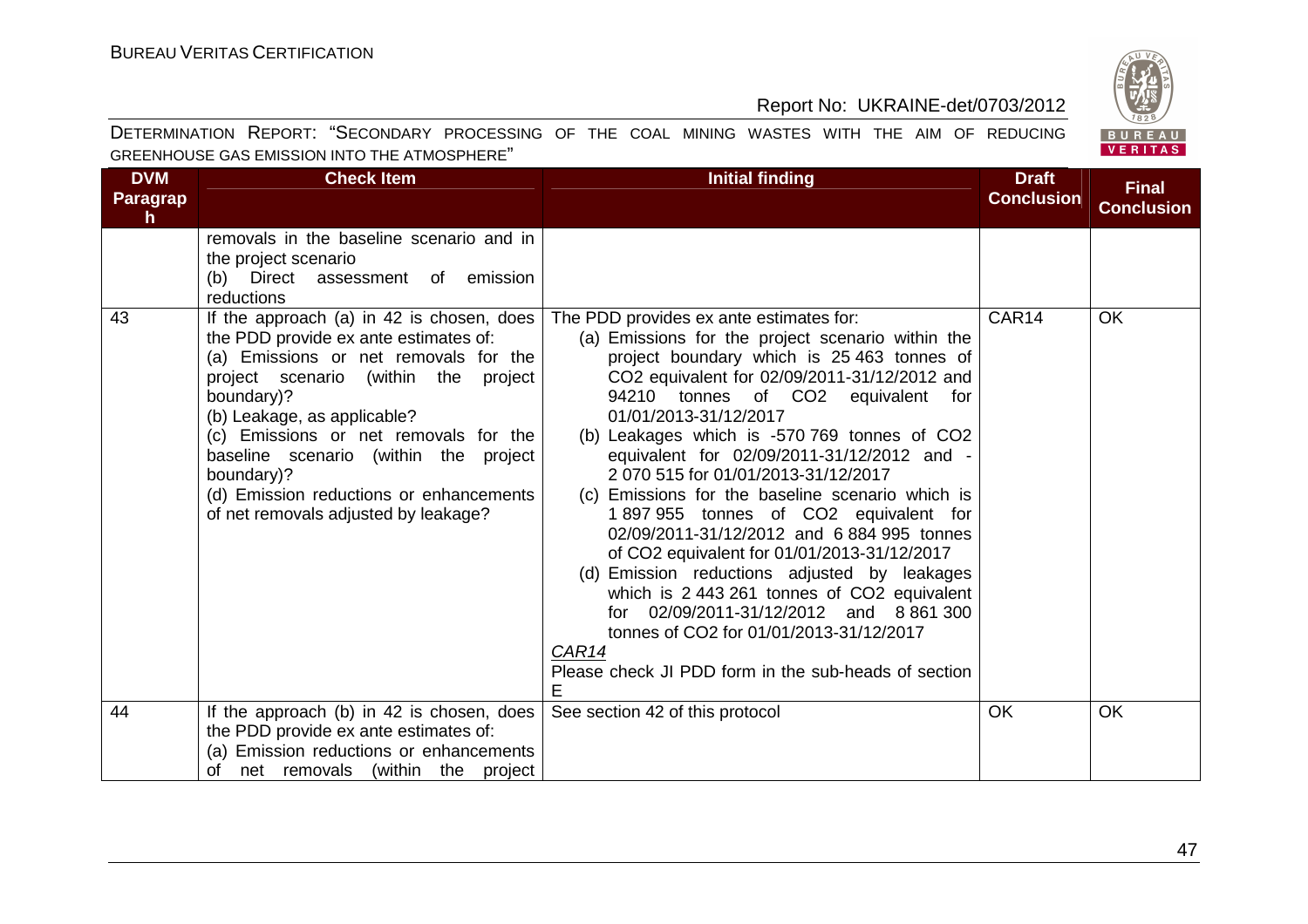BUREAU<br>VERITAS

# Report No: UKRAINE-det/0703/2012

| <b>DVM</b><br>Paragrap | <b>Check Item</b>                            | <b>Initial finding</b>                                   | <b>Draft</b><br><b>Conclusion</b> | <b>Final</b>      |
|------------------------|----------------------------------------------|----------------------------------------------------------|-----------------------------------|-------------------|
| h.                     |                                              |                                                          |                                   | <b>Conclusion</b> |
|                        | boundary)?                                   |                                                          |                                   |                   |
|                        | (b) Leakage, as applicable?                  |                                                          |                                   |                   |
|                        | (c) Emission reductions or enhancements      |                                                          |                                   |                   |
|                        | of net removals adjusted by leakage?         |                                                          |                                   |                   |
| 45                     | For both approaches in 42                    | a) The estimates are given on                            | <b>OK</b>                         | OK                |
|                        | (a) Are the estimates in 43 or 44 given:     | (i) on a yearly basis                                    |                                   |                   |
|                        | (i) On a periodic basis?                     | (ii) from 02/09/2011 till 31/12/2017                     |                                   |                   |
|                        | (ii) At least from the beginning until the   | (iii) On a source-by-source/sink-by-sink basis           |                                   |                   |
|                        | end of the crediting period?                 | - for each GHG, which are CH4 and CO2                    |                                   |                   |
|                        | (iii) On a source-by-source/sink-by-sink     | - in tonnes of CO2 equivalent                            |                                   |                   |
|                        | basis?                                       | - using global warming potentials defined by decision    |                                   |                   |
|                        | (iv) For each GHG?                           | 2/CP.3                                                   |                                   |                   |
|                        | (v) In tones of CO2 equivalent, using        | (b) The formula used for calculating in 43 is consistent |                                   |                   |
|                        | global warming potentials defined by         | throughout the PDD                                       |                                   |                   |
|                        | decision 2/CP.3 or as subsequently           | (c) The key factors influencing the baseline emissions   |                                   |                   |
|                        | revised in accordance with Article 5 of the  | and the activity level of the project and the emissions  |                                   |                   |
|                        | Kyoto Protocol?                              | as well as risks associated with the project were taken  |                                   |                   |
|                        | (b) Are the formula used for calculating the | into account for calculating estimates in 43             |                                   |                   |
|                        | estimates in 43 or 44 consistent throughout  | (d) The data sources used for calculating the estimates  |                                   |                   |
|                        | the PDD?                                     | in 43 are clearly identified, reliable and transparent.  |                                   |                   |
|                        | (c) For calculating estimates in 43 or 44,   | (e) emission factors used for calculations in 43 are in  |                                   |                   |
|                        | are key factors influencing the baseline     | line with National GHG Inventory Report approved by      |                                   |                   |
|                        | emissions or removals and the activity       | <b>Ukrainian DFP</b>                                     |                                   |                   |
|                        | level of the project and the emissions or    | (f) The estimations in 43 are based on conservative      |                                   |                   |
|                        | net removals as well as risks associated     | assumptions and the most plausible scenarios in a        |                                   |                   |
|                        | with the project taken into account, as      | transparent manner                                       |                                   |                   |
|                        | appropriate?                                 | (g) the estimates in 43 are consistent throughout the    |                                   |                   |
|                        | (d) Are data sources used for calculating    | <b>PDD</b>                                               |                                   |                   |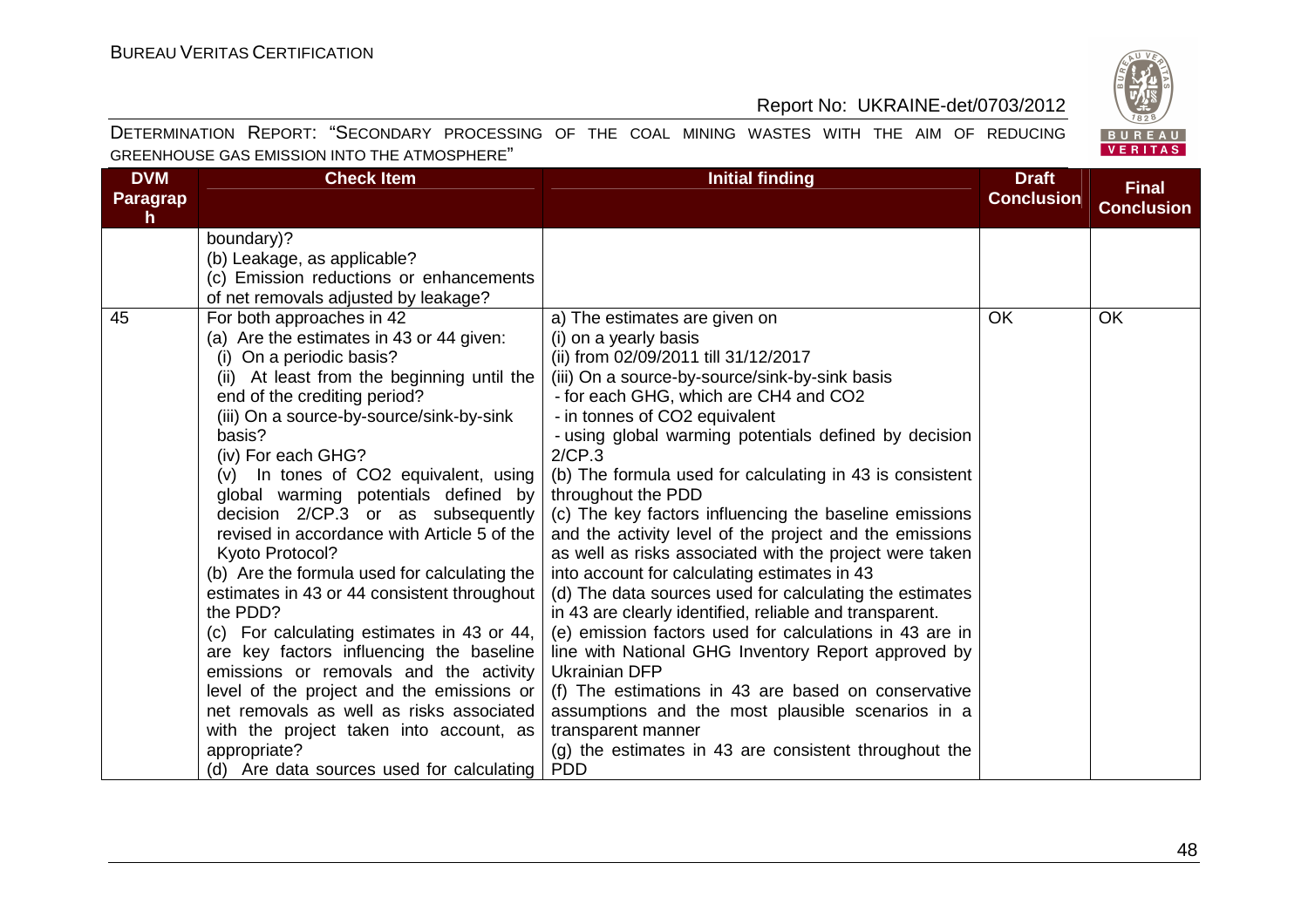BUREAU<br>VERITAS

# Report No: UKRAINE-det/0703/2012

| <b>DVM</b><br>Paragrap                                                         | <b>Check Item</b>                                                                                                                                                                                                                                                                                                                                                                                                                                                                                                                                                                                                                                                                                                                                                                                                                                     | <b>Initial finding</b>                                                                                                                                                                                                                                                       | <b>Draft</b><br><b>Conclusion</b> | <b>Final</b>      |  |  |
|--------------------------------------------------------------------------------|-------------------------------------------------------------------------------------------------------------------------------------------------------------------------------------------------------------------------------------------------------------------------------------------------------------------------------------------------------------------------------------------------------------------------------------------------------------------------------------------------------------------------------------------------------------------------------------------------------------------------------------------------------------------------------------------------------------------------------------------------------------------------------------------------------------------------------------------------------|------------------------------------------------------------------------------------------------------------------------------------------------------------------------------------------------------------------------------------------------------------------------------|-----------------------------------|-------------------|--|--|
| h.                                                                             |                                                                                                                                                                                                                                                                                                                                                                                                                                                                                                                                                                                                                                                                                                                                                                                                                                                       |                                                                                                                                                                                                                                                                              |                                   | <b>Conclusion</b> |  |  |
|                                                                                | the estimates in 43 or 44 clearly identified,<br>reliable and transparent?<br>(e) Are emission factors (including default<br>emission factors) if used for calculating the<br>estimates in 43 or 44 selected by carefully<br>balancing accuracy and reasonableness,<br>and appropriately justified of the choice?<br>(f) Is the estimation in 43 or 44 based on<br>conservative assumptions and the most<br>plausible scenarios in a transparent<br>manner?<br>Are the estimates in 43 or 44<br>(q)<br>consistent throughout the PDD?<br>(h) Is the annual average of estimated<br>emission reductions or enhancements of<br>net removals calculated by dividing the<br>total estimated emission reductions or<br>enhancements of net removals over the<br>crediting period by the total months of the<br>crediting period and multiplying by twelve? | (h) the annual average value of estimated emission<br>reductions is calculated by dividing the total estimated<br>emission reductions or enhancements of net removals<br>over the crediting period by the total months of the<br>crediting period and multiplying by twelve. |                                   |                   |  |  |
| 46                                                                             | If the calculation of the baseline emissions<br>or<br>net removals is to be performed ex post,<br>does the PDD include an illustrative ex<br>emissions<br>removals<br>ante<br>net<br>or                                                                                                                                                                                                                                                                                                                                                                                                                                                                                                                                                                                                                                                               | PDD<br>contains ex-post calculations for 2009-2011<br>years. Ex-ante calculations is provided for 2012-2017<br>years                                                                                                                                                         | <b>OK</b>                         | OK                |  |  |
|                                                                                | calculation?                                                                                                                                                                                                                                                                                                                                                                                                                                                                                                                                                                                                                                                                                                                                                                                                                                          |                                                                                                                                                                                                                                                                              |                                   |                   |  |  |
| Approved CDM methodology approach only_Paragraphs 47(a) - 47(b)_Not applicable |                                                                                                                                                                                                                                                                                                                                                                                                                                                                                                                                                                                                                                                                                                                                                                                                                                                       |                                                                                                                                                                                                                                                                              |                                   |                   |  |  |
| <b>Environmental impacts</b>                                                   |                                                                                                                                                                                                                                                                                                                                                                                                                                                                                                                                                                                                                                                                                                                                                                                                                                                       |                                                                                                                                                                                                                                                                              |                                   |                   |  |  |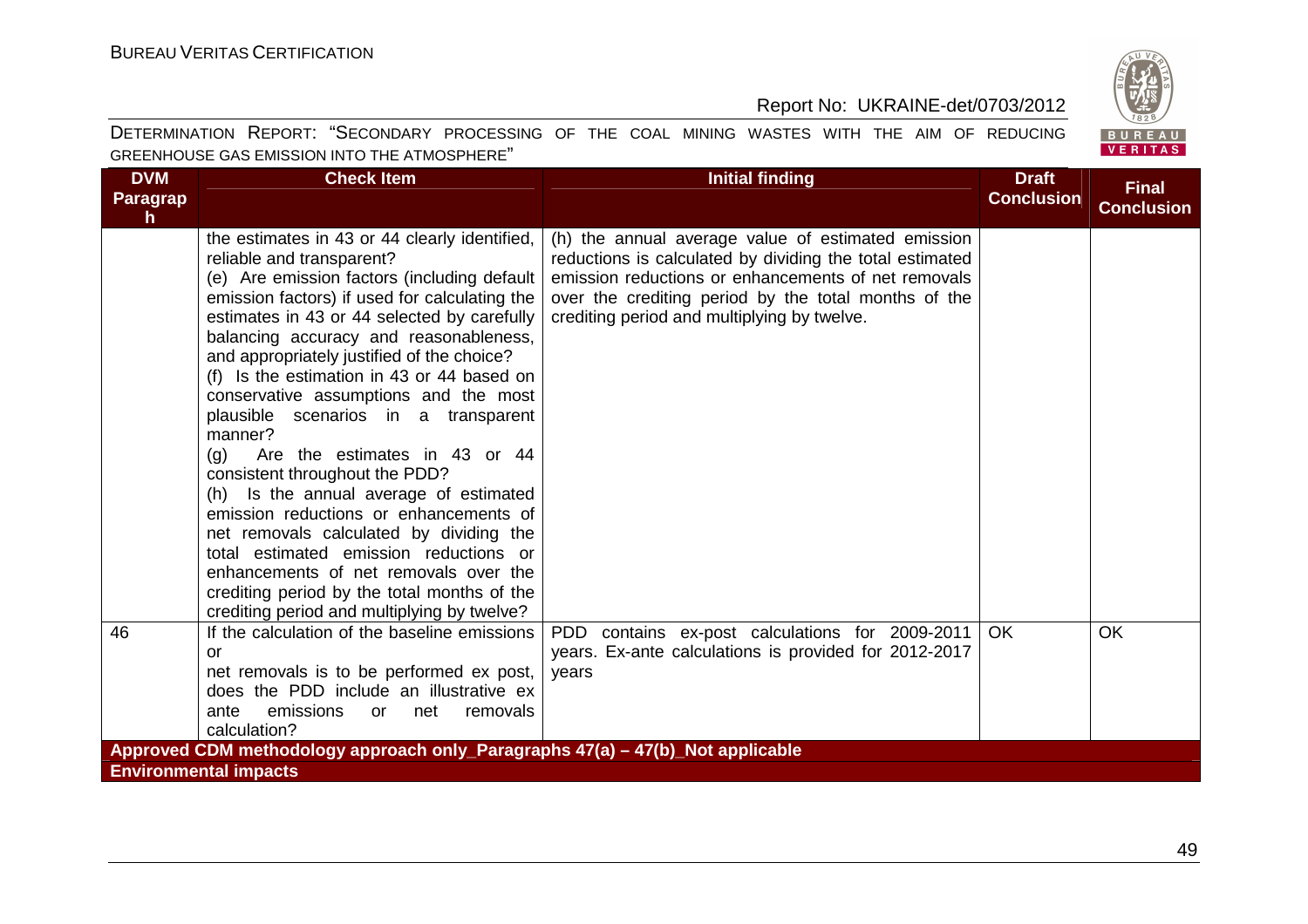

| <b>DVM</b><br>Paragrap<br>h | <b>Check Item</b>                                                                                                                                                                                                                                                                                                                                                     | <b>Initial finding</b>                                                                                                                                                                                                               | <b>Draft</b><br><b>Conclusion</b> | <b>Final</b><br><b>Conclusion</b> |
|-----------------------------|-----------------------------------------------------------------------------------------------------------------------------------------------------------------------------------------------------------------------------------------------------------------------------------------------------------------------------------------------------------------------|--------------------------------------------------------------------------------------------------------------------------------------------------------------------------------------------------------------------------------------|-----------------------------------|-----------------------------------|
| 48 (a)                      | <b>PDD</b><br>the<br>list<br>attach<br>Does<br>and<br>documentation on the analysis<br>of the<br>environmental impacts of the project,<br>transboundary<br>including<br>impacts, in<br>accordance with procedures as determined<br>by the host Party?                                                                                                                 | PDD<br>The<br>documentation on<br>lists<br>the<br>project  <br>environmental impact analysis in accordance with<br>actual Ukrainian legislation.                                                                                     | <b>OK</b>                         | OK                                |
| 48 (b)                      | If the analysis in 48 (a) indicates that the<br>environmental impacts are considered<br>significant by the project participants or the<br>host Party, does the PDD provide<br>conclusion and all references to supporting<br>documentation of an environmental impact<br>assessment undertaken in accordance with<br>the procedures as required by the host<br>Party? | The analysis mentioned in $48(a)$ indicates that impact<br>on air is significant. Assessment of impact on the<br>environment under the laws of Ukraine was held for the<br>proposed project in 2011.                                 | <b>OK</b>                         | <b>OK</b>                         |
|                             | <b>Stakeholder consultation</b>                                                                                                                                                                                                                                                                                                                                       |                                                                                                                                                                                                                                      |                                   |                                   |
| 49                          | If stakeholder consultation was undertaken<br>ın<br>accordance with the procedure as required<br>by the host Party, does the PDD provide:<br>(a) A list of stakeholders from whom<br>comments on the projects have been<br>received, if any?<br>(b) The nature of the comments?<br>(c) A description on whether and how the<br>comments have been addressed?          | Actual Ukraine legislation doesn't require public<br>information for JI project. Any comments from local<br>stakeholders are obtained. Comments will be collect<br>during determination process                                      | <b>OK</b>                         | <b>OK</b>                         |
|                             |                                                                                                                                                                                                                                                                                                                                                                       | Determination regarding small-scale projects (additional elements for assessment)_Paragraphs 50 - 57_Not applicable<br>Determination regarding land use, land-use change and forestry projects _Paragraphs 58 - 64(d)_Not applicable |                                   |                                   |
|                             |                                                                                                                                                                                                                                                                                                                                                                       |                                                                                                                                                                                                                                      |                                   |                                   |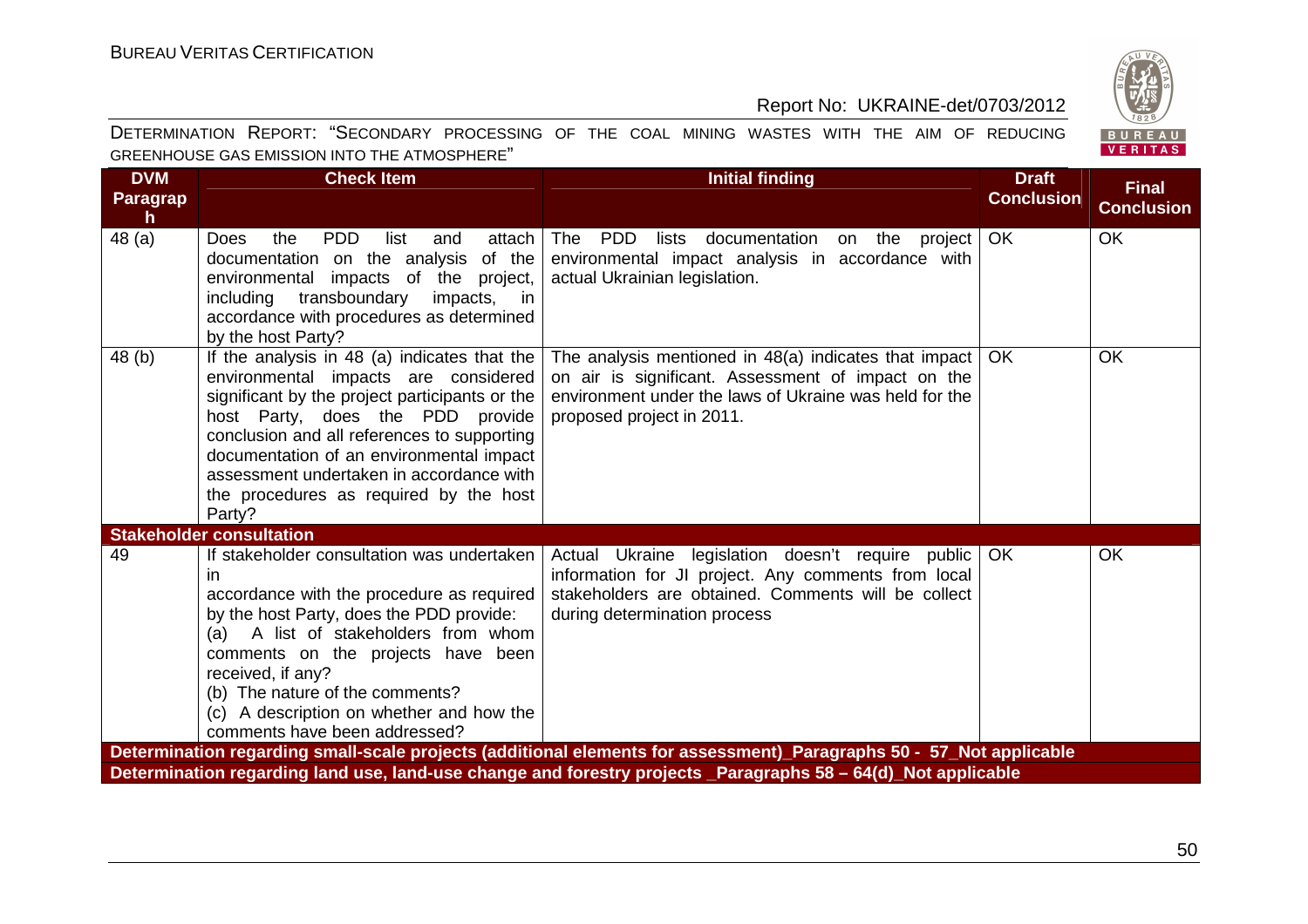

DETERMINATION REPORT: "SECONDARY PROCESSING OF THE COAL MINING WASTES WITH THE AIM OF REDUCING GREENHOUSE GAS EMISSION INTO THE ATMOSPHERE"

| <b>DVM</b><br><b>Paragrap</b>                                                      | <b>Check Item</b> | Initial finding | <b>Draft</b><br><b>Conclusion</b> | Final<br><b>Conclusion</b> |  |
|------------------------------------------------------------------------------------|-------------------|-----------------|-----------------------------------|----------------------------|--|
| Determination regarding programmes of activities_Paragraphs 66 - 73_Not applicable |                   |                 |                                   |                            |  |

#### **Table 2 Resolution of Corrective Action and Clarification Requests**

| Draft report clarifications and<br>corrective<br>action requests by validation team                                     | Ref. to<br>checklist<br>question<br>in table 1 | participant<br><b>Summary</b><br><b>of</b><br>project<br>response                                                                                                                                             | <b>Determination team conclusion</b>                           |
|-------------------------------------------------------------------------------------------------------------------------|------------------------------------------------|---------------------------------------------------------------------------------------------------------------------------------------------------------------------------------------------------------------|----------------------------------------------------------------|
| CAR01<br>Please add relevant order or another legal<br>document that confirm JI component from the<br>project beginning |                                                | Section A.2.: "From the<br>Added<br>in l<br>beginning, the project was considered as<br>a JI project (according to the order $# 2$<br>from 15/07/2011)" Order is added to the<br>list of supporting documents | The issue is closed based on<br>project participants documents |
| CAR02<br>Please provide correct name of enrichment plant<br>"Continent" through all PDD                                 |                                                | Name of enrichment plant was corrected<br>to «Continent-2»                                                                                                                                                    | The issue is closed                                            |
| CAR03<br>Please add geographical coordinates of<br>enrichment plant                                                     |                                                | Geographical coordinates were added:<br>48°4'50.92" N.L., 39°27'37.91"E.l.                                                                                                                                    | The issue is closed                                            |
| CAR04<br>Please provide written approvals from both<br>parties involved                                                 | 19                                             | The written project approvals will be<br>obtained after DR submission to DFPs of  <br>Parties Involved                                                                                                        | Pending                                                        |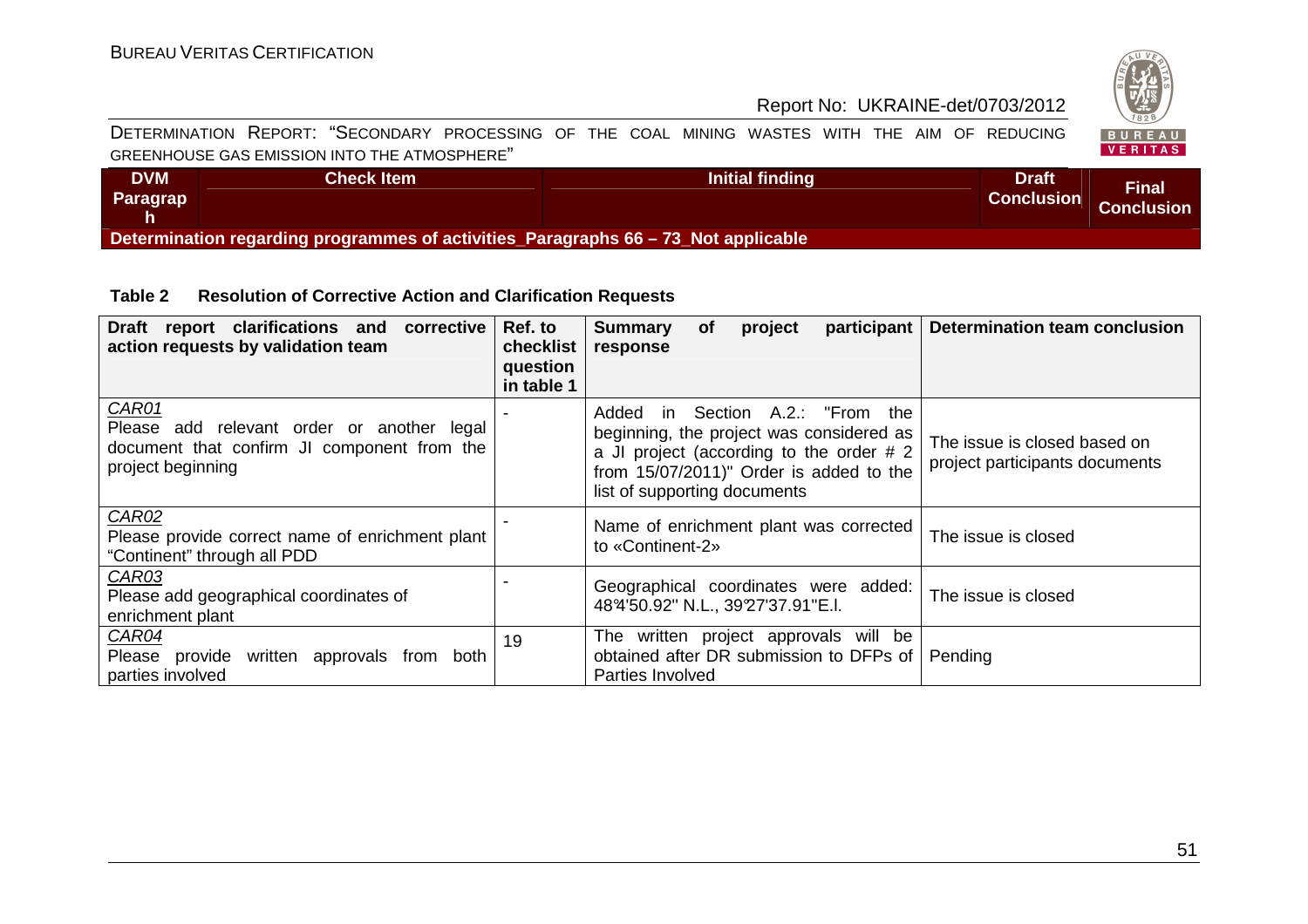



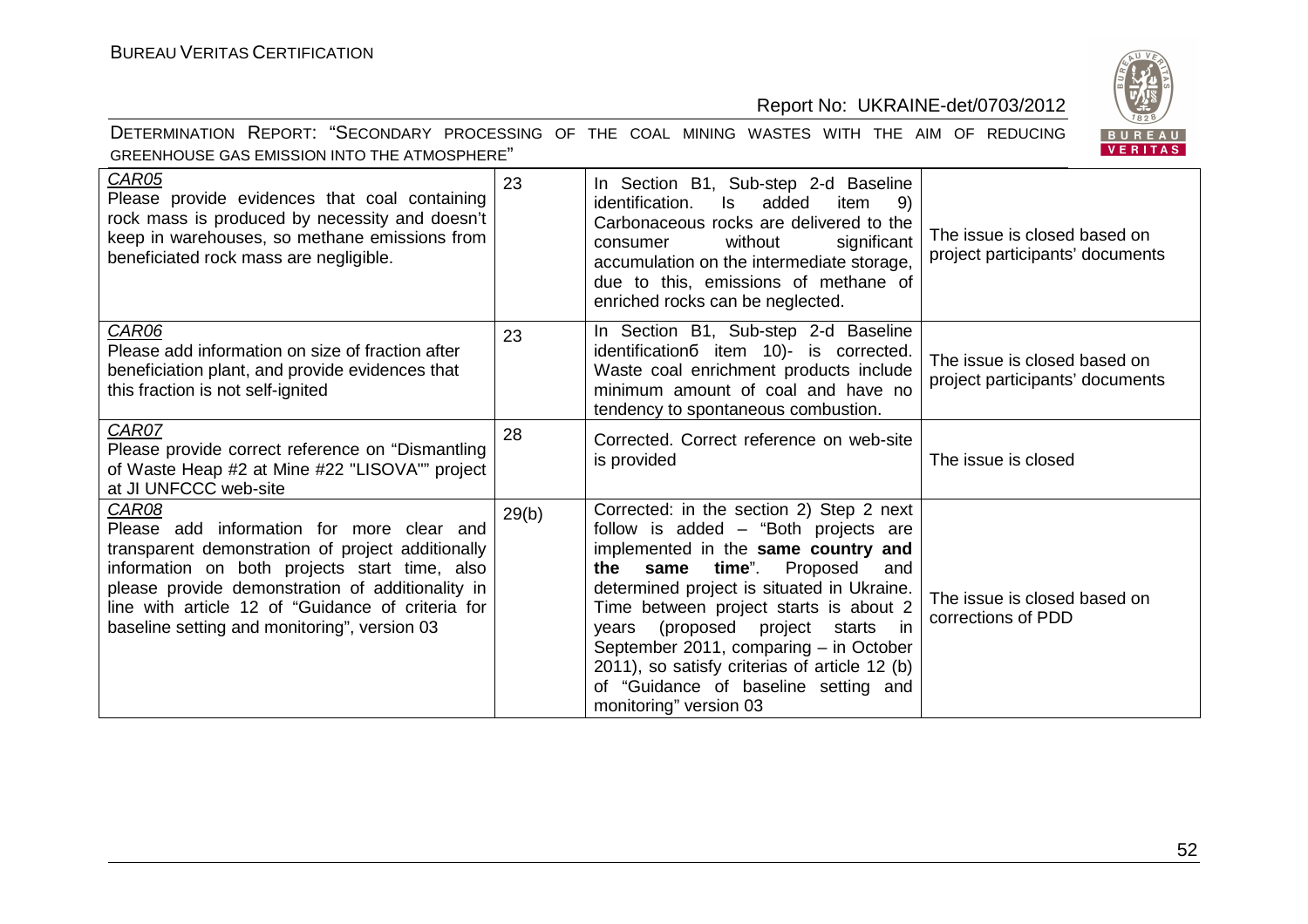

| <b>CAR09</b><br>Please provide data on project output in tonnes of<br>coal containing rock mass per year with indication<br>of shift-cycle                         | 29(b) | including<br>Detailed<br>calculations,<br>calculations on annual coal production,<br>are provided in accompanying materials.                                                                                    | The issue is closed based on<br>project participants' documents                   |
|--------------------------------------------------------------------------------------------------------------------------------------------------------------------|-------|-----------------------------------------------------------------------------------------------------------------------------------------------------------------------------------------------------------------|-----------------------------------------------------------------------------------|
| CAR <sub>10</sub><br>Please provide evidences that coal obtained in<br>project frames will be used in Ukraine                                                      | 32(a) | Coal concentrate, which is the end<br>product of this project, does not meet<br>European standards for coal quality,<br>therefore it is consumed only in the region<br>where the project activities take place. | The issue is closed based on<br>project participants' clarifications              |
| CAR11<br>Please add evidences<br>that project started<br>02/09/2011                                                                                                | 34(a) | Statement on acceptance-transmittance<br>dated 03/10/2011 was added to project<br>documentation                                                                                                                 | The issue is closed based on<br>documentation provided by project<br>participants |
| CAR <sub>12</sub><br>Please correctly indicate length of project<br>operational lifetime, which is shorter than<br>potential crediting period after 2012           | 34(b) | Section C.1 of English PDD was<br>corrected: "The project lifetime begin<br>02/09/2011 and finished 31/12/2007"                                                                                                 | The issue is closed                                                               |
| CAR <sub>13</sub><br>Please provide units of parameter L1 in the table<br>D.1.3.1 in accordance with "Guidance on criteria<br>for baseline setting and monitoring" | 36(c) | Parameter L1 (in English PDD version)<br>was fixed: tC/MWh                                                                                                                                                      | The issue is closed                                                               |
| CAR14<br>Please check JI PDD form in the sub-heads of<br>section E                                                                                                 | 43    | discrepancies between PDD and JI PDD<br>form are eliminated                                                                                                                                                     | The issue is closed                                                               |
| CL <sub>01</sub><br>Please provide information that highlight status of<br>waste heap by years                                                                     |       | Year of the beginning of waste heaps<br>formation was given in Table 2. Section<br>A.4.1.4. Added information: year of waste<br>heaps closure - 1976                                                            | The issue is closed based on<br>information provided by project<br>participants   |